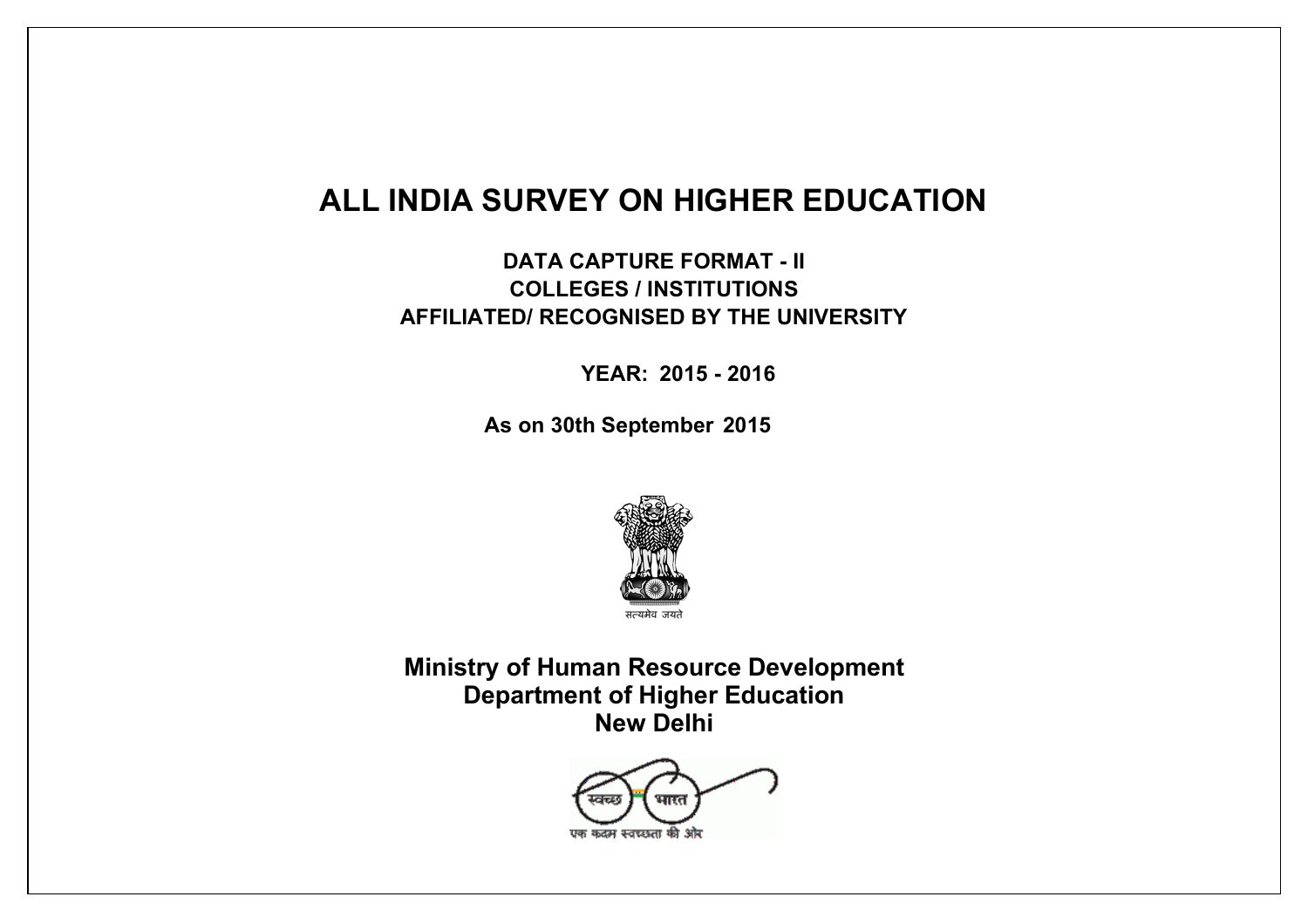|                                                         | <b>BLOCK 2A: BASIC INFORMATION</b>                                               | Help                   |
|---------------------------------------------------------|----------------------------------------------------------------------------------|------------------------|
| 1. *Name of the College / Institution.                  | DINHATA COLLEGE, COOCHBEHAR                                                      | Update Pre-filled Data |
| 2. (i) *Postal Address Line 1:                          | COLLEGE PARA                                                                     |                        |
| (ii) Postal Address Line 2:                             | WARD NO 01                                                                       |                        |
| (iii) City:                                             | <b>DINHATA</b>                                                                   |                        |
| (iv) *State:                                            | West Bengal                                                                      |                        |
| $(v)$ *District:                                        | Koch Bihar                                                                       |                        |
| (vi) *Pin Code:                                         | $6\phantom{.}6$<br>3 <sup>1</sup><br>3<br>$5\overline{)}$<br>$\overline{7}$<br>1 |                        |
| (vii) Web site:                                         | www.dinhatacollege.in                                                            |                        |
| (viii) Total Area [In acre]:                            | 16.5                                                                             |                        |
| (ix) Total Constructed area [In sq m]:                  | 5,500                                                                            |                        |
| 3. Year of Establishment<br>1956                        |                                                                                  |                        |
| 4. College Contact Details                              |                                                                                  |                        |
| (i) *Name of Principal:<br>DR. SADHAN CHANDRA KAR<br>Α. |                                                                                  |                        |
| (ii) *Contact No:<br>4 3 4 4 0 5 1 0 1<br>$0 \quad 9$   |                                                                                  |                        |
| sadhanckar@gmail.com<br>(iii) E-mail id:                |                                                                                  |                        |
| В.<br>(i) *Name of College Nodal Officer for AISHE:     | DR. PRABIR KUMAR HALDAR                                                          |                        |
| ASSISTANT PROFESSOR<br>(ii) *Designation:               |                                                                                  |                        |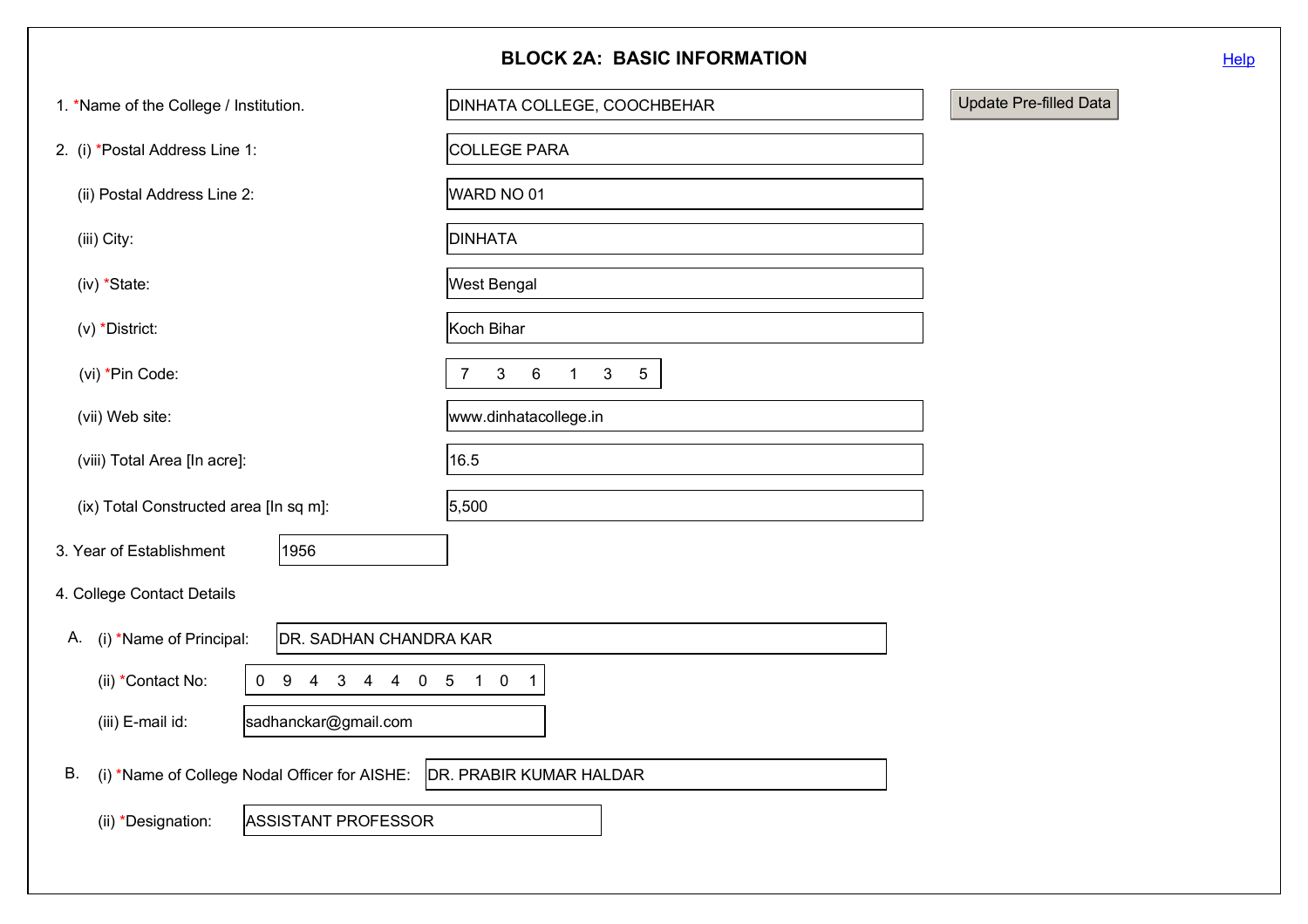| 3<br>$5\phantom{.0}$<br>8<br>$\overline{2}$<br>(iii) *Telephone No:<br>$\mathbf 0$<br>$\overline{5}$<br>$\mathbf 1$<br>(with STD code) | $\overline{5}$<br>9<br>(iv) Mobile:<br>$\mathbf 0$<br>4 | 9<br>3<br>$\overline{2}$<br>$\overline{2}$<br>0<br>3<br>4 | $\overline{2}$<br>$\sqrt{5}$<br>4 |      |
|----------------------------------------------------------------------------------------------------------------------------------------|---------------------------------------------------------|-----------------------------------------------------------|-----------------------------------|------|
| prabirkrhaldar@gmail.com<br>$(v) * E$ -mail id:                                                                                        |                                                         |                                                           |                                   |      |
| 5. (i) *Name of University to which Affiliated:                                                                                        | North Bengal University, Darjeeling                     |                                                           |                                   |      |
| (ii) Name of other Universities to which Affiliated:                                                                                   |                                                         |                                                           |                                   |      |
| (iii) *The Statutory body through which recognized:                                                                                    | University Grants Commission                            | In case of Others, please specify                         |                                   |      |
| 6. Year of Affiliation with University:                                                                                                | 1962                                                    |                                                           |                                   |      |
| 7. *Location of the College/ Institution :                                                                                             | Urban<br>$\circ$<br>Rural<br>$\odot$                    |                                                           |                                   |      |
| 8. Geographical referencing:<br>[Values must contain minimum<br>[Range: 6 - 38]<br>of 5 digits after the decimal point ]               | 26.1300114<br>Latitude (in degree)                      | Longitude (in degree) 89.4700813<br>[Range: 68 - 98]      |                                   | Help |
| 9. *Type of College/ Institution:                                                                                                      | Affiliated College                                      |                                                           |                                   |      |
| 10. *Whether College is Autonomous :                                                                                                   | $\bigcirc$<br>$\odot$<br>Yes<br>No                      |                                                           |                                   |      |
| 11. *Management of College/ Institution:                                                                                               | Private Aided                                           |                                                           |                                   |      |
| 12. *(i) Is it a Specialized College/ Institution :                                                                                    | $\circ$<br>Yes<br>⊙<br>No                               |                                                           |                                   |      |
| (ii) If Yes, then select any one:                                                                                                      |                                                         | In case of Others, please specify                         |                                   |      |
| (iii) Whether the college is running only diploma level course(s):                                                                     | $\bigcirc$ Yes<br>$\odot$                               | No                                                        |                                   |      |
| (iv) If Yes, then select any one type:                                                                                                 |                                                         |                                                           |                                   |      |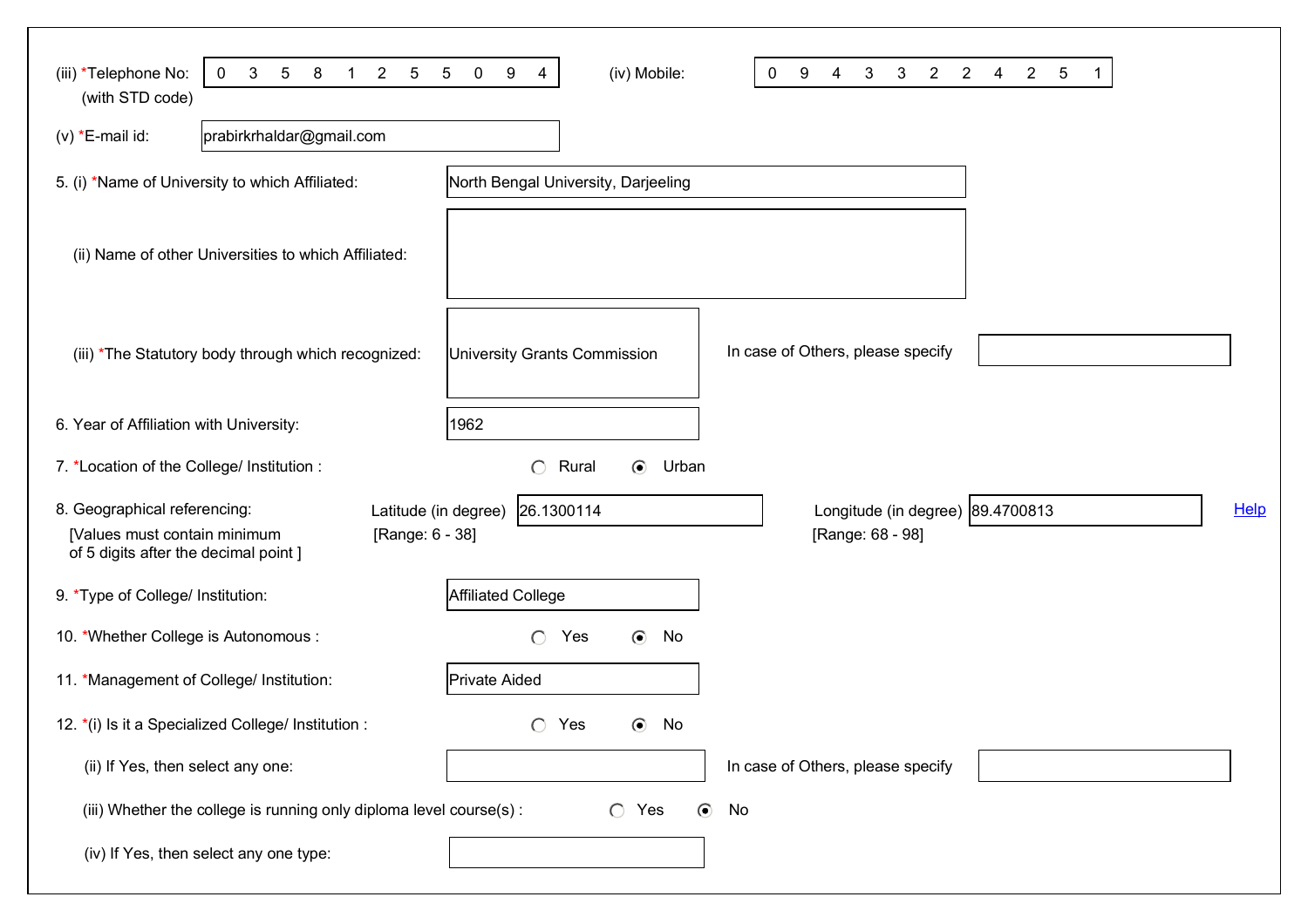|   |        | 13. *Is it Evening College/Institution:                  |                       |                                                                      | $\circ$    | Yes            |             | $\odot$ No |                         |    |                        |                                               |      |
|---|--------|----------------------------------------------------------|-----------------------|----------------------------------------------------------------------|------------|----------------|-------------|------------|-------------------------|----|------------------------|-----------------------------------------------|------|
|   |        |                                                          |                       | 14. *Whether the College/Institution is exclusively meant for girls: |            | $\bigcirc$ Yes |             | $\odot$ No |                         |    |                        |                                               |      |
|   |        | 15. (i) *Staff Quarter Available                         |                       |                                                                      | $\bigcirc$ | Yes            | $\odot$     | No         |                         |    |                        |                                               |      |
|   |        |                                                          |                       | Category                                                             |            |                |             | Number     |                         |    |                        |                                               |      |
|   |        | ii) If Yes,                                              | <b>Teaching Staff</b> |                                                                      |            |                |             |            |                         |    |                        |                                               |      |
|   |        |                                                          |                       | Non Teaching Staff                                                   |            |                |             |            |                         |    |                        |                                               |      |
|   |        |                                                          | Total                 |                                                                      |            |                |             |            |                         |    |                        |                                               |      |
|   |        | 16. (i) *Does the College / Institute has Student Hostel |                       |                                                                      | $\odot$    | Yes            | $\circ$     | No         |                         |    |                        |                                               |      |
|   |        | (ii) If Yes, Number of Hostel                            |                       |                                                                      | 11         |                |             |            |                         |    |                        |                                               |      |
|   | SI.NO. |                                                          | Name of Hostel        |                                                                      |            |                | Hostel Type |            |                         |    | <b>Intake Capacity</b> | No. of Students Residing                      |      |
|   |        |                                                          |                       |                                                                      |            |                |             |            |                         |    |                        |                                               |      |
|   | 1      | <b>BIDHAN CHANDRA CHHATRABAS</b>                         |                       |                                                                      |            | Boys Hostel    |             |            |                         | 80 |                        | 20                                            |      |
|   |        |                                                          |                       | <b>BLOCK 2B: DETAILS OF PROGRAMMES OFFERED BY THE COLLEGE</b>        |            |                |             |            |                         |    |                        |                                               | Help |
|   |        | 1. List of Faculty & Departments                         |                       |                                                                      |            |                |             |            |                         |    |                        |                                               |      |
|   |        |                                                          |                       |                                                                      |            |                |             |            |                         |    |                        |                                               |      |
| 1 |        | <b>Faculty Name</b>                                      |                       |                                                                      |            |                |             |            |                         |    |                        | * The field is disabled, no entry is required |      |
|   |        |                                                          | SI.no.                |                                                                      |            |                |             |            | Name of the Departments |    |                        |                                               |      |
|   |        |                                                          | $\mathbf{1}$          | SANSKRIT                                                             |            |                |             |            |                         |    |                        |                                               |      |
|   |        |                                                          | $\overline{2}$        | <b>COMMERCE</b>                                                      |            |                |             |            |                         |    |                        |                                               |      |
|   |        |                                                          | 3                     | <b>MATHEMATICS</b>                                                   |            |                |             |            |                         |    |                        |                                               |      |
|   |        |                                                          | $\overline{4}$        | <b>GEOGRAPHY</b>                                                     |            |                |             |            |                         |    |                        |                                               |      |
|   |        |                                                          | 5                     | <b>CHEMISTRY</b>                                                     |            |                |             |            |                         |    |                        |                                               |      |
|   |        |                                                          | 6                     | <b>BOTANY</b>                                                        |            |                |             |            |                         |    |                        |                                               |      |
|   |        |                                                          | $\overline{7}$        | <b>ENGLISH</b>                                                       |            |                |             |            |                         |    |                        |                                               |      |
|   |        |                                                          |                       |                                                                      |            |                |             |            |                         |    |                        |                                               |      |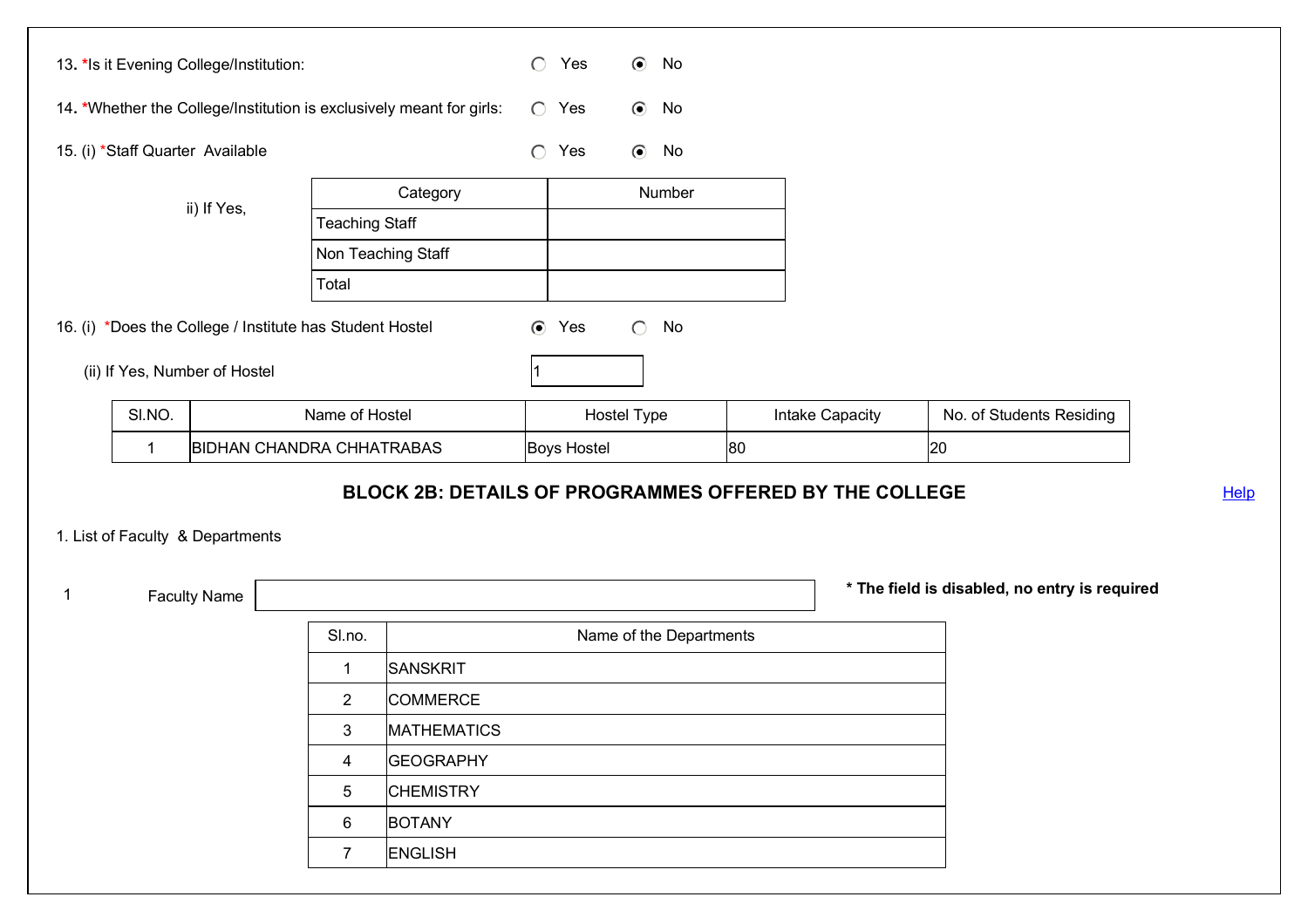| 8  | <b>ECONOMICS</b>  |
|----|-------------------|
| 9  | <b>HISTORY</b>    |
| 10 | <b>PHYSICS</b>    |
| 11 | <b>PHILOSOPHY</b> |
| 12 | <b>BENGALI</b>    |
| 13 | POLITICAL SCIENCE |
| 14 | <b>ZOOLOGY</b>    |

2. Regular Program Details [All programmes in which students are enrolled in the Institution are to be listed]

| Faculty | Department | Level             | Name of the<br>Programme                       | Discipline/<br>Subject             | <b>Broad</b><br><b>Discipline</b><br>Group | <b>Broad</b><br><b>Discipline</b><br>Group | Intake | Admissionl<br>Criterion |   | Course<br>Duration | <b>Type</b> | <b>IExamination</b><br>System | Statutory<br>Body<br>through        | University<br>through<br>which                      |
|---------|------------|-------------------|------------------------------------------------|------------------------------------|--------------------------------------------|--------------------------------------------|--------|-------------------------|---|--------------------|-------------|-------------------------------|-------------------------------------|-----------------------------------------------------|
|         |            |                   |                                                |                                    | Category                                   | Name                                       |        |                         |   | Year   Month       |             |                               | which<br>approved                   | approved                                            |
|         |            | Under<br>Graduate | B.A.(Hons)-<br>Bachelor of<br>Arts<br>(Honors) | <b>ECONOMI</b><br><b>CS</b>        | Social<br>Science                          | Economics                                  | 120    | Direct Adm              | 3 | $\mathbf{0}$       | General     | Annual                        | University<br>Grants<br>Commission  | <b>North</b><br>Bengal<br>University,<br>Darjeeling |
|         |            | Under<br>Graduate | B.A.(Hons)-<br>Bachelor of<br>Arts<br>(Honors) | <b>ENGLISH</b>                     | Foreign<br>Language                        | English                                    | 120    | Direct Adm              | 3 | 0                  | General     | Annual                        | University<br>Grants<br>lCommission | <b>North</b><br>Bengal<br>University,<br>Darjeeling |
|         |            | Under<br>Graduate | B.A.(Hons)-<br>Bachelor of<br>Arts<br>(Honors) | <b>POLITICAL</b><br><b>SCIENCE</b> | Social<br>Science                          | Political<br>Science                       | 120    | Direct Adm              | 3 | 0                  | General     | Annual                        | University<br>Grants<br>Commission  | <b>North</b><br>Bengal<br>University,<br>Darjeeling |
|         |            | Under<br>Graduate | B.A.(Hons)-<br>Bachelor of<br>Arts<br>(Honors) | <b>BENGALI</b>                     | Indian<br>Language                         | Bengali                                    | 120    | Direct Adm              | 3 | $\mathbf{0}$       | General     | Annual                        | University<br>Grants<br>Commission  | <b>North</b><br>Bengal<br>University,<br>Darjeeling |
|         |            | Under<br>Graduate | B.A.(Hons)-<br>Bachelor of<br>Arts<br>(Honors) | <b>HISTORY</b>                     | Social<br>Science                          | History                                    | 120    | Direct Adm              | 3 | 0                  | General     | Annual                        | University<br>Grants<br>Commission  | <b>North</b><br>Bengal<br>University,<br>Darjeeling |
|         |            | Under<br>Graduate | B.Sc.-<br>Bachelor of<br>Science               | Science                            | Science                                    | Science                                    | 86     | Direct Adm              | 3 | $\Omega$           | General     | Annual                        | University<br>Grants<br>Commission  | <b>North</b><br>Bengal<br>University,<br>Darjeeling |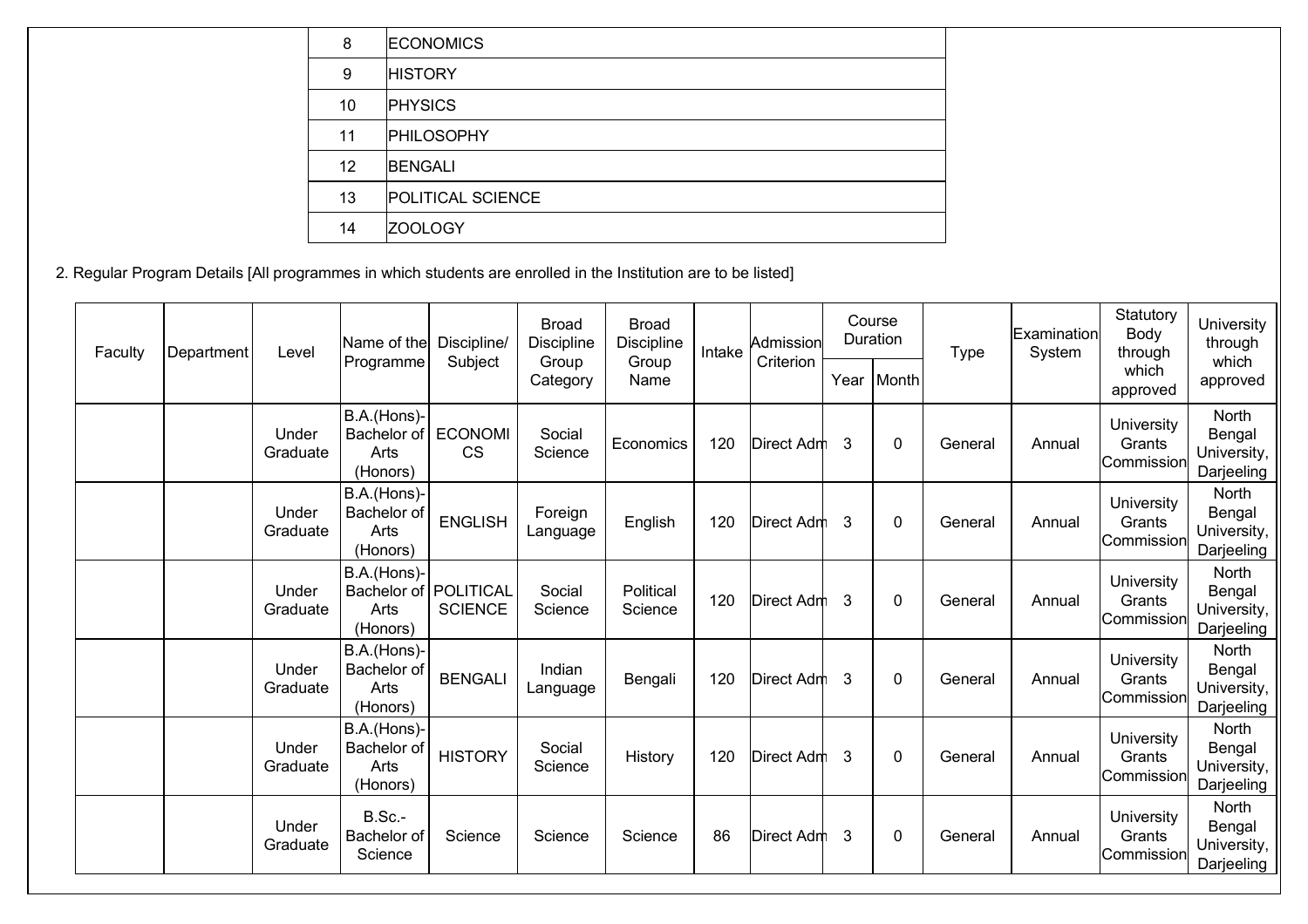|  | Under<br>Graduate | B.Sc.-<br>Bachelor of<br>Science                        | <b>BOTANY</b>                 | Science           | Science         | 40  | Direct Adm       | 3            | 0           | General | Annual | University<br>Grants<br>Commission | North<br>Bengal<br>University,<br>Darjeeling |
|--|-------------------|---------------------------------------------------------|-------------------------------|-------------------|-----------------|-----|------------------|--------------|-------------|---------|--------|------------------------------------|----------------------------------------------|
|  | Under<br>Graduate | B.Com.-<br>Bachelor of<br>Commerce                      | <b>COMMERC</b><br>E           | Commerce          | Commerce        | 120 | Direct Adm       | 3            | $\mathbf 0$ | General | Annual | University<br>Grants<br>Commission | North<br>Bengal<br>University,<br>Darjeeling |
|  | Under<br>Graduate | B.Sc.<br>(Hons)-<br>Bachelor of<br>Science<br>(Honors)  | <b>CHEMISTR</b><br>Υ          | Science           | Chemistry       | 20  | Direct Adm       | 3            | 0           | General | Annual | University<br>Grants<br>Commission | North<br>Bengal<br>University,<br>Darjeeling |
|  | Under<br>Graduate | B.A.(Hons)-<br>Bachelor of PHILOSOP<br>Arts<br>(Honors) | <b>HY</b>                     | Social<br>Science | Philosophy      | 120 | Direct Adm       | 3            | 0           | General | Annual | University<br>Grants<br>Commission | North<br>Bengal<br>University,<br>Darjeeling |
|  | Under<br>Graduate | $B.A. -$<br>Bachelor of<br>Arts                         | SANSKRIT                      | Arts              | Arts            | 300 | Direct Adm       | 3            | $\mathbf 0$ | General | Annual | University<br>Grants<br>Commission | North<br>Bengal<br>University,<br>Darjeeling |
|  | Under<br>Graduate | <b>B.A.-</b><br>Bachelor of<br>Arts                     | <b>GEOGRAP</b><br><b>HY</b>   | Arts              | Arts            | 40  | Direct Adm       | 3            | 0           | General | Annual | University<br>Grants<br>Commission | North<br>Bengal<br>University,<br>Darjeeling |
|  | Under<br>Graduate | B.Sc.<br>(Hons)-<br>Bachelor of<br>Science<br>(Honors)  | <b>PHYSICS</b>                | Science           | Physics         | 25  | Direct Adm       | 3            | 0           | General | Annual | University<br>Grants<br>Commission | North<br>Bengal<br>University,<br>Darjeeling |
|  | Under<br>Graduate | B.Sc.<br>(Hons)-<br>Bachelor of<br>Science<br>(Honors)  | <b>MATHEMA</b><br><b>TICS</b> | Science           | Mathematic<br>s | 41  | Direct Adm       | 3            | 0           | General | Annual | University<br>Grants<br>Commission | North<br>Bengal<br>University,<br>Darjeeling |
|  | Under<br>Graduate | <b>B.A.-</b><br>Bachelor of<br>Arts                     | Arts                          | Arts              | Arts            |     | 2,750 Direct Adm | -3           | $\mathbf 0$ | General | Annual | University<br>Grants<br>Commission | North<br>Bengal<br>University,<br>Darjeeling |
|  | Under<br>Graduate | B.Sc.-<br>Science                                       | Bachelor of ZOOLOGY           | Science           | Science         | 40  | Direct Adm       | $\mathbf{3}$ | 0           | General | Annual | University<br>Grants<br>Commission | North<br>Bengal<br>University,<br>Darjeeling |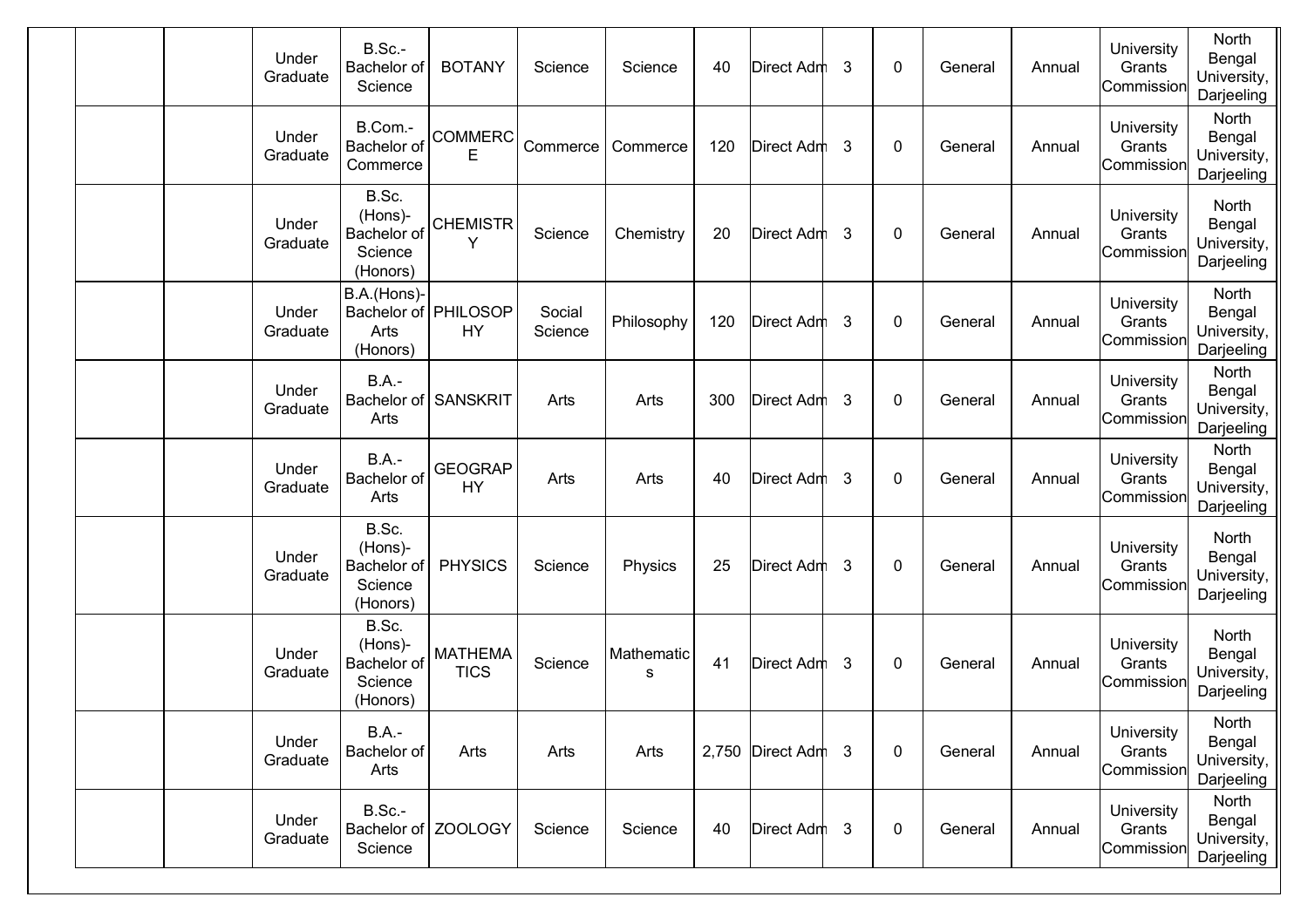|  | Under<br>Graduate | <b>B.A.-</b><br>Bachelor of<br>Arts                    | SOCIOLOG                                     | Arts     | Arts     | 300 | Direct Adm | 3 | $\Omega$ | General | Annual | University<br>Grants<br>Commission | North<br>Bengal<br>University,<br>Darjeeling |
|--|-------------------|--------------------------------------------------------|----------------------------------------------|----------|----------|-----|------------|---|----------|---------|--------|------------------------------------|----------------------------------------------|
|  | Under<br>Graduate | $B.A. -$<br>Arts                                       | <b>PHYSICAL</b><br>Bachelor of EDUCATIO<br>N | Arts     | Arts     | 100 | Direct Adm | 3 | 0        | General | Annual | University<br>Grants<br>Commission | North<br>Bengal<br>University,<br>Darjeeling |
|  | Under<br>Graduate | B.Sc.<br>(Hons)-<br>Bachelor of<br>Science<br>(Honors) | <b>BOTANY</b>                                | Science  | Botany   | 10  | Direct Adm | 3 | 0        | General | Annual | University<br>Grants<br>Commission | North<br>Bengal<br>University,<br>Darjeeling |
|  | Under<br>Graduate | B.Sc.<br>(Hons)-<br>Bachelor of<br>Science<br>(Honors) | <b>ZOOLOGY</b>                               | Science  | Zoology  | 10  | Direct Adm | 3 | 0        | General | Annual | University<br>Grants<br>Commission | North<br>Bengal<br>University,<br>Darjeeling |
|  | Under<br>Graduate | B.Com.-<br>Bachelor of<br>Commerce                     | <b>ACCOUNT</b><br><b>ANCY</b>                | Commerce | Commerce | 120 | Direct Adm | 3 | 0        | General | Annual | University<br>Grants<br>Commission | North<br>Bengal<br>University,<br>Darjeeling |

## **BLOCK 2C: STAFF INFORMATION**

**Help** 

Note:

PWD = Persons with Disability

Other Minority = Christians, Sikhs, Buddhists, Zorastrians (Parsis) and Jains

## **1. TEACHING STAFF**

| Faculty     |           |                   |      | Department                |                        |                                |                 |                       |                            |         |
|-------------|-----------|-------------------|------|---------------------------|------------------------|--------------------------------|-----------------|-----------------------|----------------------------|---------|
|             |           |                   |      |                           |                        | Number of Teachers in Position |                 |                       |                            |         |
| Designation | Grade Pay | Selection<br>Mode | Type | General<br>Category       | Scheduled<br>Caste(SC) | Scheduled<br>Tribe(ST)         | <b>Backward</b> | Other<br>Classes(OBC) | Total                      | Remarks |
|             |           |                   |      | Total Female Total Female |                        | Total Female Total             |                 |                       | <b>Female Total Female</b> |         |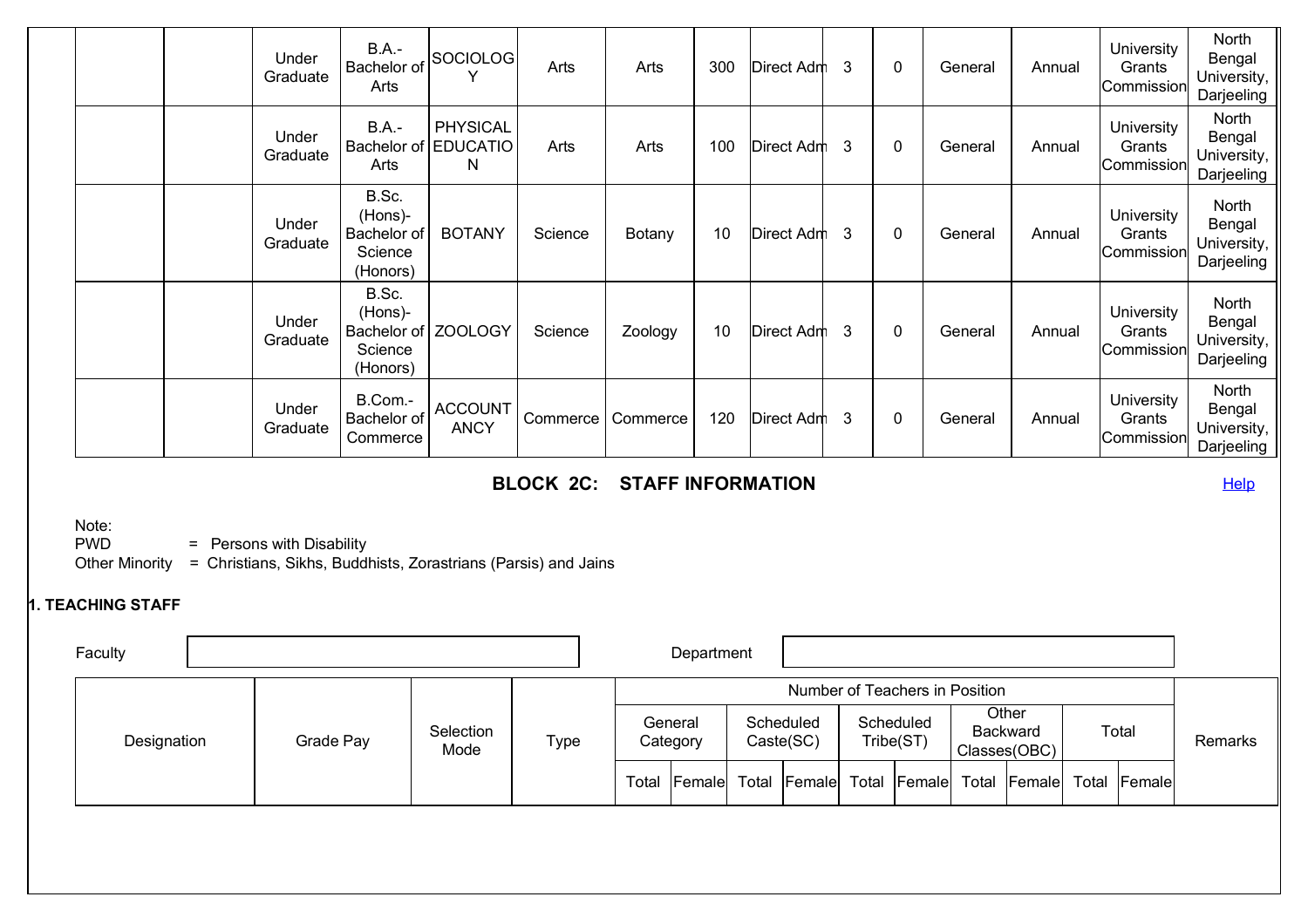|                   |                      |                   | Total                                    | $\mathbf 1$    | 0                   | $\mathbf 0$ | 0                      | 0     | 0                              | $\mathbf 0$  | $\mathbf 0$                       | 1              | $\mathbf 0$    |                                         |
|-------------------|----------------------|-------------------|------------------------------------------|----------------|---------------------|-------------|------------------------|-------|--------------------------------|--------------|-----------------------------------|----------------|----------------|-----------------------------------------|
|                   |                      | <b>Direct</b>     | <b>PWD</b><br>(out of Total)             |                |                     |             |                        |       |                                |              |                                   | 0              | $\mathbf 0$    | Category-wise<br>data not<br>maintained |
| Principal         | No entry is required |                   | <b>Muslim Minority</b><br>(out of Total) |                |                     |             |                        |       |                                |              |                                   | 0              | $\mathbf 0$    | Category-wise<br>data not<br>maintained |
|                   |                      |                   | <b>Other Minority</b><br>(out of Total)  |                |                     |             |                        |       |                                |              |                                   | 0              | $\pmb{0}$      | Category-wise<br>data not<br>maintained |
| Faculty           |                      |                   |                                          |                | Department          |             | SANSKRIT               |       |                                |              |                                   |                |                |                                         |
|                   |                      |                   |                                          |                |                     |             |                        |       | Number of Teachers in Position |              |                                   |                |                |                                         |
| Designation       | Grade Pay            | Selection<br>Mode | <b>Type</b>                              |                | General<br>Category |             | Scheduled<br>Caste(SC) |       | Scheduled<br>Tribe(ST)         | Classes(OBC) | Other<br>Backward                 |                | Total          | Remarks                                 |
|                   |                      |                   |                                          | Total          | <b>Female</b>       | Total       | Female                 | Total | Female                         | Total        | Female                            | Total          | Female         |                                         |
|                   |                      |                   | Total                                    | $\overline{2}$ | $\overline{2}$      | $\mathbf 0$ | 0                      | 0     | $\mathbf 0$                    | $\mathbf 0$  | 0                                 | $\overline{2}$ | $\overline{2}$ |                                         |
|                   |                      |                   | <b>PWD</b><br>(out of Total)             |                |                     |             |                        |       |                                |              |                                   | 0              | $\mathbf 0$    | Category-wise<br>data not<br>maintained |
| Part-Time Teacher | No entry is required | <b>Direct</b>     | <b>Muslim Minority</b><br>(out of Total) |                |                     |             |                        |       |                                |              |                                   | 0              | $\mathbf 0$    | Category-wise<br>data not<br>maintained |
|                   |                      |                   | Other Minority<br>(out of Total)         |                |                     |             |                        |       |                                |              |                                   | 0              | $\pmb{0}$      | Category-wise<br>data not<br>maintained |
| Faculty           |                      |                   |                                          |                | Department          |             | <b>COMMERCE</b>        |       |                                |              |                                   |                |                |                                         |
|                   |                      |                   |                                          |                |                     |             |                        |       | Number of Teachers in Position |              |                                   |                |                |                                         |
| Designation       | Grade Pay            | Selection<br>Mode | <b>Type</b>                              |                | General<br>Category |             | Scheduled<br>Caste(SC) |       | Scheduled<br>Tribe(ST)         |              | Other<br>Backward<br>Classes(OBC) |                | Total          | Remarks                                 |
|                   |                      |                   |                                          | Total          | Female              |             | Total Female           |       | Total Female                   |              | Total Female                      | Total          | Female         |                                         |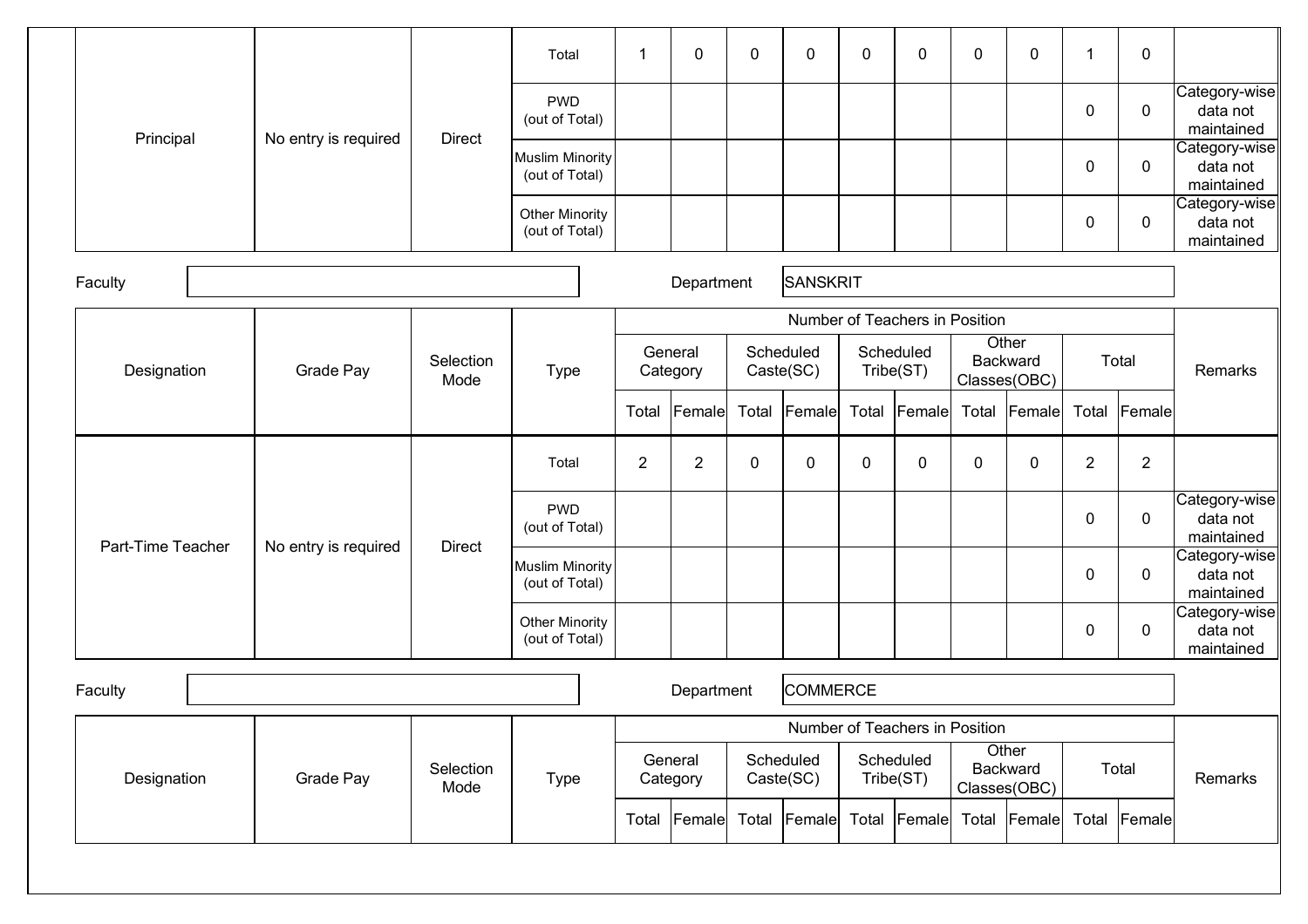|                            |                      |                   | Total                                    | $\overline{2}$ | 0                   | $\pmb{0}$ | 0                      | 0     | $\mathbf 0$                    | $\pmb{0}$ | $\mathbf 0$                       | $\overline{2}$ | $\mathbf 0$ |                                         |
|----------------------------|----------------------|-------------------|------------------------------------------|----------------|---------------------|-----------|------------------------|-------|--------------------------------|-----------|-----------------------------------|----------------|-------------|-----------------------------------------|
|                            |                      |                   | <b>PWD</b><br>(out of Total)             |                |                     |           |                        |       |                                |           |                                   | $\pmb{0}$      | $\mathbf 0$ | Category-wise<br>data not<br>maintained |
| <b>Assistant Professor</b> | No entry is required | <b>Direct</b>     | <b>Muslim Minority</b><br>(out of Total) |                |                     |           |                        |       |                                |           |                                   | 0              | $\mathbf 0$ | Category-wise<br>data not<br>maintained |
|                            |                      |                   | <b>Other Minority</b><br>(out of Total)  |                |                     |           |                        |       |                                |           |                                   | 0              | $\mathbf 0$ | Category-wise<br>data not<br>maintained |
| Faculty                    |                      |                   |                                          |                | Department          |           | <b>MATHEMATICS</b>     |       |                                |           |                                   |                |             |                                         |
|                            |                      |                   |                                          |                |                     |           |                        |       | Number of Teachers in Position |           |                                   |                |             |                                         |
| Designation                | <b>Grade Pay</b>     | Selection<br>Mode | <b>Type</b>                              |                | General<br>Category |           | Scheduled<br>Caste(SC) |       | Scheduled<br>Tribe(ST)         |           | Other<br>Backward<br>Classes(OBC) |                | Total       | Remarks                                 |
|                            |                      |                   |                                          | Total          | Female              | Total     | Female                 | Total | Female                         | Total     | Female                            | Total          | Female      |                                         |
|                            |                      |                   | Total                                    | $\mathbf 0$    | 0                   | 1         | 0                      | 0     | 0                              | 1         | $\mathbf 0$                       | $\overline{2}$ | $\mathbf 0$ |                                         |
| <b>Assistant Professor</b> | No entry is required | <b>Direct</b>     | <b>PWD</b><br>(out of Total)             |                |                     |           |                        |       |                                |           |                                   | 0              | $\mathbf 0$ | Category-wise<br>data not<br>maintained |
|                            |                      |                   | <b>Muslim Minority</b><br>(out of Total) |                |                     |           |                        |       |                                |           |                                   | 0              | $\mathbf 0$ | Category-wise<br>data not<br>maintained |
|                            |                      |                   | Other Minority<br>(out of Total)         |                |                     |           |                        |       |                                |           |                                   | 0              | $\mathbf 0$ | Category-wise<br>data not<br>maintained |
|                            |                      |                   | Total                                    | $\overline{2}$ | 1                   | 0         | $\mathbf{0}$           | 0     | $\mathbf 0$                    | $\pmb{0}$ | $\mathbf 0$                       | $\overline{2}$ | 1           |                                         |
| Part-Time Teacher          | No entry is required | Direct            | <b>PWD</b><br>(out of Total)             |                |                     |           |                        |       |                                |           |                                   | $\mathbf 0$    | $\mathbf 0$ | Category-wise<br>data not<br>maintained |
|                            |                      |                   | <b>Muslim Minority</b><br>(out of Total) |                |                     |           |                        |       |                                |           |                                   | $\mathbf 0$    | $\mathbf 0$ | Category-wise<br>data not<br>maintained |
|                            |                      |                   | <b>Other Minority</b><br>(out of Total)  |                |                     |           |                        |       |                                |           |                                   | $\pmb{0}$      | $\mathbf 0$ | Category-wise<br>data not<br>maintained |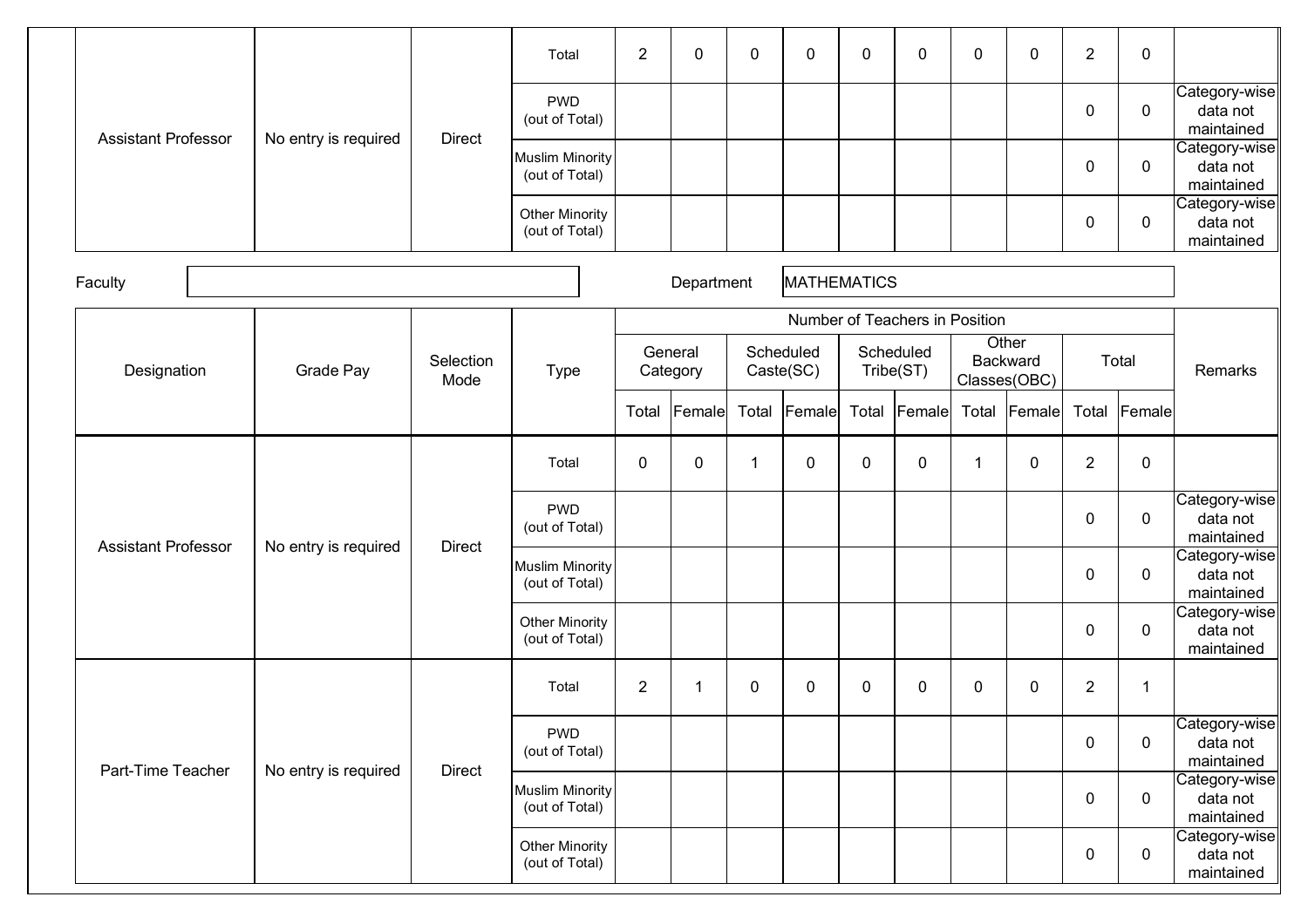| Faculty                    |                      |                   |                                          | Department     |                     | GEOGRAPHY   |                        |             |                                |                |                                   |                |             |                                         |
|----------------------------|----------------------|-------------------|------------------------------------------|----------------|---------------------|-------------|------------------------|-------------|--------------------------------|----------------|-----------------------------------|----------------|-------------|-----------------------------------------|
|                            |                      |                   |                                          |                |                     |             |                        |             | Number of Teachers in Position |                | Other                             |                |             |                                         |
| Designation                | Grade Pay            | Selection<br>Mode | <b>Type</b>                              |                | General<br>Category |             | Scheduled<br>Caste(SC) |             | Scheduled<br>Tribe(ST)         |                | <b>Backward</b><br>Classes(OBC)   |                | Total       | Remarks                                 |
|                            |                      |                   |                                          | Total          | Female              | Total       | Female                 | Total       | Female                         |                | Total Female                      | Total          | Female      |                                         |
|                            |                      |                   | Total                                    | $\mathbf 0$    | 0                   | $\mathbf 0$ | $\mathbf 0$            | $\mathbf 0$ | $\mathbf 0$                    | $\overline{1}$ | $\mathbf 0$                       | 1              | $\pmb{0}$   |                                         |
| <b>Assistant Professor</b> | No entry is required | <b>Direct</b>     | <b>PWD</b><br>(out of Total)             |                |                     |             |                        |             |                                |                |                                   | 0              | $\mathbf 0$ | Category-wise<br>data not<br>maintained |
|                            |                      |                   | <b>Muslim Minority</b><br>(out of Total) |                |                     |             |                        |             |                                |                |                                   | 0              | $\mathbf 0$ | Category-wise<br>data not<br>maintained |
|                            |                      |                   | <b>Other Minority</b><br>(out of Total)  |                |                     |             |                        |             |                                |                |                                   | 0              | $\mathbf 0$ | Category-wise<br>data not<br>maintained |
|                            |                      |                   | Total                                    | $\overline{2}$ | 0                   | $\mathbf 0$ | $\mathbf 0$            | $\mathbf 0$ | $\mathbf 0$                    | $\mathbf 0$    | $\mathbf 0$                       | $\overline{2}$ | $\mathbf 0$ |                                         |
| Part-Time Teacher          | No entry is required | <b>Direct</b>     | <b>PWD</b><br>(out of Total)             |                |                     |             |                        |             |                                |                |                                   | 0              | $\mathbf 0$ | Category-wise<br>data not<br>maintained |
|                            |                      |                   | <b>Muslim Minority</b><br>(out of Total) |                |                     |             |                        |             |                                |                |                                   | 0              | $\mathbf 0$ | Category-wise<br>data not<br>maintained |
|                            |                      |                   | <b>Other Minority</b><br>(out of Total)  |                |                     |             |                        |             |                                |                |                                   | 0              | $\mathbf 0$ | Category-wise<br>data not<br>maintained |
| Faculty                    |                      |                   |                                          |                | Department          |             | <b>CHEMISTRY</b>       |             |                                |                |                                   |                |             |                                         |
|                            |                      |                   |                                          |                |                     |             |                        |             | Number of Teachers in Position |                |                                   |                |             |                                         |
| Designation                | Grade Pay            | Selection<br>Mode | <b>Type</b>                              |                | General<br>Category |             | Scheduled<br>Caste(SC) |             | Scheduled<br>Tribe(ST)         |                | Other<br>Backward<br>Classes(OBC) |                | Total       | Remarks                                 |
|                            |                      |                   |                                          | Total          | Female              | Total       | Female                 |             | Total Female                   |                | Total Female                      | Total          | Female      |                                         |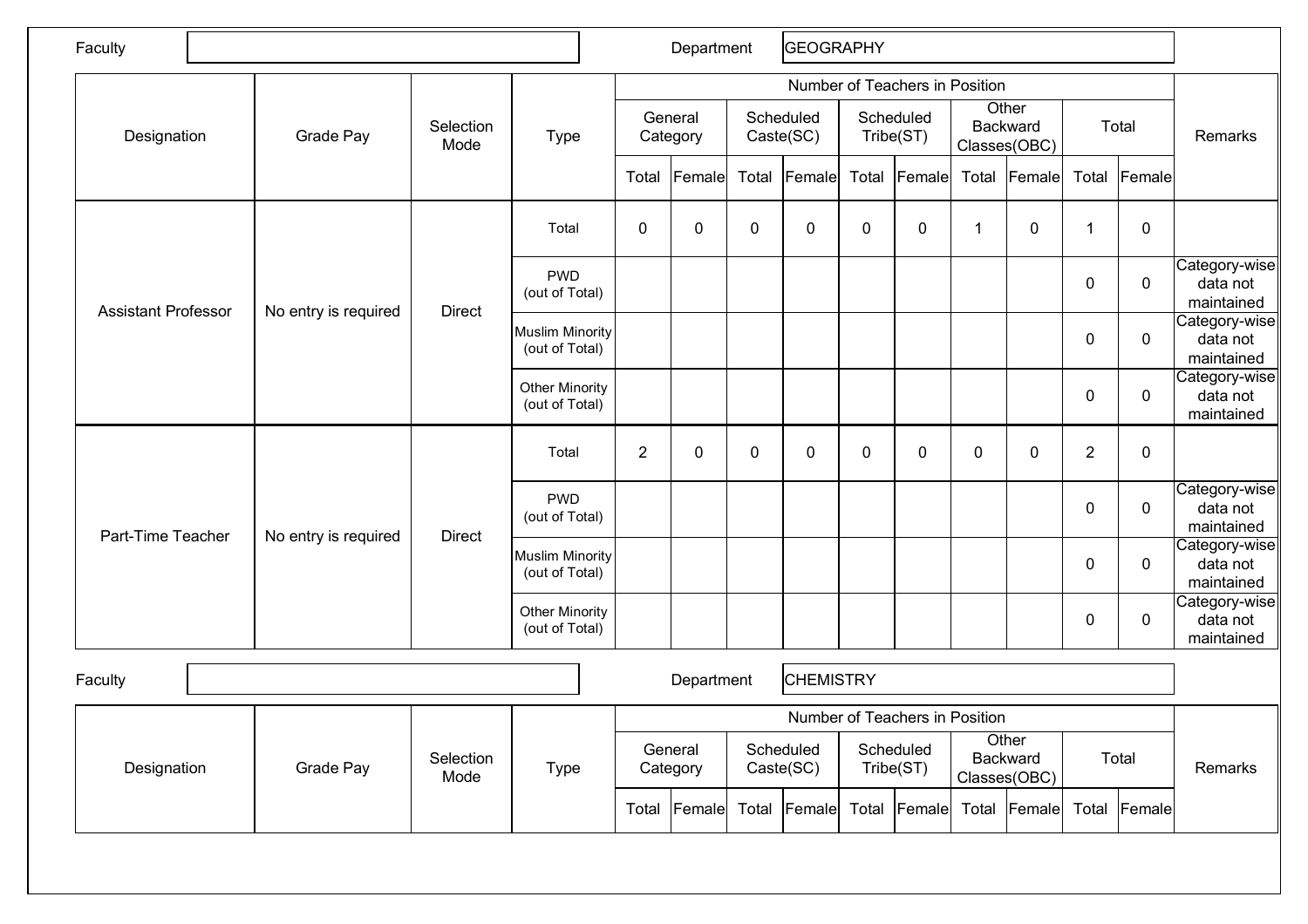|  |                            |  |                      |                                          | Total                                    | -1           | $\mathbf 0$         | $\mathbf{1}$ | 1                      | 1     | $\mathbf{0}$                   | 0        | $\mathbf 0$           | $\mathfrak{S}$   | 1                                       |                                         |
|--|----------------------------|--|----------------------|------------------------------------------|------------------------------------------|--------------|---------------------|--------------|------------------------|-------|--------------------------------|----------|-----------------------|------------------|-----------------------------------------|-----------------------------------------|
|  | <b>Assistant Professor</b> |  | No entry is required | <b>Direct</b>                            | <b>PWD</b><br>(out of Total)             |              |                     |              |                        |       |                                |          |                       | $\mathbf 0$      | $\pmb{0}$                               | Category-wise<br>data not<br>maintained |
|  |                            |  |                      |                                          | <b>Muslim Minority</b><br>(out of Total) |              |                     |              |                        |       |                                |          |                       | $\boldsymbol{0}$ | $\pmb{0}$                               | Category-wise<br>data not<br>maintained |
|  |                            |  |                      |                                          | <b>Other Minority</b><br>(out of Total)  |              |                     |              |                        |       |                                |          |                       | $\boldsymbol{0}$ | $\pmb{0}$                               | Category-wise<br>data not<br>maintained |
|  |                            |  |                      |                                          | Total                                    | $\mathbf{3}$ | 0                   | 0            | 0                      | 0     | $\mathbf{0}$                   | 0        | $\mathbf 0$           | $\mathfrak{S}$   | $\pmb{0}$                               |                                         |
|  | Part-Time Teacher          |  | No entry is required | <b>Direct</b>                            | <b>PWD</b><br>(out of Total)             |              |                     |              |                        |       |                                |          |                       | 0                | $\mathbf 0$                             | Category-wise<br>data not<br>maintained |
|  |                            |  |                      | <b>Muslim Minority</b><br>(out of Total) |                                          |              |                     |              |                        |       |                                |          | 0                     | $\mathbf 0$      | Category-wise<br>data not<br>maintained |                                         |
|  |                            |  |                      | <b>Other Minority</b><br>(out of Total)  |                                          |              |                     |              |                        |       |                                |          | 0                     | $\mathbf 0$      | Category-wise<br>data not<br>maintained |                                         |
|  | Faculty                    |  |                      |                                          |                                          |              | Department          |              | <b>BOTANY</b>          |       |                                |          |                       |                  |                                         |                                         |
|  |                            |  |                      |                                          |                                          |              |                     |              |                        |       | Number of Teachers in Position |          |                       |                  |                                         |                                         |
|  | Designation                |  | Grade Pay            | Selection<br>Mode                        | <b>Type</b>                              |              | General<br>Category |              | Scheduled<br>Caste(SC) |       | Scheduled<br>Tribe(ST)         | Backward | Other<br>Classes(OBC) | Total            |                                         | Remarks                                 |
|  |                            |  |                      |                                          |                                          | Total        | Female              | Total        | Female                 | Total | Female                         | Total    | Female                | Total            | Female                                  |                                         |
|  |                            |  |                      |                                          | Total                                    | $\mathbf 0$  | $\mathbf 0$         | $\mathbf 0$  | 0                      | 0     | 0                              | 1        | $\mathbf 0$           | $\mathbf 1$      | $\mathbf 0$                             |                                         |
|  | <b>Assistant Professor</b> |  | No entry is required | Direct                                   | <b>PWD</b><br>(out of Total)             |              |                     |              |                        |       |                                |          |                       | 0                | $\mathbf 0$                             | Category-wise<br>data not<br>maintained |
|  |                            |  |                      |                                          | <b>Muslim Minority</b><br>(out of Total) |              |                     |              |                        |       |                                |          |                       | 0                | $\mathbf 0$                             | Category-wise<br>data not<br>maintained |
|  |                            |  |                      |                                          | <b>Other Minority</b><br>(out of Total)  |              |                     |              |                        |       |                                |          |                       | 0                | $\pmb{0}$                               | Category-wise<br>data not<br>maintained |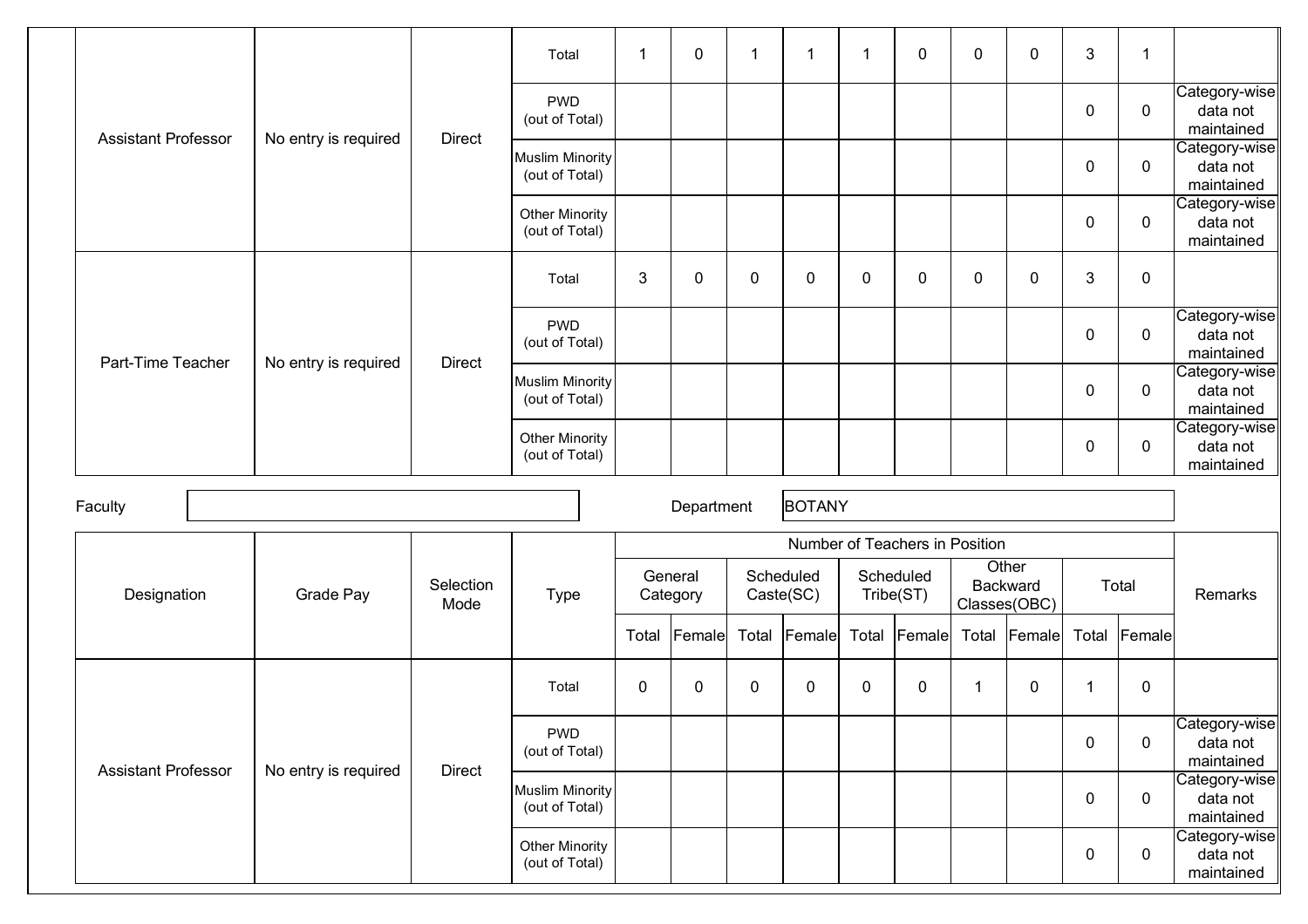|                            |                      |                   | Total                                    | 1           | 0                   | $\mathbf 0$    | 0                      | 0     | 0                              | $\pmb{0}$    | $\mathbf 0$       | $\mathbf{1}$ | $\mathbf 0$ |                                         |
|----------------------------|----------------------|-------------------|------------------------------------------|-------------|---------------------|----------------|------------------------|-------|--------------------------------|--------------|-------------------|--------------|-------------|-----------------------------------------|
|                            |                      |                   | <b>PWD</b><br>(out of Total)             |             |                     |                |                        |       |                                |              |                   | $\pmb{0}$    | $\mathbf 0$ | Category-wise<br>data not<br>maintained |
| Part-Time Teacher          | No entry is required | <b>Direct</b>     | <b>Muslim Minority</b><br>(out of Total) |             |                     |                |                        |       |                                |              |                   | 0            | $\mathbf 0$ | Category-wise<br>data not<br>maintained |
|                            |                      |                   | <b>Other Minority</b><br>(out of Total)  |             |                     |                |                        |       |                                |              |                   | 0            | $\mathbf 0$ | Category-wise<br>data not<br>maintained |
| Faculty                    |                      |                   |                                          |             | Department          |                | <b>ENGLISH</b>         |       |                                |              |                   |              |             |                                         |
|                            |                      |                   |                                          |             |                     |                |                        |       | Number of Teachers in Position |              |                   |              |             |                                         |
| Designation                | Grade Pay            | Selection<br>Mode | <b>Type</b>                              |             | General<br>Category |                | Scheduled<br>Caste(SC) |       | Scheduled<br>Tribe(ST)         | Classes(OBC) | Other<br>Backward |              | Total       | Remarks                                 |
|                            |                      |                   |                                          | Total       | Female              | Total          | Female                 | Total | Female                         | Total        | <b>Female</b>     | Total        | Female      |                                         |
|                            |                      |                   | Total                                    | 1           | 0                   | $\overline{2}$ | 0                      | 0     | 0                              | $\pmb{0}$    | $\mathbf 0$       | 3            | $\mathbf 0$ |                                         |
| <b>Assistant Professor</b> | No entry is required | <b>Direct</b>     | <b>PWD</b><br>(out of Total)             |             |                     |                |                        |       |                                |              |                   | $\pmb{0}$    | $\mathbf 0$ | Category-wise<br>data not<br>maintained |
|                            |                      |                   | <b>Muslim Minority</b><br>(out of Total) |             |                     |                |                        |       |                                |              |                   | $\pmb{0}$    | $\mathbf 0$ | Category-wise<br>data not<br>maintained |
|                            |                      |                   | Other Minority<br>(out of Total)         |             |                     |                |                        |       |                                |              |                   | 0            | $\mathbf 0$ | Category-wise<br>data not<br>maintained |
|                            |                      |                   | Total                                    | $\mathbf 0$ | $\mathbf{0}$        | $\mathbf 0$    | $\mathbf{0}$           | 0     | 0                              | 1            | $\mathbf 0$       | $\mathbf{1}$ | $\mathbf 0$ |                                         |
| Part-Time Teacher          | No entry is required | <b>Direct</b>     | <b>PWD</b><br>(out of Total)             |             |                     |                |                        |       |                                |              |                   | $\pmb{0}$    | $\mathbf 0$ | Category-wise<br>data not<br>maintained |
|                            |                      |                   | Muslim Minority<br>(out of Total)        |             |                     |                |                        |       |                                |              |                   | 0            | $\mathbf 0$ | Category-wise<br>data not<br>maintained |
|                            |                      |                   | <b>Other Minority</b><br>(out of Total)  |             |                     |                |                        |       |                                |              |                   | 0            | $\mathbf 0$ | Category-wise<br>data not<br>maintained |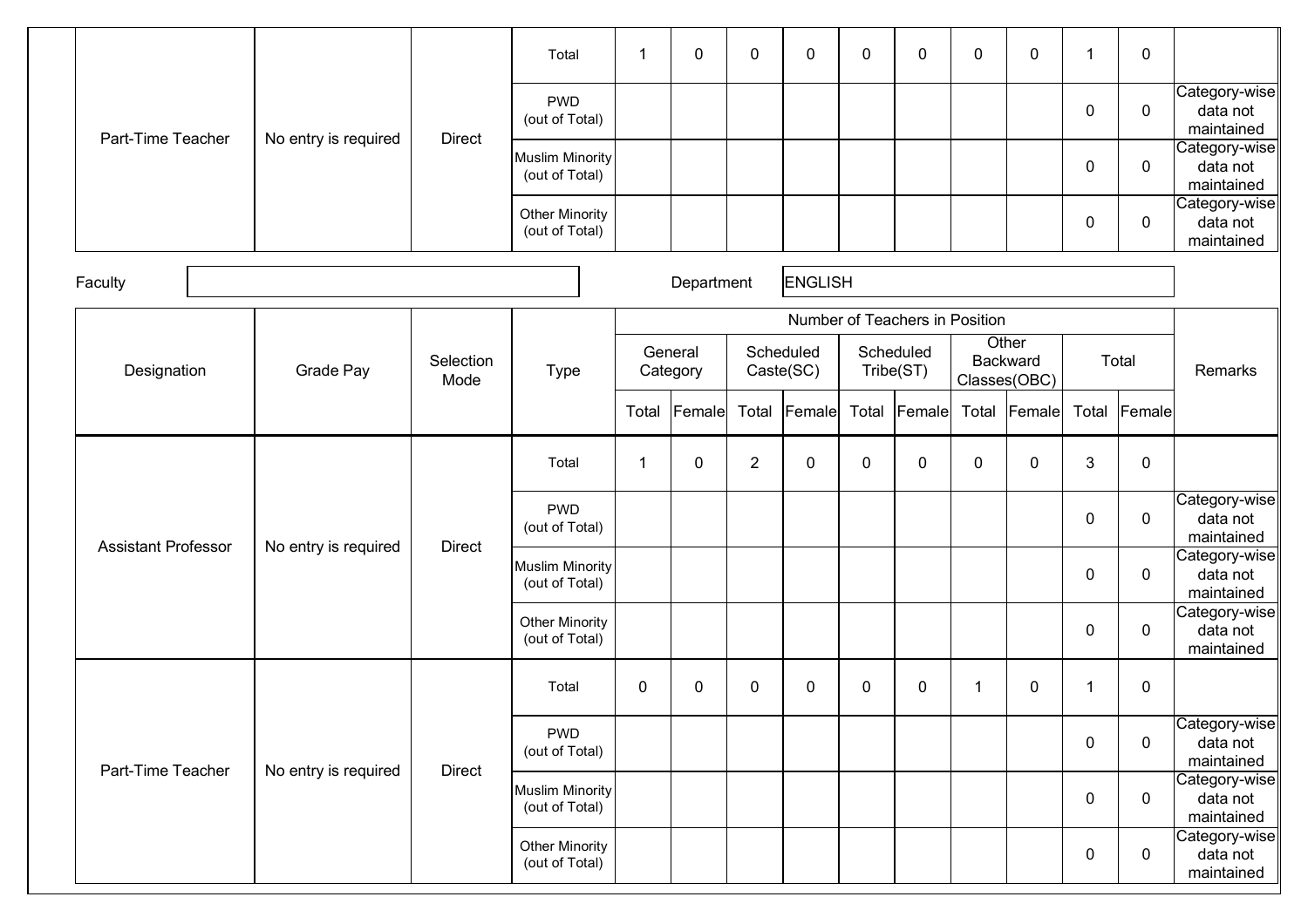| Faculty                    |                      |                   |                                          |             | Department          |              | <b>ECONOMICS</b>       |             |                                |                  |                                   |                |                |                                         |
|----------------------------|----------------------|-------------------|------------------------------------------|-------------|---------------------|--------------|------------------------|-------------|--------------------------------|------------------|-----------------------------------|----------------|----------------|-----------------------------------------|
|                            |                      |                   |                                          |             |                     |              |                        |             | Number of Teachers in Position |                  | Other                             |                |                |                                         |
| Designation                | Grade Pay            | Selection<br>Mode | <b>Type</b>                              |             | General<br>Category |              | Scheduled<br>Caste(SC) |             | Scheduled<br>Tribe(ST)         |                  | Backward<br>Classes(OBC)          |                | Total          | Remarks                                 |
|                            |                      |                   |                                          | Total       | Female              | Total        | Female                 |             | Total Female                   | Total            | Female                            | Total          | Female         |                                         |
|                            |                      |                   | Total                                    | $\mathbf 1$ | 0                   | $\mathbf{1}$ | 0                      | $\mathbf 0$ | $\mathbf 0$                    | 0                | $\mathbf 0$                       | $\overline{2}$ | $\overline{0}$ |                                         |
| <b>Assistant Professor</b> | No entry is required | <b>Direct</b>     | <b>PWD</b><br>(out of Total)             |             |                     |              |                        |             |                                |                  |                                   | 0              | $\pmb{0}$      | Category-wise<br>data not<br>maintained |
|                            |                      |                   | <b>Muslim Minority</b><br>(out of Total) |             |                     |              |                        |             |                                |                  |                                   | $\pmb{0}$      | $\mathbf 0$    | Category-wise<br>data not<br>maintained |
|                            |                      |                   | <b>Other Minority</b><br>(out of Total)  |             |                     |              |                        |             |                                |                  |                                   | $\pmb{0}$      | $\pmb{0}$      | Category-wise<br>data not<br>maintained |
| Faculty                    |                      |                   |                                          |             | Department          |              | <b>HISTORY</b>         |             |                                |                  |                                   |                |                |                                         |
|                            |                      |                   |                                          |             |                     |              |                        |             | Number of Teachers in Position |                  |                                   |                |                |                                         |
| Designation                | Grade Pay            | Selection<br>Mode | <b>Type</b>                              |             | General<br>Category |              | Scheduled<br>Caste(SC) |             | Scheduled<br>Tribe(ST)         |                  | Other<br>Backward<br>Classes(OBC) |                | Total          | Remarks                                 |
|                            |                      |                   |                                          |             | Total Female        | Total        | Female                 |             | Total Female                   |                  | Total Female                      | Total          | <b>Female</b>  |                                         |
|                            |                      |                   | Total                                    | -1          | 0                   | $\mathbf 0$  | 0                      | $\mathbf 0$ | 0                              | $\boldsymbol{0}$ | $\mathbf 0$                       | $\mathbf 1$    | $\pmb{0}$      |                                         |
| Associate Professor        | No entry is required | CAS               | <b>PWD</b><br>(out of Total)             |             |                     |              |                        |             |                                |                  |                                   | $\pmb{0}$      | $\mathbf 0$    | Category-wise<br>data not<br>maintained |
|                            |                      |                   | <b>Muslim Minority</b><br>(out of Total) |             |                     |              |                        |             |                                |                  |                                   | $\pmb{0}$      | $\pmb{0}$      | Category-wise<br>data not<br>maintained |
|                            |                      |                   | <b>Other Minority</b><br>(out of Total)  |             |                     |              |                        |             |                                |                  |                                   | $\mathbf 0$    | $\mathbf 0$    | Category-wise<br>data not<br>maintained |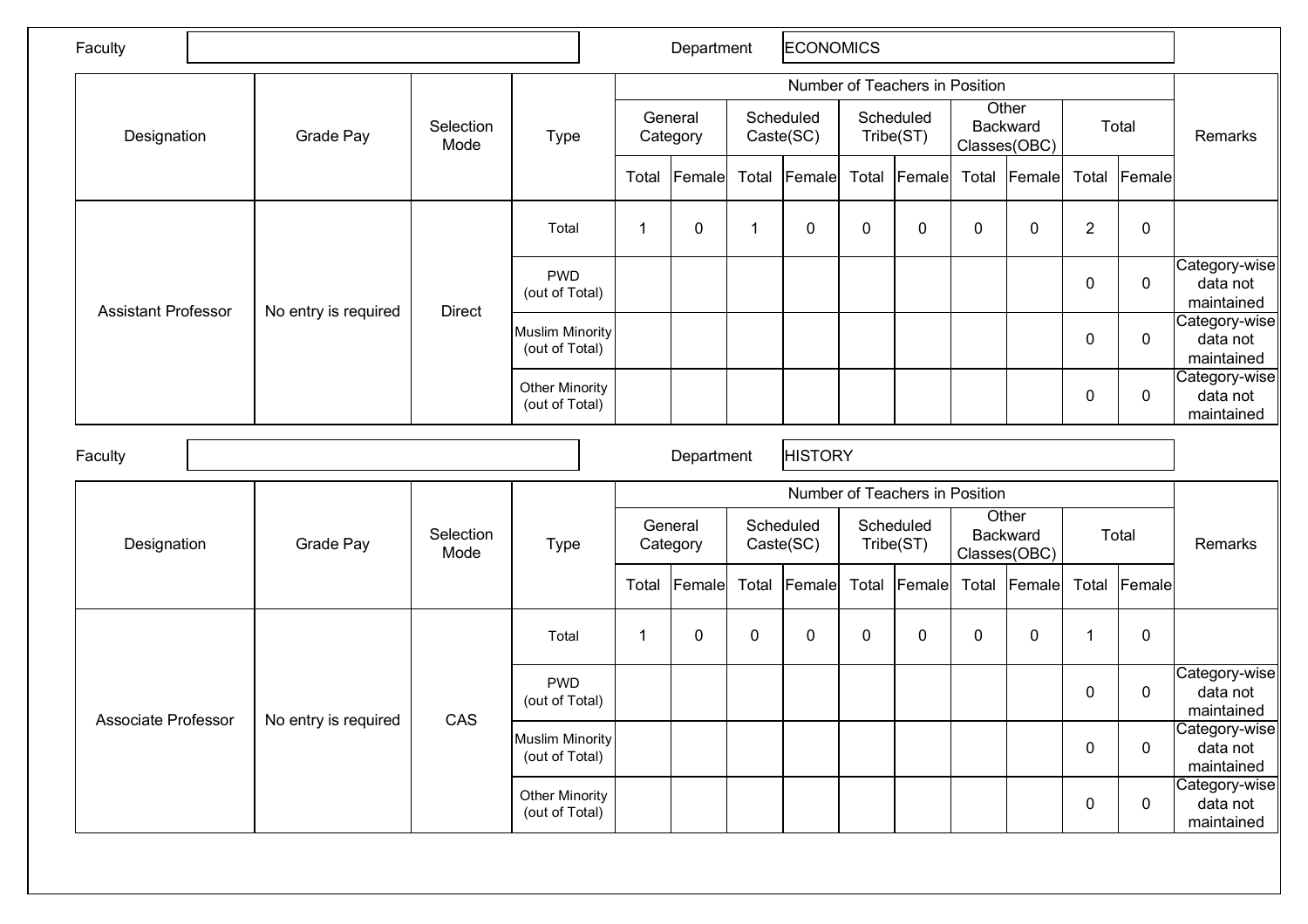|                            |                      |                   | Total                                    | -1                      | $\mathbf 1$         | 0            | 0                      | $\mathbf 0$ | 0                              | 0           | $\mathbf 0$                       | $\mathbf 1$      | 1           |                                         |
|----------------------------|----------------------|-------------------|------------------------------------------|-------------------------|---------------------|--------------|------------------------|-------------|--------------------------------|-------------|-----------------------------------|------------------|-------------|-----------------------------------------|
| <b>Assistant Professor</b> | No entry is required | <b>Direct</b>     | <b>PWD</b><br>(out of Total)             |                         |                     |              |                        |             |                                |             |                                   | 0                | $\pmb{0}$   | Category-wise<br>data not<br>maintained |
|                            |                      |                   | <b>Muslim Minority</b><br>(out of Total) |                         |                     |              |                        |             |                                |             |                                   | $\boldsymbol{0}$ | $\pmb{0}$   | Category-wise<br>data not<br>maintained |
|                            |                      |                   | <b>Other Minority</b><br>(out of Total)  |                         |                     |              |                        |             |                                |             |                                   | 0                | $\pmb{0}$   | Category-wise<br>data not<br>maintained |
|                            |                      |                   | Total                                    | -1                      | $\mathbf 0$         | 0            | 0                      | 0           | $\mathbf{0}$                   | 0           | $\mathbf 0$                       | 1                | $\pmb{0}$   |                                         |
| Part-Time Teacher          | No entry is required | <b>Direct</b>     | <b>PWD</b><br>(out of Total)             |                         |                     |              |                        |             |                                |             |                                   | 0                | $\pmb{0}$   | Category-wise<br>data not<br>maintained |
|                            |                      |                   | <b>Muslim Minority</b><br>(out of Total) |                         |                     |              |                        |             |                                |             |                                   | 0                | $\mathbf 0$ | Category-wise<br>data not<br>maintained |
|                            |                      |                   | <b>Other Minority</b><br>(out of Total)  |                         |                     |              |                        |             |                                |             |                                   | 0                | $\mathbf 0$ | Category-wise<br>data not<br>maintained |
| Faculty                    |                      |                   |                                          |                         | Department          |              | PHYSICS                |             |                                |             |                                   |                  |             |                                         |
|                            |                      |                   |                                          |                         |                     |              |                        |             | Number of Teachers in Position |             |                                   |                  |             |                                         |
| Designation                | Grade Pay            | Selection<br>Mode | <b>Type</b>                              |                         | General<br>Category |              | Scheduled<br>Caste(SC) |             | Scheduled<br>Tribe(ST)         |             | Other<br>Backward<br>Classes(OBC) | Total            |             | Remarks                                 |
|                            |                      |                   |                                          | Total                   | Female              | Total        | Female                 | Total       | Female                         | Total       | Female                            | Total            | Female      |                                         |
|                            |                      |                   | Total                                    | $\overline{\mathbf{1}}$ | $\mathbf 0$         | $\mathbf{1}$ | 0                      | 0           | 0                              | $\mathbf 0$ | 0                                 | $\overline{2}$   | $\mathbf 0$ |                                         |
| <b>Assistant Professor</b> |                      | Direct            | <b>PWD</b><br>(out of Total)             |                         |                     |              |                        |             |                                |             |                                   | 0                | $\mathbf 0$ | Category-wise<br>data not<br>maintained |
|                            | No entry is required |                   | <b>Muslim Minority</b><br>(out of Total) |                         |                     |              |                        |             |                                |             |                                   | 0                | $\mathbf 0$ | Category-wise<br>data not<br>maintained |
|                            |                      |                   | <b>Other Minority</b><br>(out of Total)  |                         |                     |              |                        |             |                                |             |                                   | 0                | $\pmb{0}$   | Category-wise<br>data not<br>maintained |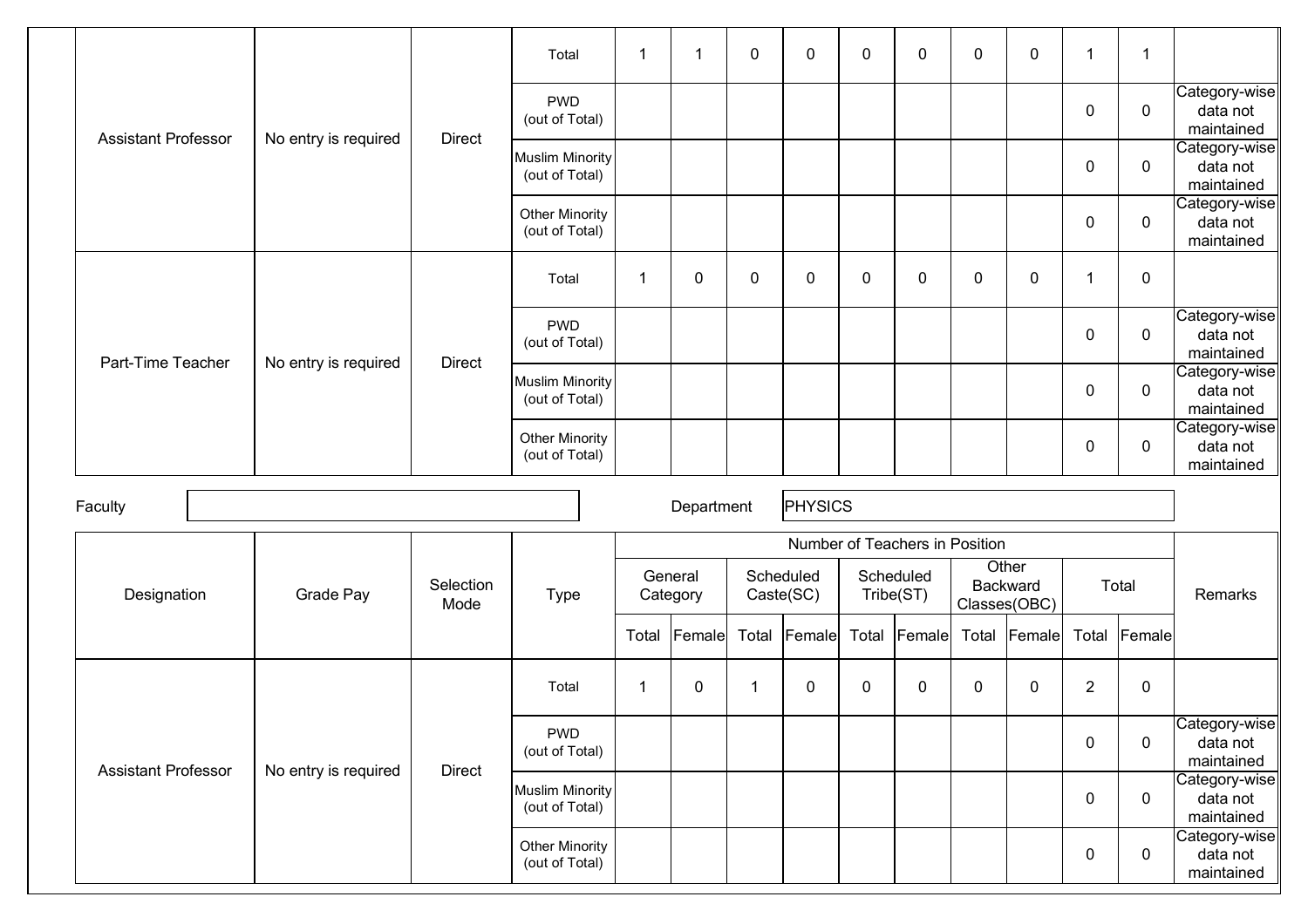|                     |                      |                   | Total                                    | 1           | 0                   | $\mathbf 0$ | 0                      | 0     | $\mathbf 0$                    | $\overline{2}$ | $\mathbf 0$                       | 3           | $\mathbf 0$ |                                         |
|---------------------|----------------------|-------------------|------------------------------------------|-------------|---------------------|-------------|------------------------|-------|--------------------------------|----------------|-----------------------------------|-------------|-------------|-----------------------------------------|
| Part-Time Teacher   |                      |                   | <b>PWD</b><br>(out of Total)             |             |                     |             |                        |       |                                |                |                                   | $\pmb{0}$   | $\mathbf 0$ | Category-wise<br>data not<br>maintained |
|                     | No entry is required | <b>Direct</b>     | <b>Muslim Minority</b><br>(out of Total) |             |                     |             |                        |       |                                |                |                                   | 0           | $\mathbf 0$ | Category-wise<br>data not<br>maintained |
|                     |                      |                   | <b>Other Minority</b><br>(out of Total)  |             |                     |             |                        |       |                                |                |                                   | 0           | $\mathbf 0$ | Category-wise<br>data not<br>maintained |
| Faculty             |                      |                   |                                          |             | Department          |             | <b>PHILOSOPHY</b>      |       |                                |                |                                   |             |             |                                         |
|                     |                      |                   |                                          |             |                     |             |                        |       | Number of Teachers in Position |                |                                   |             |             |                                         |
| Designation         | Grade Pay            | Selection<br>Mode | <b>Type</b>                              |             | General<br>Category |             | Scheduled<br>Caste(SC) |       | Scheduled<br>Tribe(ST)         |                | Other<br>Backward<br>Classes(OBC) |             | Total       | Remarks                                 |
|                     |                      |                   |                                          | Total       | Female              |             | Total Female           | Total | Female                         | Total          | $ $ Female $ $                    | Total       | Female      |                                         |
|                     |                      |                   | Total                                    | 1           | 0                   | $\pmb{0}$   | 0                      | 0     | 0                              | $\pmb{0}$      | $\mathbf 0$                       | 1           | $\mathbf 0$ |                                         |
| Associate Professor | No entry is required | CAS               | <b>PWD</b><br>(out of Total)             | $\mathbf 0$ | $\mathbf 0$         | $\mathbf 0$ | 0                      | 0     | $\mathbf 0$                    | $\pmb{0}$      | $\mathbf 0$                       | 0           | $\mathbf 0$ |                                         |
|                     |                      |                   | <b>Muslim Minority</b><br>(out of Total) | 1           | 0                   | $\mathbf 0$ | 0                      | 0     | 0                              | $\pmb{0}$      | $\mathbf 0$                       | $\mathbf 1$ | $\mathbf 0$ |                                         |
|                     |                      |                   | <b>Other Minority</b><br>(out of Total)  |             |                     |             |                        |       |                                |                |                                   | 0           | $\mathbf 0$ | Category-wise<br>data not<br>maintained |
|                     |                      |                   | Total                                    | $\mathbf 0$ | $\mathbf{0}$        | 1           | $\mathbf{0}$           | 0     | $\mathbf 0$                    | $\pmb{0}$      | $\mathbf 0$                       | 1           | $\mathbf 0$ |                                         |
| Assistant Professor |                      | <b>Direct</b>     | <b>PWD</b><br>(out of Total)             |             |                     |             |                        |       |                                |                |                                   | $\pmb{0}$   | $\mathbf 0$ | Category-wise<br>data not<br>maintained |
|                     | No entry is required |                   | Muslim Minority<br>(out of Total)        |             |                     |             |                        |       |                                |                |                                   | 0           | $\mathbf 0$ | Category-wise<br>data not<br>maintained |
|                     |                      |                   | Other Minority<br>(out of Total)         |             |                     |             |                        |       |                                |                |                                   | 0           | $\mathbf 0$ | Category-wise<br>data not<br>maintained |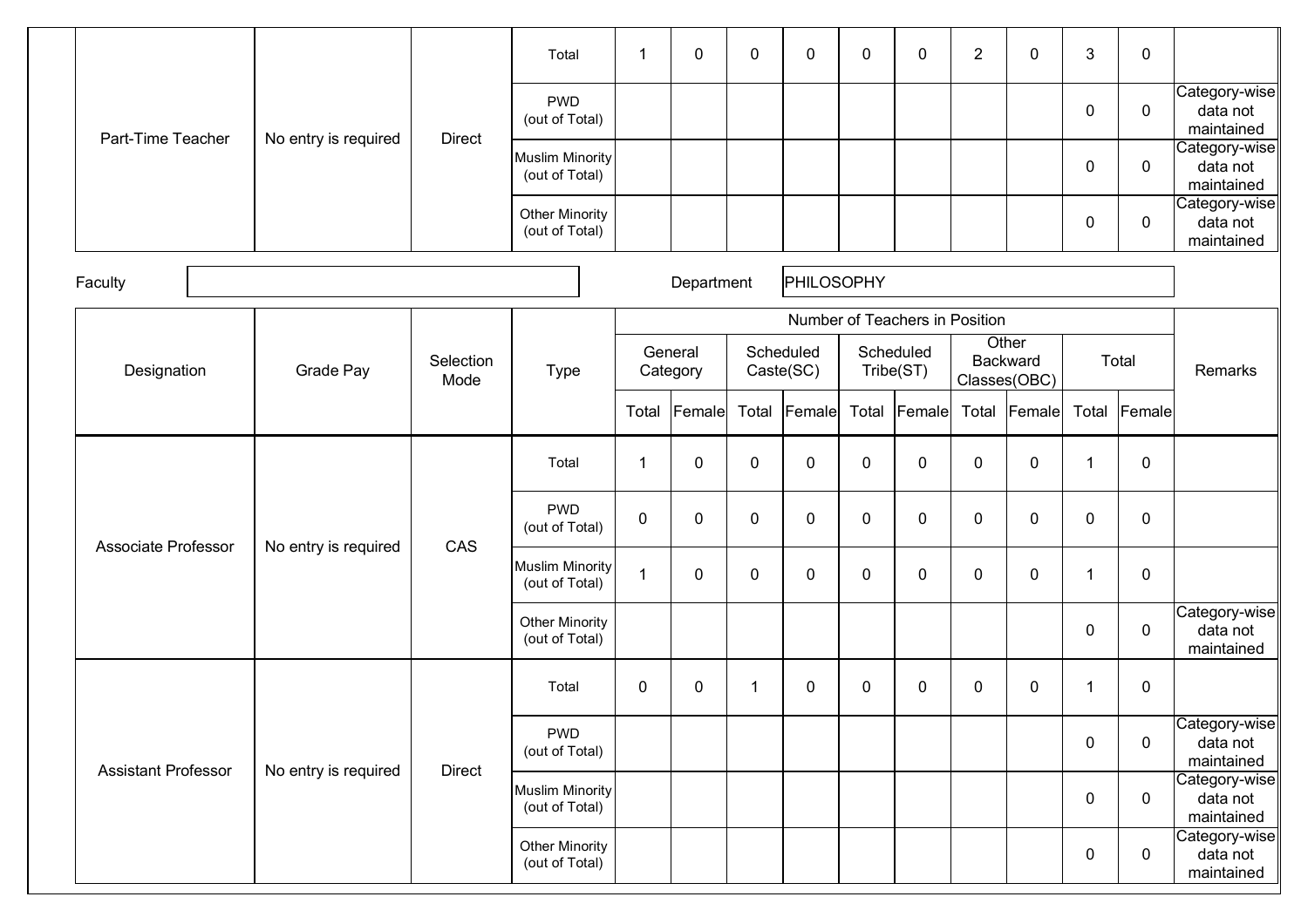|                     |                      |                   | Total                                    | 1           | 0                   | $\mathbf 0$ | 0                      | 0     | 0                              | $\pmb{0}$ | $\mathbf 0$                       | $\mathbf{1}$   | $\mathbf 0$ |                                         |
|---------------------|----------------------|-------------------|------------------------------------------|-------------|---------------------|-------------|------------------------|-------|--------------------------------|-----------|-----------------------------------|----------------|-------------|-----------------------------------------|
|                     |                      |                   | <b>PWD</b><br>(out of Total)             |             |                     |             |                        |       |                                |           |                                   | $\pmb{0}$      | $\mathbf 0$ | Category-wise<br>data not<br>maintained |
| Part-Time Teacher   | No entry is required | <b>Direct</b>     | <b>Muslim Minority</b><br>(out of Total) |             |                     |             |                        |       |                                |           |                                   | 0              | $\mathbf 0$ | Category-wise<br>data not<br>maintained |
|                     |                      |                   | <b>Other Minority</b><br>(out of Total)  |             |                     |             |                        |       |                                |           |                                   | 0              | $\mathbf 0$ | Category-wise<br>data not<br>maintained |
| Faculty             |                      |                   |                                          |             | Department          |             | <b>BENGALI</b>         |       |                                |           |                                   |                |             |                                         |
|                     |                      |                   |                                          |             |                     |             |                        |       | Number of Teachers in Position |           |                                   |                |             |                                         |
| Designation         | Grade Pay            | Selection<br>Mode | <b>Type</b>                              |             | General<br>Category |             | Scheduled<br>Caste(SC) |       | Scheduled<br>Tribe(ST)         |           | Other<br>Backward<br>Classes(OBC) |                | Total       | Remarks                                 |
|                     |                      |                   |                                          | Total       | Female              | Total       | Female                 | Total | Female                         | Total     | <b>Female</b>                     | Total          | Female      |                                         |
|                     |                      |                   | Total                                    | 1           | 0                   | $\pmb{0}$   | 0                      | 0     | 0                              | $\pmb{0}$ | $\mathbf 0$                       | 1              | $\mathbf 0$ |                                         |
| Associate Professor | No entry is required | CAS               | <b>PWD</b><br>(out of Total)             |             |                     |             |                        |       |                                |           |                                   | $\pmb{0}$      | $\mathbf 0$ | Category-wise<br>data not<br>maintained |
|                     |                      |                   | <b>Muslim Minority</b><br>(out of Total) |             |                     |             |                        |       |                                |           |                                   | $\pmb{0}$      | $\mathbf 0$ | Category-wise<br>data not<br>maintained |
|                     |                      |                   | Other Minority<br>(out of Total)         |             |                     |             |                        |       |                                |           |                                   | 0              | $\mathbf 0$ | Category-wise<br>data not<br>maintained |
|                     |                      |                   | Total                                    | $\mathbf 0$ | $\mathbf{0}$        | 1           | $\mathbf{0}$           | 0     | 0                              | 1         | 1                                 | $\overline{2}$ | 1           |                                         |
| Assistant Professor | No entry is required | <b>Direct</b>     | <b>PWD</b><br>(out of Total)             |             |                     |             |                        |       |                                |           |                                   | $\pmb{0}$      | $\mathbf 0$ | Category-wise<br>data not<br>maintained |
|                     |                      |                   | Muslim Minority<br>(out of Total)        |             |                     |             |                        |       |                                |           |                                   | 0              | $\mathbf 0$ | Category-wise<br>data not<br>maintained |
|                     |                      |                   | Other Minority<br>(out of Total)         |             |                     |             |                        |       |                                |           |                                   | 0              | $\mathbf 0$ | Category-wise<br>data not<br>maintained |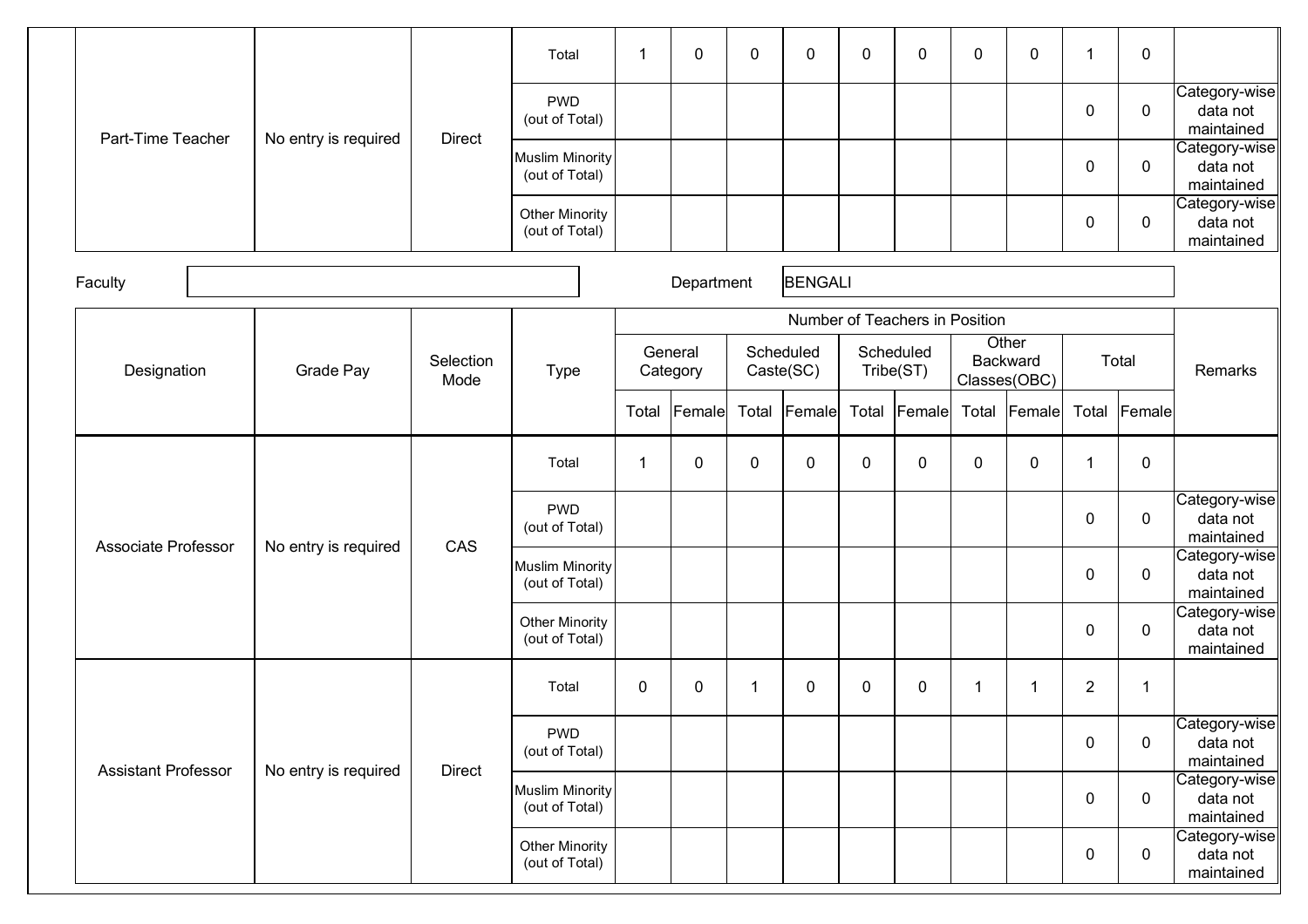| Faculty                    |                      |                   |                                          |             | Department          |           | POLITICAL SCIENCE      |              |                                |             |                                   |                |                  |                                         |
|----------------------------|----------------------|-------------------|------------------------------------------|-------------|---------------------|-----------|------------------------|--------------|--------------------------------|-------------|-----------------------------------|----------------|------------------|-----------------------------------------|
|                            |                      |                   |                                          |             |                     |           |                        |              | Number of Teachers in Position |             |                                   |                |                  |                                         |
| Designation                | Grade Pay            | Selection<br>Mode | <b>Type</b>                              |             | General<br>Category |           | Scheduled<br>Caste(SC) |              | Scheduled<br>Tribe(ST)         |             | Other<br>Backward<br>Classes(OBC) |                | Total            | Remarks                                 |
|                            |                      |                   |                                          | Total       | Female              | Total     | Female                 | Total        | Female                         | Total       | <b>Female</b>                     | Total          | Female           |                                         |
|                            |                      |                   | Total                                    | $\mathbf 1$ | 0                   | $\pmb{0}$ | 0                      | $\pmb{0}$    | 0                              | $\mathbf 0$ | $\mathbf 0$                       | $\mathbf 1$    | $\mathbf 0$      |                                         |
| Associate Professor        | No entry is required | CAS               | <b>PWD</b><br>(out of Total)             |             |                     |           |                        |              |                                |             |                                   | $\pmb{0}$      | $\boldsymbol{0}$ | Category-wise<br>data not<br>maintained |
|                            |                      |                   | <b>Muslim Minority</b><br>(out of Total) |             |                     |           |                        |              |                                |             |                                   | $\pmb{0}$      | $\boldsymbol{0}$ | Category-wise<br>data not<br>maintained |
|                            |                      |                   | <b>Other Minority</b><br>(out of Total)  |             |                     |           |                        |              |                                |             |                                   | $\mathbf 0$    | $\boldsymbol{0}$ | Category-wise<br>data not<br>maintained |
|                            |                      |                   | Total                                    | $\pmb{0}$   | 0                   | 1         | -1                     | $\mathbf{1}$ | 0                              | 0           | $\pmb{0}$                         | $\overline{c}$ | 1                |                                         |
| <b>Assistant Professor</b> | No entry is required | <b>Direct</b>     | <b>PWD</b><br>(out of Total)             |             |                     |           |                        |              |                                |             |                                   | $\pmb{0}$      | $\mathbf 0$      | Category-wise<br>data not<br>maintained |
|                            |                      |                   | <b>Muslim Minority</b><br>(out of Total) |             |                     |           |                        |              |                                |             |                                   | $\pmb{0}$      | $\mathbf 0$      | Category-wise<br>data not<br>maintained |
|                            |                      |                   | <b>Other Minority</b><br>(out of Total)  |             |                     |           |                        |              |                                |             |                                   | $\mathbf 0$    | $\mathbf 0$      | Category-wise<br>data not<br>maintained |
|                            |                      |                   | Total                                    | $\mathbf 1$ | 0                   | $\pmb{0}$ | 0                      | 0            | $\mathbf 0$                    | 0           | $\mathbf 0$                       | 1              | $\mathbf 0$      |                                         |
| Part-Time Teacher          | No entry is required | <b>Direct</b>     | <b>PWD</b><br>(out of Total)             |             |                     |           |                        |              |                                |             |                                   | $\mathbf 0$    | $\overline{0}$   | Category-wise<br>data not<br>maintained |
|                            |                      |                   | <b>Muslim Minority</b><br>(out of Total) |             |                     |           |                        |              |                                |             |                                   | $\mathbf 0$    | $\mathbf 0$      | Category-wise<br>data not<br>maintained |
|                            |                      |                   | <b>Other Minority</b><br>(out of Total)  |             |                     |           |                        |              |                                |             |                                   | $\mathbf 0$    | $\mathbf 0$      | Category-wise<br>data not<br>maintained |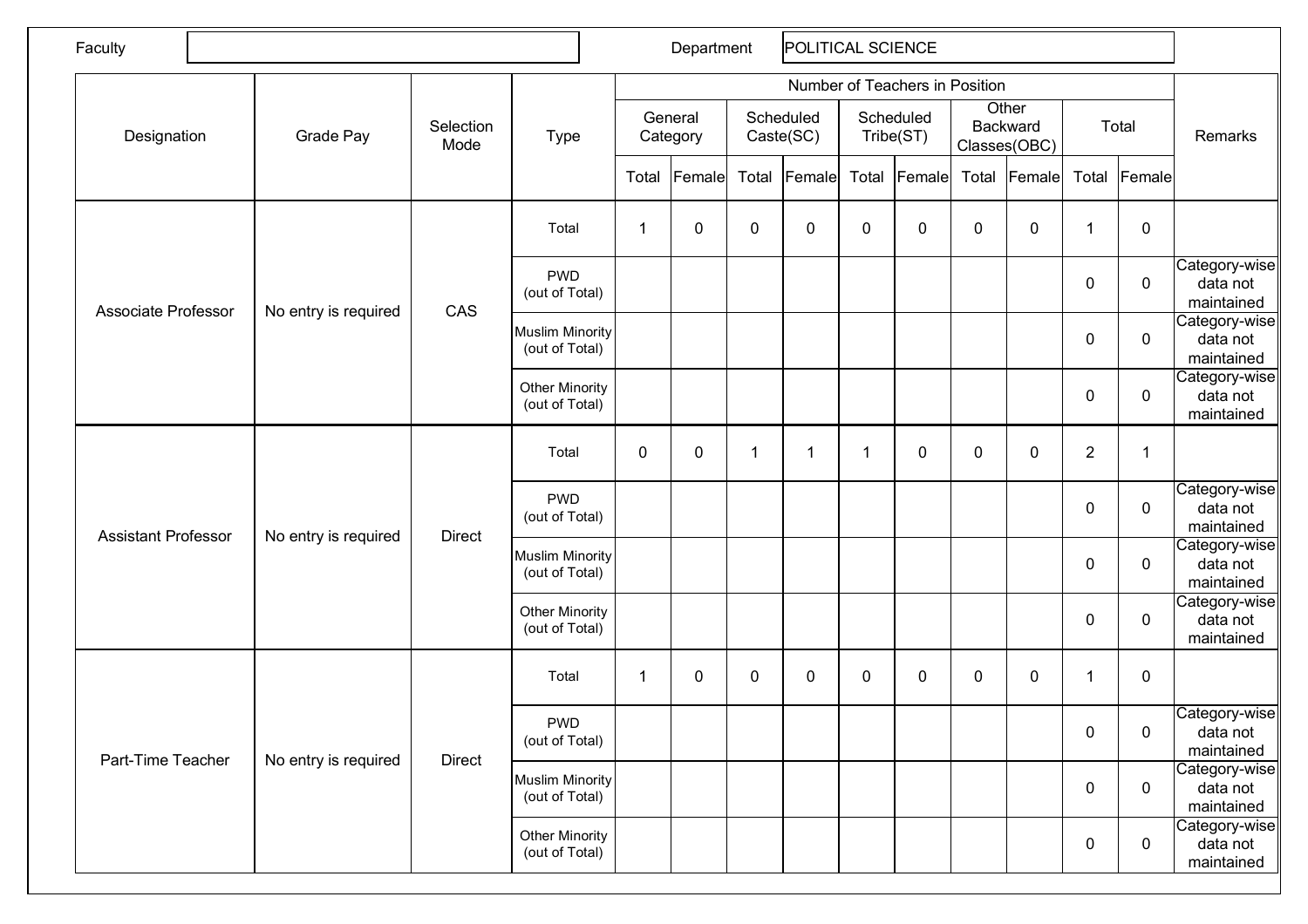| Faculty                    |                      |                   |                                          |       | Department          |             | <b>ZOOLOGY</b>         |             |                                |             |                                          |             |             |                                         |
|----------------------------|----------------------|-------------------|------------------------------------------|-------|---------------------|-------------|------------------------|-------------|--------------------------------|-------------|------------------------------------------|-------------|-------------|-----------------------------------------|
|                            |                      |                   |                                          |       |                     |             |                        |             | Number of Teachers in Position |             |                                          |             |             |                                         |
| Designation                | Grade Pay            | Selection<br>Mode | <b>Type</b>                              |       | General<br>Category |             | Scheduled<br>Caste(SC) |             | Scheduled<br>Tribe(ST)         |             | Other<br><b>Backward</b><br>Classes(OBC) |             | Total       | Remarks                                 |
|                            |                      |                   |                                          | Total | Female              |             | Total Female           | Total       | Female                         |             | Total Female                             | Total       | Female      |                                         |
|                            |                      |                   | Total                                    | -1    | $\mathbf 0$         | $\pmb{0}$   | $\mathbf 0$            | 0           | $\mathbf 0$                    | $\pmb{0}$   | $\mathbf 0$                              | 1           | $\pmb{0}$   |                                         |
|                            |                      |                   | <b>PWD</b><br>(out of Total)             |       |                     |             |                        |             |                                |             |                                          | $\pmb{0}$   | $\mathbf 0$ | Category-wise<br>data not<br>maintained |
| <b>Assistant Professor</b> | No entry is required | <b>Direct</b>     | <b>Muslim Minority</b><br>(out of Total) |       |                     |             |                        |             |                                |             |                                          | $\pmb{0}$   | $\mathbf 0$ | Category-wise<br>data not<br>maintained |
|                            |                      |                   | <b>Other Minority</b><br>(out of Total)  |       |                     |             |                        |             |                                |             |                                          | 0           | $\mathbf 0$ | Category-wise<br>data not<br>maintained |
|                            |                      |                   | Total                                    | 1     | 0                   | $\mathbf 0$ | 0                      | $\mathbf 0$ | $\mathbf{0}$                   | $\mathbf 0$ | $\mathbf 0$                              | 1           | $\mathbf 0$ |                                         |
| Part-Time Teacher          |                      | <b>Direct</b>     | <b>PWD</b><br>(out of Total)             |       |                     |             |                        |             |                                |             |                                          | 0           | $\mathbf 0$ | Category-wise<br>data not<br>maintained |
|                            | No entry is required |                   | <b>Muslim Minority</b><br>(out of Total) |       |                     |             |                        |             |                                |             |                                          | $\mathbf 0$ | $\mathbf 0$ | Category-wise<br>data not<br>maintained |
|                            |                      |                   | <b>Other Minority</b><br>(out of Total)  |       |                     |             |                        |             |                                |             |                                          | 0           | $\mathbf 0$ | Category-wise<br>data not<br>maintained |

Vacancy position of Teaching Staff [Please enter Sanctioned Strength against each Designation / ALL]

| Designation                | <b>Sanctioned Strength</b> |               | In Position | Number of Teachers with |
|----------------------------|----------------------------|---------------|-------------|-------------------------|
|                            |                            | <b>Direct</b> | CAS         | Ph.D. Qualifications    |
| <b>Assistant Professor</b> |                            | 23            |             |                         |
| Principal                  |                            |               |             |                         |
| Associate Professor        |                            |               |             |                         |
| Part-Time Teacher          |                            | 18            |             |                         |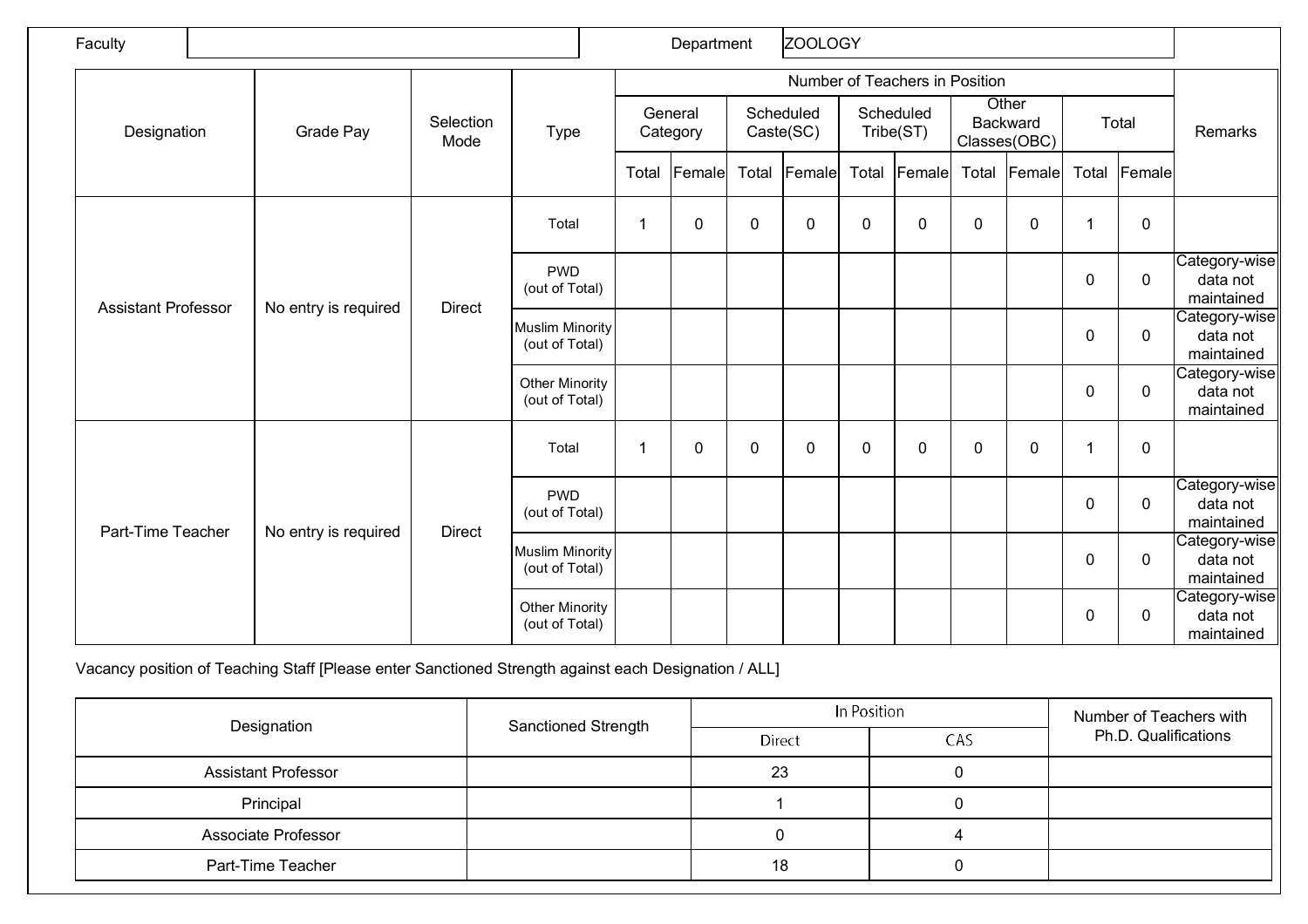#### **2. NON TEACHING STAFF**

|                                    |         |                        |                                         |                |                     |                |                        |       | <b>Number in Position</b> |             |                                          |                  |               |                                         |
|------------------------------------|---------|------------------------|-----------------------------------------|----------------|---------------------|----------------|------------------------|-------|---------------------------|-------------|------------------------------------------|------------------|---------------|-----------------------------------------|
| <b>Staff Type</b>                  | Group   | Sanctioned<br>Strength | <b>Type</b>                             |                | General<br>Category |                | Scheduled<br>Caste(SC) |       | Scheduled<br>Tribe(ST)    |             | Other<br><b>Backward</b><br>Classes(OBC) |                  | Total         | Remarks                                 |
|                                    |         |                        |                                         | Total          | Female              | Total          | Female                 | Total | Female                    | Total       | Female                                   | Total            | <b>Female</b> |                                         |
|                                    |         |                        | Total                                   | 6              | $\mathbf{1}$        | $\mathbf{1}$   | 0                      | 0     | 0                         | $\mathbf 0$ | 0                                        | $\overline{7}$   | $\mathbf{1}$  |                                         |
| Non Teaching Staff Excluding Lib & | Group C | 9                      | <b>PWD</b><br>(out of Total)            |                |                     |                |                        |       |                           |             |                                          | $\mathbf 0$      | $\mathbf 0$   | Category-wise<br>data not<br>maintained |
| Phy Education                      |         |                        | Muslim Minority<br>(out of Total)       |                |                     |                |                        |       |                           |             |                                          | $\mathbf 0$      | $\mathbf 0$   | Category-wise<br>data not<br>maintained |
|                                    |         |                        | <b>Other Minority</b><br>(out of Total) |                |                     |                |                        |       |                           |             |                                          | $\mathbf 0$      | $\mathbf 0$   | Category-wise<br>data not<br>maintained |
|                                    |         |                        | Total                                   | $\overline{7}$ | $\pmb{0}$           | $\overline{4}$ | $\Omega$               | 0     | $\pmb{0}$                 | $\Omega$    | 0                                        | 11               | $\pmb{0}$     |                                         |
| Non Teaching Staff Excluding Lib & | Group D | 18                     | <b>PWD</b><br>(out of Total)            |                |                     |                |                        |       |                           |             |                                          | $\mathbf 0$      | $\mathbf 0$   | Category-wise<br>data not<br>maintained |
| Phy Education                      |         |                        | Muslim Minority<br>(out of Total)       |                |                     |                |                        |       |                           |             |                                          | $\mathbf 0$      | $\mathbf 0$   | Category-wise<br>data not<br>maintained |
|                                    |         |                        | <b>Other Minority</b><br>(out of Total) |                |                     |                |                        |       |                           |             |                                          | $\boldsymbol{0}$ | $\mathbf 0$   | Category-wise<br>data not<br>maintained |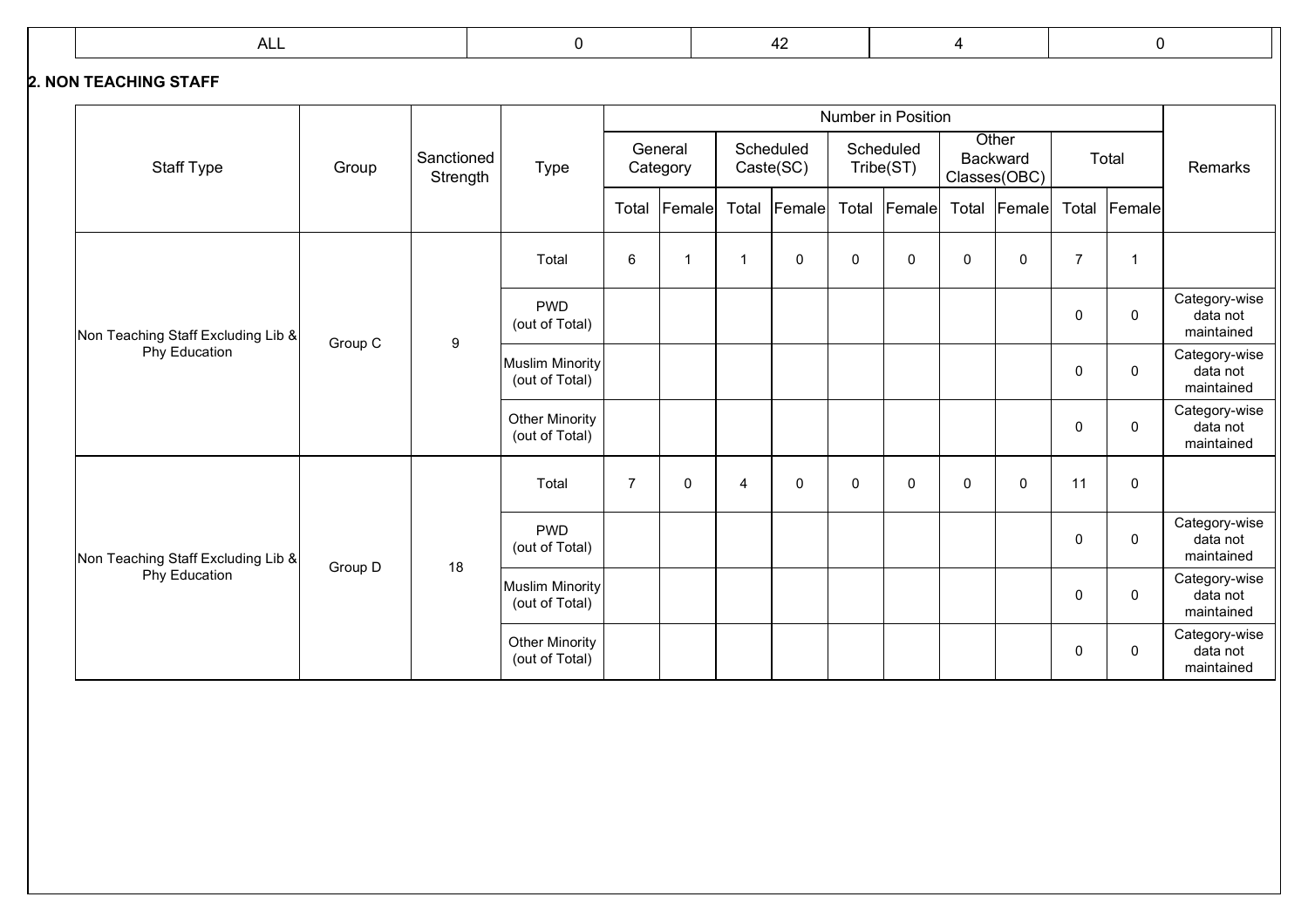|                                           |         |                      |                         |                                       |                                                                    | Total                                    |                 | $\mathbf{1}$ | $\mathbf{1}$ | 0 | 0       | $\mathbf 0$                  | 0                           | 0           | $\mathbf 0$ | $\mathbf{1}$ | $\overline{1}$                                                                |                                         |
|-------------------------------------------|---------|----------------------|-------------------------|---------------------------------------|--------------------------------------------------------------------|------------------------------------------|-----------------|--------------|--------------|---|---------|------------------------------|-----------------------------|-------------|-------------|--------------|-------------------------------------------------------------------------------|-----------------------------------------|
|                                           |         |                      |                         |                                       |                                                                    | <b>PWD</b><br>(out of Total)             |                 |              |              |   |         |                              |                             |             |             | 0            | 0                                                                             | Category-wise<br>data not<br>maintained |
|                                           |         | <b>Library Staff</b> |                         | Group A                               | $\overline{1}$                                                     | <b>Muslim Minority</b><br>(out of Total) |                 |              |              |   |         |                              |                             |             |             | 0            | 0                                                                             | Category-wise<br>data not<br>maintained |
|                                           |         |                      |                         |                                       |                                                                    | <b>Other Minority</b><br>(out of Total)  |                 |              |              |   |         |                              |                             |             |             | 0            | 0                                                                             | Category-wise<br>data not<br>maintained |
|                                           |         |                      |                         |                                       |                                                                    | Total                                    |                 | $\mathbf{1}$ | 0            | 0 | 0       | 0                            | 0                           | $\mathbf 0$ | 0           | -1           | $\mathbf 0$                                                                   |                                         |
|                                           |         | <b>Library Staff</b> |                         |                                       | $\overline{1}$                                                     | <b>PWD</b><br>(out of Total)             |                 |              |              |   |         |                              |                             |             |             | 0            | 0                                                                             | Category-wise<br>data not<br>maintained |
|                                           |         |                      |                         | Group D                               |                                                                    | <b>Muslim Minority</b><br>(out of Total) |                 |              |              |   |         |                              |                             |             |             | 0            | 0                                                                             | Category-wise<br>data not<br>maintained |
|                                           |         |                      |                         |                                       |                                                                    | <b>Other Minority</b><br>(out of Total)  |                 |              |              |   |         |                              |                             |             |             | 0            | $\mathbf 0$                                                                   | Category-wise<br>data not<br>maintained |
|                                           |         |                      |                         |                                       | BLOCK 2D: NUMBER OF STUDENTS ENROLLED IN THE COLLEGE / INSTITUTION |                                          |                 |              |              |   |         |                              |                             |             |             |              |                                                                               | Help                                    |
| Note:<br><b>PWD</b><br>Other Minority $=$ |         | $=$                  | Persons with Disability |                                       | Christians, Sikhs, Buddhists, Zorastrians (Parsis) and Jains       |                                          |                 |              |              |   |         |                              |                             |             |             |              |                                                                               |                                         |
| <b>Regular Course</b>                     |         |                      |                         |                                       |                                                                    |                                          |                 |              |              |   |         |                              |                             |             |             |              |                                                                               |                                         |
|                                           | Faculty |                      |                         |                                       |                                                                    |                                          |                 |              | Department   |   |         |                              |                             |             |             |              |                                                                               |                                         |
|                                           |         |                      |                         |                                       |                                                                    |                                          |                 |              |              |   |         |                              | Number of Students Enrolled |             |             |              |                                                                               |                                         |
| Level                                     |         | Programme            |                         | Broad Discipline<br><b>Group Name</b> | Discipline /<br>Subject                                            | Type                                     | Year   Category |              |              |   | General | $\operatorname{\textsf{SC}}$ |                             | ST          | OBC         |              | Total                                                                         | Remarks                                 |
|                                           |         |                      |                         |                                       |                                                                    |                                          |                 |              |              |   |         |                              |                             |             |             |              | Total   Girls   Total   Girls   Total   Girls   Total   Girls   Total   Girls |                                         |
|                                           |         |                      |                         |                                       |                                                                    |                                          |                 |              |              |   |         |                              |                             |             |             |              |                                                                               |                                         |
|                                           |         |                      |                         |                                       |                                                                    |                                          |                 |              |              |   |         |                              |                             |             |             |              |                                                                               |                                         |
|                                           |         |                      |                         |                                       |                                                                    |                                          |                 |              |              |   |         |                              |                             |             |             |              |                                                                               |                                         |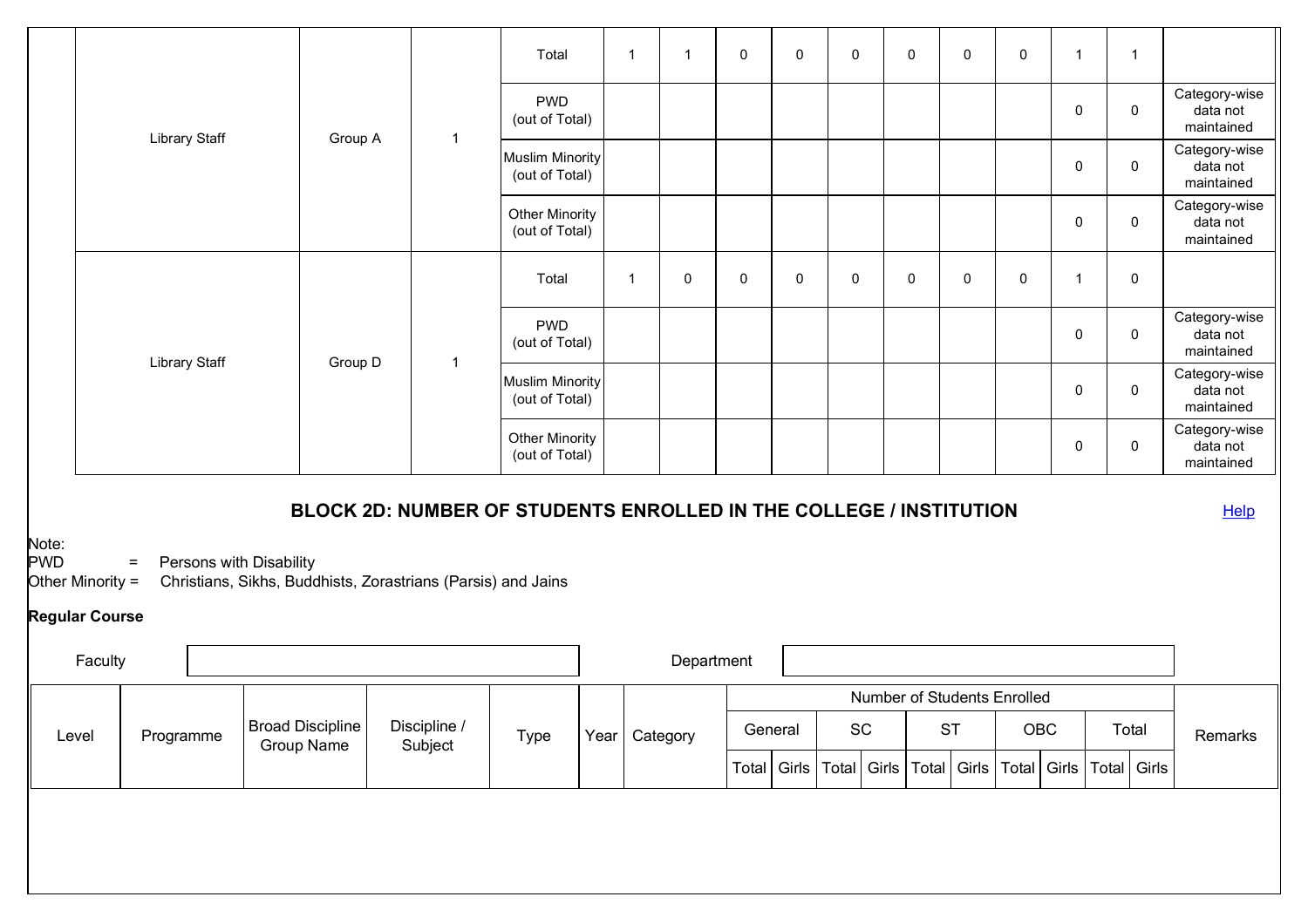|          |                                        |           |                  |         |                | Total                                    |  |  |  | $\boldsymbol{2}$ | $\overline{\mathbf{1}}$ | $\overline{2}$ | $\mathbf{1}$ | Category-wise<br>data not<br>maintained |
|----------|----------------------------------------|-----------|------------------|---------|----------------|------------------------------------------|--|--|--|------------------|-------------------------|----------------|--------------|-----------------------------------------|
| Under    | B.A.(Hons)-<br><b>Bachelor of Arts</b> | Economics | <b>ECONOMICS</b> | General | $\mathbf{1}$   | <b>PWD</b><br>(out of Total)             |  |  |  | $\mathbf 0$      | $\mathbf{0}$            | $\mathbf 0$    | $\mathbf 0$  | Category-wise<br>data not<br>maintained |
| Graduate | (Honors)                               |           |                  |         |                | <b>Muslim Minority</b><br>(out of Total) |  |  |  |                  |                         | $\mathbf 0$    | $\mathbf 0$  | Category-wise<br>data not<br>maintained |
|          |                                        |           |                  |         |                | Other Minority<br>(out of Total)         |  |  |  |                  |                         | 0              | $\mathbf 0$  | Category-wise<br>data not<br>maintained |
|          |                                        |           |                  |         |                | Total                                    |  |  |  |                  |                         | $\mathbf 0$    | $\mathbf 0$  | Category-wise<br>data not<br>maintained |
| Under    | B.A.(Hons)-<br><b>Bachelor of Arts</b> | Economics | <b>ECONOMICS</b> | General | $\overline{c}$ | <b>PWD</b><br>(out of Total)             |  |  |  |                  |                         | $\mathbf 0$    | $\mathbf 0$  | Category-wise<br>data not<br>maintained |
| Graduate | (Honors)                               |           |                  |         |                | <b>Muslim Minority</b><br>(out of Total) |  |  |  |                  |                         | $\mathbf 0$    | $\mathbf 0$  | Category-wise<br>data not<br>maintained |
|          |                                        |           |                  |         |                | <b>Other Minority</b><br>(out of Total)  |  |  |  |                  |                         | 0              | $\mathbf 0$  | Category-wise<br>data not<br>maintained |
|          |                                        |           |                  |         |                | Total                                    |  |  |  |                  |                         | $\mathbf 0$    | $\mathbf 0$  | Category-wise<br>data not<br>maintained |
| Under    | B.A.(Hons)-<br><b>Bachelor of Arts</b> | Economics | <b>ECONOMICS</b> | General | $\sqrt{3}$     | <b>PWD</b><br>(out of Total)             |  |  |  |                  |                         | $\mathbf 0$    | $\mathbf{0}$ | Category-wise<br>data not<br>maintained |
| Graduate | (Honors)                               |           |                  |         |                | <b>Muslim Minority</b><br>(out of Total) |  |  |  |                  |                         | $\mathbf 0$    | $\mathbf 0$  | Category-wise<br>data not<br>maintained |
|          |                                        |           |                  |         |                | <b>Other Minority</b><br>(out of Total)  |  |  |  |                  |                         | 0              | $\mathbf 0$  | Category-wise<br>data not<br>maintained |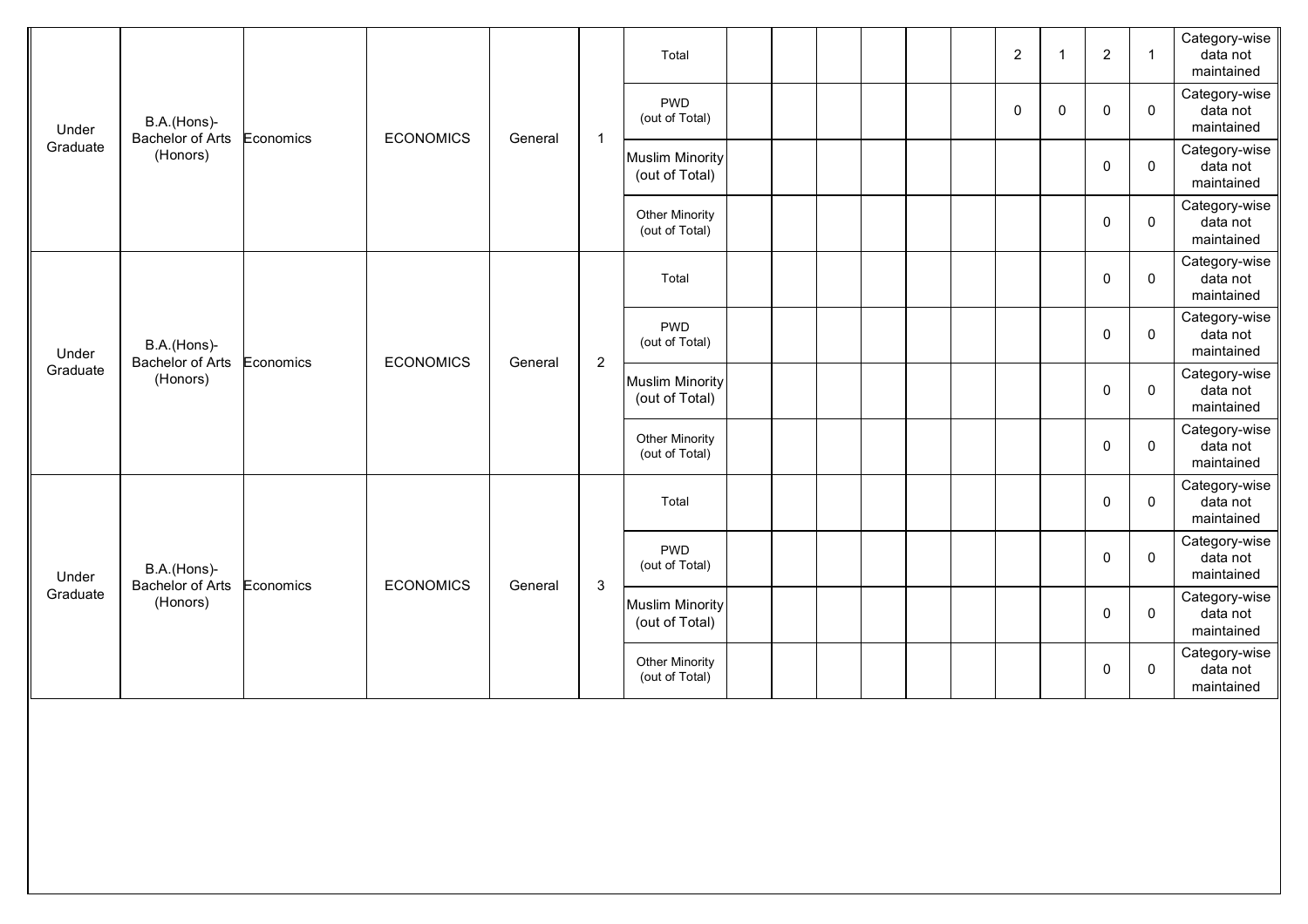|                   |                                        |         |                |         |                | Total                                    | 54 | 31 | 37 | 17 | $\mathbf 0$ | $\mathbf 0$ | 29               | 13 | 120         | 61          |                                         |
|-------------------|----------------------------------------|---------|----------------|---------|----------------|------------------------------------------|----|----|----|----|-------------|-------------|------------------|----|-------------|-------------|-----------------------------------------|
| Under             | B.A.(Hons)-<br><b>Bachelor of Arts</b> |         | <b>ENGLISH</b> | General | $\mathbf{1}$   | <b>PWD</b><br>(out of Total)             |    |    |    |    |             |             |                  |    | $\mathbf 0$ | $\mathbf 0$ | Category-wise<br>data not<br>maintained |
| Graduate          | (Honors)                               | English |                |         |                | <b>Muslim Minority</b><br>(out of Total) |    |    |    |    |             |             |                  |    | 0           | $\mathbf 0$ | Category-wise<br>data not<br>maintained |
|                   |                                        |         |                |         |                | <b>Other Minority</b><br>(out of Total)  |    |    |    |    |             |             |                  |    | 0           | 0           | Category-wise<br>data not<br>maintained |
|                   |                                        |         |                |         |                | Total                                    | 10 | 3  | 18 | 6  | $\mathbf 0$ | 0           | $\boldsymbol{9}$ | 3  | 37          | 12          |                                         |
| Under             | B.A.(Hons)-<br>Bachelor of Arts        | English | <b>ENGLISH</b> | General | $\overline{2}$ | <b>PWD</b><br>(out of Total)             |    |    |    |    |             |             |                  |    | $\mathbf 0$ | $\mathbf 0$ | Category-wise<br>data not<br>maintained |
| Graduate          | (Honors)                               |         |                |         |                | <b>Muslim Minority</b><br>(out of Total) |    |    |    |    |             |             |                  |    | $\mathbf 0$ | $\mathbf 0$ | Category-wise<br>data not<br>maintained |
|                   |                                        |         |                |         |                | <b>Other Minority</b><br>(out of Total)  |    |    |    |    |             |             |                  |    | 0           | $\mathbf 0$ | Category-wise<br>data not<br>maintained |
|                   |                                        |         |                |         |                | Total                                    | 29 | 17 | 25 | 10 | $\mathbf 0$ | 0           | 22               | 12 | 76          | 39          |                                         |
| Under<br>Graduate | B.A.(Hons)-<br>Bachelor of Arts        | English | <b>ENGLISH</b> | General | $\mathbf{3}$   | <b>PWD</b><br>(out of Total)             |    |    |    |    |             |             |                  |    | $\mathbf 0$ | $\mathbf 0$ | Category-wise<br>data not<br>maintained |
|                   | (Honors)                               |         |                |         |                | <b>Muslim Minority</b><br>(out of Total) |    |    |    |    |             |             |                  |    | $\mathbf 0$ | $\mathbf 0$ | Category-wise<br>data not<br>maintained |
|                   |                                        |         |                |         |                | Other Minority<br>(out of Total)         |    |    |    |    |             |             |                  |    | 0           | $\mathbf 0$ | Category-wise<br>data not<br>maintained |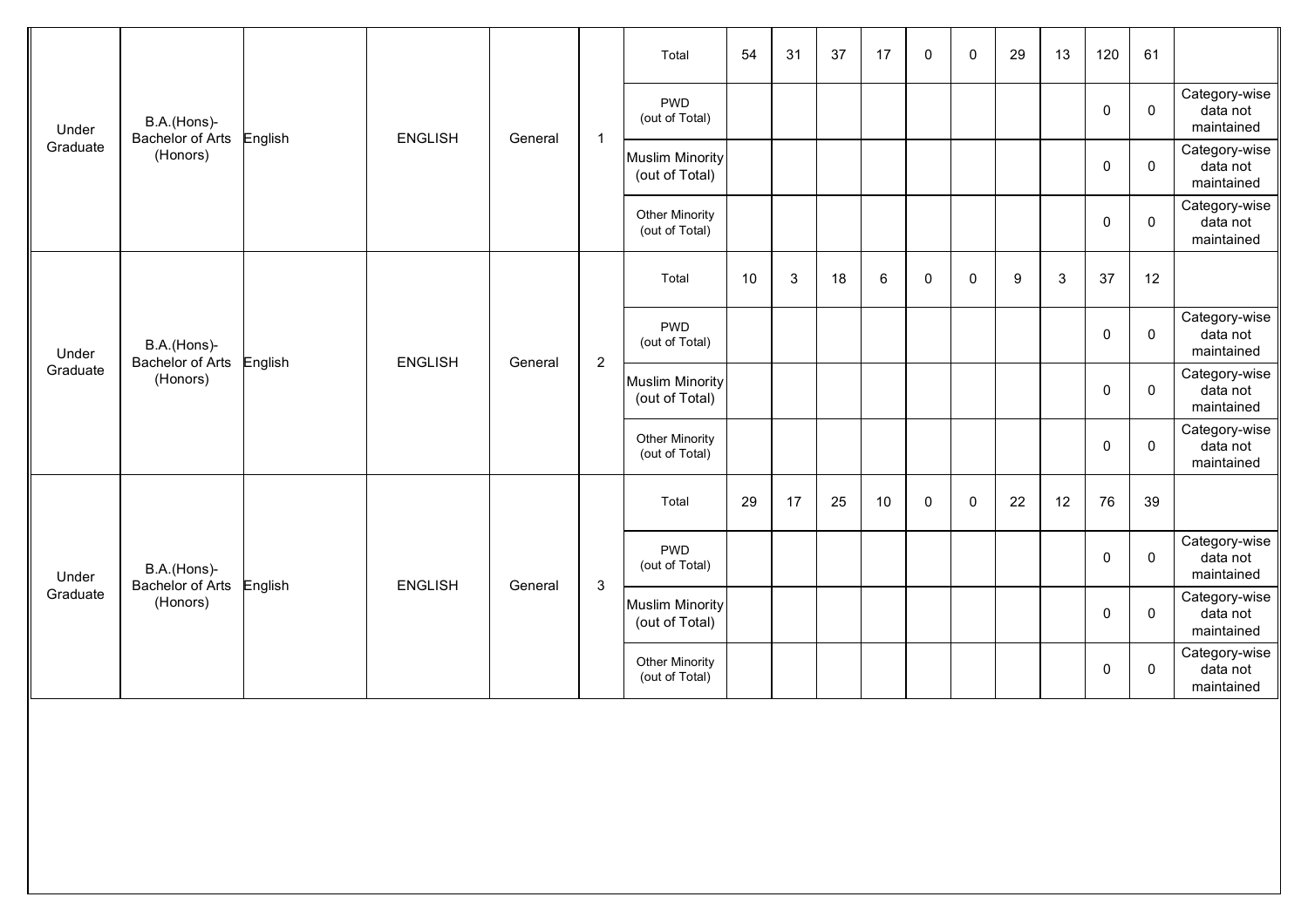|                   |                                        |                          |                  |         |                | Total                                    | 30          | 8              | 41             | $\bf 8$      | 0           | 0           | 25             | 4 | 96           | 20                  |                                         |
|-------------------|----------------------------------------|--------------------------|------------------|---------|----------------|------------------------------------------|-------------|----------------|----------------|--------------|-------------|-------------|----------------|---|--------------|---------------------|-----------------------------------------|
| Under             | B.A.(Hons)-<br><b>Bachelor of Arts</b> | <b>Political Science</b> | <b>POLITICAL</b> |         | $\mathbf{1}$   | <b>PWD</b><br>(out of Total)             |             |                |                |              |             |             |                |   | $\mathbf 0$  | $\mathbf 0$         | Category-wise<br>data not<br>maintained |
| Graduate          | (Honors)                               |                          | <b>SCIENCE</b>   | General |                | <b>Muslim Minority</b><br>(out of Total) |             |                |                |              |             |             |                |   | $\pmb{0}$    | $\mathbf 0$         | Category-wise<br>data not<br>maintained |
|                   |                                        |                          |                  |         |                | Other Minority<br>(out of Total)         |             |                |                |              |             |             |                |   | 0            | $\mathbf 0$         | Category-wise<br>data not<br>maintained |
|                   |                                        |                          |                  |         |                | Total                                    | $\mathbf 0$ | $\mathbf 0$    | $\overline{1}$ | $\mathbf 0$  | $\mathbf 0$ | $\mathbf 0$ | $\overline{c}$ | 0 | $\mathbf{3}$ | $\mathsf{O}\xspace$ |                                         |
| Under             | B.A.(Hons)-<br><b>Bachelor of Arts</b> | <b>Political Science</b> | <b>POLITICAL</b> | General | $\overline{2}$ | <b>PWD</b><br>(out of Total)             |             |                |                |              |             |             |                |   | $\mathbf 0$  | $\mathbf 0$         | Category-wise<br>data not<br>maintained |
| Graduate          | (Honors)                               |                          | <b>SCIENCE</b>   |         |                | <b>Muslim Minority</b><br>(out of Total) |             |                |                |              |             |             |                |   | $\mathbf 0$  | $\mathbf 0$         | Category-wise<br>data not<br>maintained |
|                   |                                        |                          |                  |         |                | <b>Other Minority</b><br>(out of Total)  |             |                |                |              |             |             |                |   | 0            | $\mathbf 0$         | Category-wise<br>data not<br>maintained |
|                   |                                        |                          |                  |         |                | Total                                    | 6           | $\overline{4}$ | $\overline{4}$ | $\mathbf{1}$ | $\mathbf 0$ | 0           | 3              | 3 | 13           | 8                   |                                         |
| Under<br>Graduate | B.A.(Hons)-<br><b>Bachelor of Arts</b> | <b>Political Science</b> | <b>POLITICAL</b> | General | $\mathbf{3}$   | <b>PWD</b><br>(out of Total)             |             |                |                |              |             |             |                |   | $\mathbf 0$  | $\mathbf 0$         | Category-wise<br>data not<br>maintained |
|                   | (Honors)                               |                          | <b>SCIENCE</b>   |         |                | <b>Muslim Minority</b><br>(out of Total) |             |                |                |              |             |             |                |   | 0            | $\mathbf 0$         | Category-wise<br>data not<br>maintained |
|                   |                                        |                          |                  |         |                | Other Minority<br>(out of Total)         |             |                |                |              |             |             |                |   | 0            | $\mathbf 0$         | Category-wise<br>data not<br>maintained |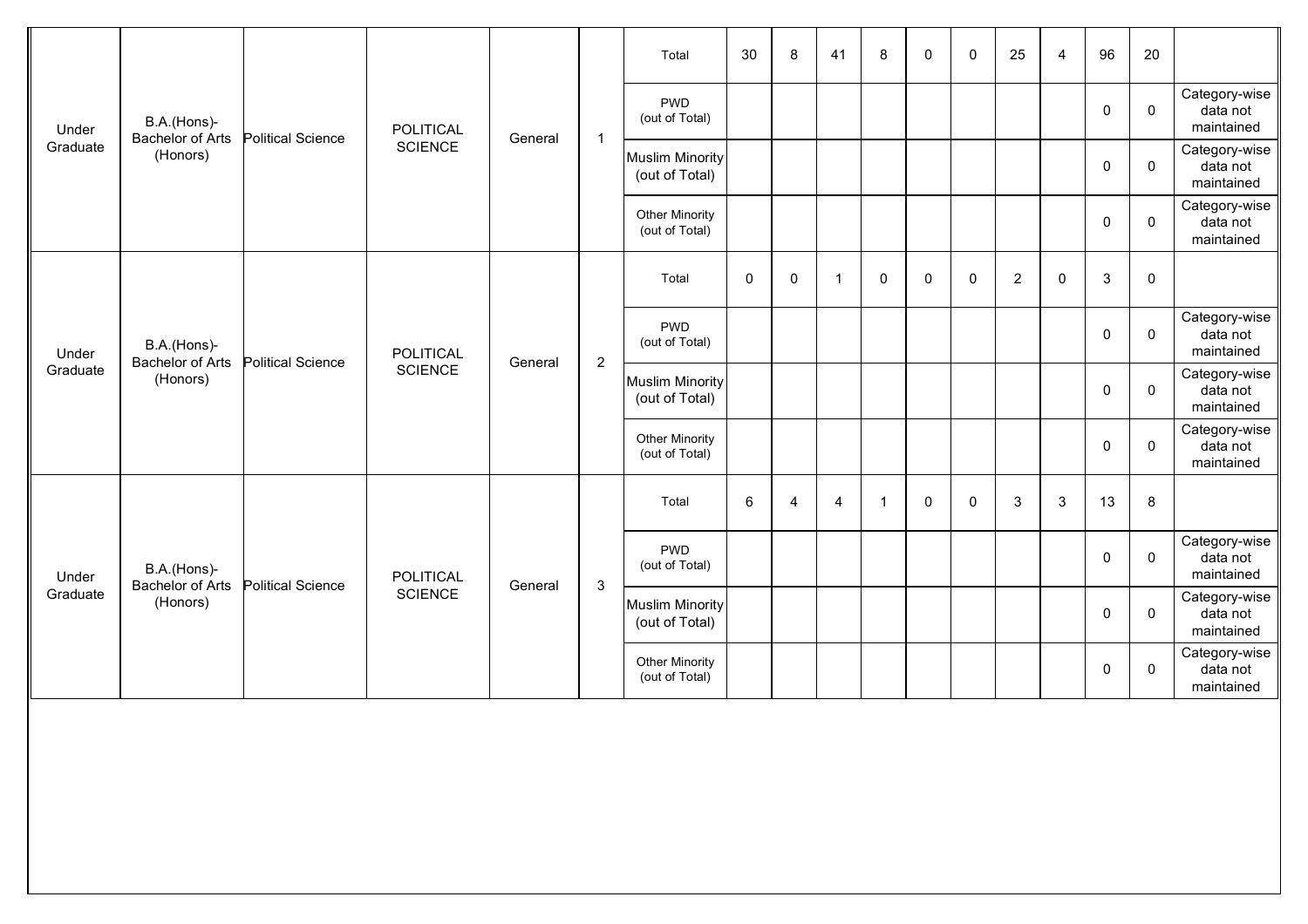|                   |                                        |         |                |         |                | Total                                    | 46 | 39 | 37 | 24 | $\overline{1}$ | 0           | 36 | 24 | 120         | 87          |                                         |
|-------------------|----------------------------------------|---------|----------------|---------|----------------|------------------------------------------|----|----|----|----|----------------|-------------|----|----|-------------|-------------|-----------------------------------------|
| Under             | B.A.(Hons)-<br><b>Bachelor of Arts</b> | Bengali | <b>BENGALI</b> | General | $\mathbf{1}$   | <b>PWD</b><br>(out of Total)             |    |    |    |    |                |             |    |    | $\mathbf 0$ | $\mathbf 0$ | Category-wise<br>data not<br>maintained |
| Graduate          | (Honors)                               |         |                |         |                | <b>Muslim Minority</b><br>(out of Total) |    |    |    |    |                |             |    |    | $\mathbf 0$ | $\mathbf 0$ | Category-wise<br>data not<br>maintained |
|                   |                                        |         |                |         |                | Other Minority<br>(out of Total)         |    |    |    |    |                |             |    |    | 0           | $\mathbf 0$ | Category-wise<br>data not<br>maintained |
|                   |                                        |         |                |         |                | Total                                    | 21 | 10 | 39 | 29 | $\mathbf 0$    | $\mathbf 0$ | 23 | 15 | 83          | 54          |                                         |
| Under             | B.A.(Hons)-<br><b>Bachelor of Arts</b> | Bengali | <b>BENGALI</b> | General | $\overline{2}$ | <b>PWD</b><br>(out of Total)             |    |    |    |    |                |             |    |    | 0           | $\mathbf 0$ | Category-wise<br>data not<br>maintained |
| Graduate          | (Honors)                               |         |                |         |                | <b>Muslim Minority</b><br>(out of Total) |    |    |    |    |                |             |    |    | $\mathbf 0$ | $\mathbf 0$ | Category-wise<br>data not<br>maintained |
|                   |                                        |         |                |         |                | <b>Other Minority</b><br>(out of Total)  |    |    |    |    |                |             |    |    | $\pmb{0}$   | $\mathbf 0$ | Category-wise<br>data not<br>maintained |
|                   |                                        |         |                |         |                | Total                                    | 46 | 26 | 15 | 8  | $\Omega$       | $\mathbf 0$ | 23 | 10 | 84          | 44          |                                         |
| Under<br>Graduate | B.A.(Hons)-<br><b>Bachelor of Arts</b> | Bengali | <b>BENGALI</b> | General | $\mathbf{3}$   | <b>PWD</b><br>(out of Total)             |    |    |    |    |                |             |    |    | $\mathbf 0$ | $\mathbf 0$ | Category-wise<br>data not<br>maintained |
|                   | (Honors)                               |         |                |         |                | <b>Muslim Minority</b><br>(out of Total) |    |    |    |    |                |             |    |    | $\mathbf 0$ | $\mathbf 0$ | Category-wise<br>data not<br>maintained |
|                   |                                        |         |                |         |                | Other Minority<br>(out of Total)         |    |    |    |    |                |             |    |    | 0           | $\mathbf 0$ | Category-wise<br>data not<br>maintained |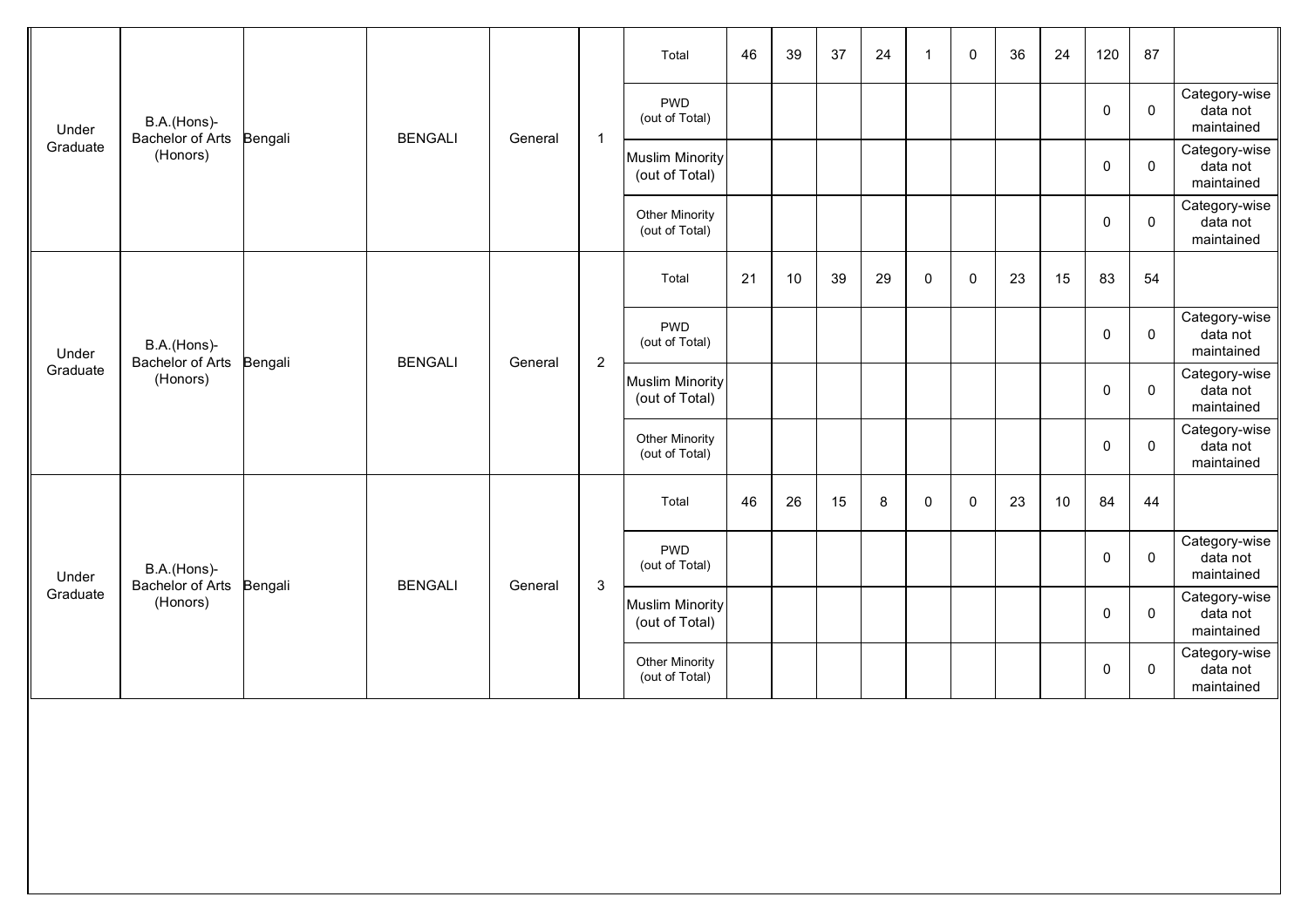|                   |                                        |                |                |         |                | Total                                    | 40 | 18             | 34 | 11 | $\mathbf 0$ | $\mathbf 0$ | 29 | 6              | 103         | 35           |                                         |
|-------------------|----------------------------------------|----------------|----------------|---------|----------------|------------------------------------------|----|----------------|----|----|-------------|-------------|----|----------------|-------------|--------------|-----------------------------------------|
| Under             | B.A.(Hons)-<br><b>Bachelor of Arts</b> | History        | <b>HISTORY</b> | General | $\mathbf{1}$   | <b>PWD</b><br>(out of Total)             |    |                |    |    |             |             |    |                | $\mathbf 0$ | $\mathbf 0$  | Category-wise<br>data not<br>maintained |
| Graduate          | (Honors)                               |                |                |         |                | <b>Muslim Minority</b><br>(out of Total) |    |                |    |    |             |             |    |                | 0           | $\mathbf 0$  | Category-wise<br>data not<br>maintained |
|                   |                                        |                |                |         |                | <b>Other Minority</b><br>(out of Total)  |    |                |    |    |             |             |    |                | 0           | 0            | Category-wise<br>data not<br>maintained |
|                   |                                        |                |                |         |                | Total                                    | 11 | $\overline{7}$ | 20 | 10 | $\mathbf 0$ | 0           | 14 | 3              | 45          | 20           |                                         |
| Under<br>Graduate | B.A.(Hons)-<br>Bachelor of Arts        | <b>History</b> | <b>HISTORY</b> | General | $\overline{2}$ | <b>PWD</b><br>(out of Total)             |    |                |    |    |             |             |    |                | $\mathbf 0$ | $\mathbf 0$  | Category-wise<br>data not<br>maintained |
|                   | (Honors)                               |                |                |         |                | <b>Muslim Minority</b><br>(out of Total) |    |                |    |    |             |             |    |                | $\mathbf 0$ | $\mathbf 0$  | Category-wise<br>data not<br>maintained |
|                   |                                        |                |                |         |                | <b>Other Minority</b><br>(out of Total)  |    |                |    |    |             |             |    |                | 0           | $\mathbf 0$  | Category-wise<br>data not<br>maintained |
|                   |                                        |                |                |         |                | Total                                    | 12 | $\overline{4}$ | 25 | 11 | $\mathbf 0$ | 0           | 10 | $\overline{4}$ | 47          | 19           |                                         |
| Under<br>Graduate | B.A.(Hons)-<br>Bachelor of Arts        | History        | <b>HISTORY</b> | General | $\mathbf{3}$   | <b>PWD</b><br>(out of Total)             |    |                |    |    |             |             |    |                | $\mathbf 0$ | $\mathbf 0$  | Category-wise<br>data not<br>maintained |
|                   | (Honors)                               |                |                |         |                | <b>Muslim Minority</b><br>(out of Total) |    |                |    |    |             |             |    |                | $\mathbf 0$ | $\mathbf{0}$ | Category-wise<br>data not<br>maintained |
|                   |                                        |                |                |         |                | Other Minority<br>(out of Total)         |    |                |    |    |             |             |    |                | 0           | $\mathbf 0$  | Category-wise<br>data not<br>maintained |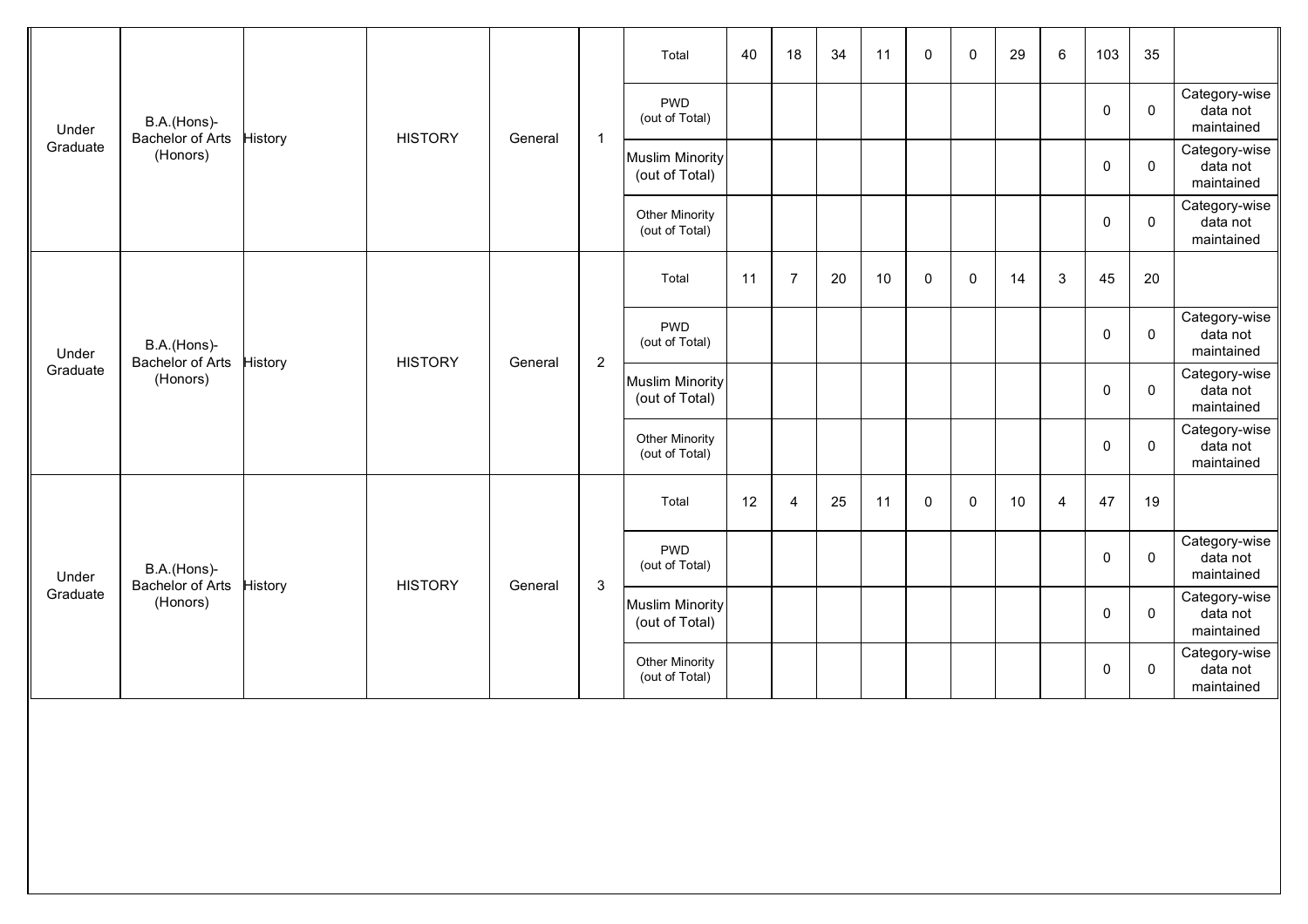|                   |                   |         |         |         |                | Total                                    | 30 | 8        | 29 | 10             | $\overline{1}$ | $\mathbf{0}$ | 21 | $\mathbf{0}$   | 81          | 18          |                                         |
|-------------------|-------------------|---------|---------|---------|----------------|------------------------------------------|----|----------|----|----------------|----------------|--------------|----|----------------|-------------|-------------|-----------------------------------------|
| Under             | B.Sc.-Bachelor of | Science | Science | General | $\mathbf{1}$   | <b>PWD</b><br>(out of Total)             |    |          |    |                |                |              |    |                | 0           | $\mathbf 0$ | Category-wise<br>data not<br>maintained |
| Graduate          | Science           |         |         |         |                | <b>Muslim Minority</b><br>(out of Total) |    |          |    |                |                |              |    |                | $\pmb{0}$   | $\mathbf 0$ | Category-wise<br>data not<br>maintained |
|                   |                   |         |         |         |                | Other Minority<br>(out of Total)         |    |          |    |                |                |              |    |                | $\mathbf 0$ | $\mathbf 0$ | Category-wise<br>data not<br>maintained |
|                   |                   |         |         |         |                | Total                                    | 23 | 6        | 26 | $\overline{4}$ | $\mathbf 1$    | $\mathbf 0$  | 16 | 3              | 66          | 13          |                                         |
| Under<br>Graduate | B.Sc.-Bachelor of | Science | Science | General | $\overline{2}$ | <b>PWD</b><br>(out of Total)             |    |          |    |                |                |              |    |                | $\mathbf 0$ | $\mathbf 0$ | Category-wise<br>data not<br>maintained |
|                   | Science           |         |         |         |                | <b>Muslim Minority</b><br>(out of Total) |    |          |    |                |                |              |    |                | $\mathbf 0$ | $\mathbf 0$ | Category-wise<br>data not<br>maintained |
|                   |                   |         |         |         |                | <b>Other Minority</b><br>(out of Total)  |    |          |    |                |                |              |    |                | $\pmb{0}$   | $\mathbf 0$ | Category-wise<br>data not<br>maintained |
|                   |                   |         |         |         |                | Total                                    | 15 | $\Omega$ | 17 | 5              | $\mathbf{0}$   | $\mathbf{0}$ | 10 | $\overline{4}$ | 42          | 9           |                                         |
| Under<br>Graduate | B.Sc.-Bachelor of | Science | Science | General | $\mathbf{3}$   | <b>PWD</b><br>(out of Total)             |    |          |    |                |                |              |    |                | 0           | $\mathbf 0$ | Category-wise<br>data not<br>maintained |
|                   | Science           |         |         |         |                | <b>Muslim Minority</b><br>(out of Total) |    |          |    |                |                |              |    |                | 0           | $\mathbf 0$ | Category-wise<br>data not<br>maintained |
|                   |                   |         |         |         |                | <b>Other Minority</b><br>(out of Total)  |    |          |    |                |                |              |    |                | 0           | $\mathbf 0$ | Category-wise<br>data not<br>maintained |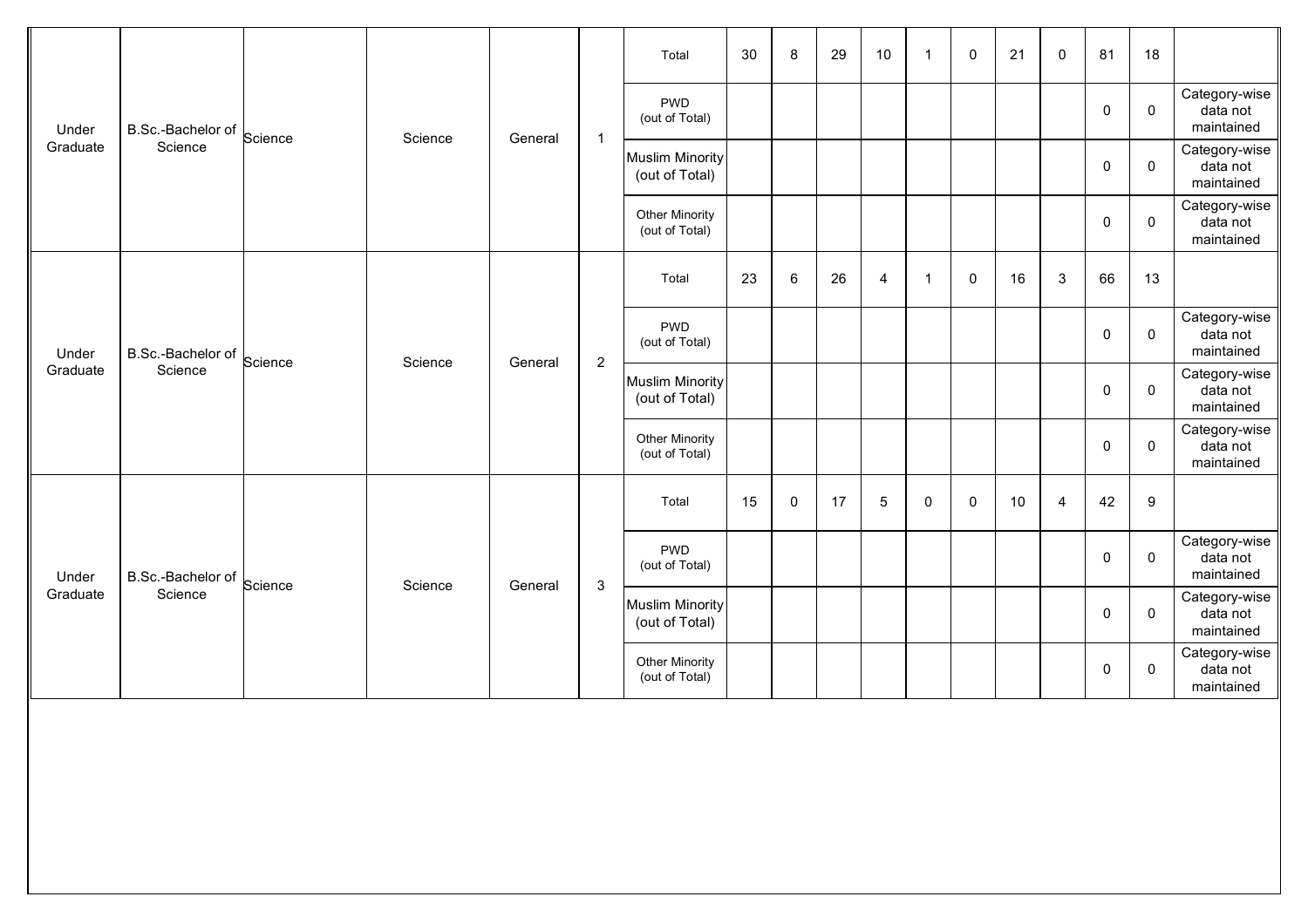|                   |                   |         |               |         |                           | Total                                    | 5  | 3            | 8              | $\overline{2}$ | $\overline{\mathbf{1}}$ | $\mathbf 0$ | $\mathbf 0$    | $\mathbf 0$ | 14          | $\sqrt{5}$     |                                         |
|-------------------|-------------------|---------|---------------|---------|---------------------------|------------------------------------------|----|--------------|----------------|----------------|-------------------------|-------------|----------------|-------------|-------------|----------------|-----------------------------------------|
| Under             | B.Sc.-Bachelor of | Science | <b>BOTANY</b> |         |                           | <b>PWD</b><br>(out of Total)             |    |              |                |                |                         |             |                |             | $\mathbf 0$ | $\mathbf 0$    | Category-wise<br>data not<br>maintained |
| Graduate          | Science           |         |               | General | $\mathbf{1}$              | <b>Muslim Minority</b><br>(out of Total) |    |              |                |                |                         |             |                |             | $\mathbf 0$ | $\mathbf 0$    | Category-wise<br>data not<br>maintained |
|                   |                   |         |               |         |                           | Other Minority<br>(out of Total)         |    |              |                |                |                         |             |                |             | $\mathsf 0$ | $\mathbf 0$    | Category-wise<br>data not<br>maintained |
|                   |                   |         |               |         |                           | Total                                    | 10 | $\mathbf{1}$ | $\overline{7}$ | $\mathbf{1}$   | 0                       | $\mathbf 0$ | $\overline{7}$ | 3           | 24          | $\sqrt{5}$     |                                         |
| Under             | B.Sc.-Bachelor of | Science | <b>BOTANY</b> | General | $\overline{2}$            | <b>PWD</b><br>(out of Total)             |    |              |                |                |                         |             |                |             | 0           | $\mathbf 0$    | Category-wise<br>data not<br>maintained |
| Graduate          | Science           |         |               |         |                           | <b>Muslim Minority</b><br>(out of Total) |    |              |                |                |                         |             |                |             | $\pmb{0}$   | $\mathbf 0$    | Category-wise<br>data not<br>maintained |
|                   |                   |         |               |         |                           | <b>Other Minority</b><br>(out of Total)  |    |              |                |                |                         |             |                |             | $\pmb{0}$   | $\mathbf 0$    | Category-wise<br>data not<br>maintained |
|                   |                   |         |               |         |                           | Total                                    | 5  | $\mathbf 0$  | $\overline{2}$ | $\mathbf 1$    | 0                       | 0           | $\overline{2}$ | -1          | 9           | $\overline{2}$ |                                         |
| Under<br>Graduate | B.Sc.-Bachelor of | Science | <b>BOTANY</b> | General | $\ensuremath{\mathsf{3}}$ | <b>PWD</b><br>(out of Total)             |    |              |                |                |                         |             |                |             | $\mathbf 0$ | $\mathbf 0$    | Category-wise<br>data not<br>maintained |
|                   | Science           |         |               |         |                           | <b>Muslim Minority</b><br>(out of Total) |    |              |                |                |                         |             |                |             | 0           | $\mathbf 0$    | Category-wise<br>data not<br>maintained |
|                   |                   |         |               |         |                           | <b>Other Minority</b><br>(out of Total)  |    |              |                |                |                         |             |                |             | 0           | 0              | Category-wise<br>data not<br>maintained |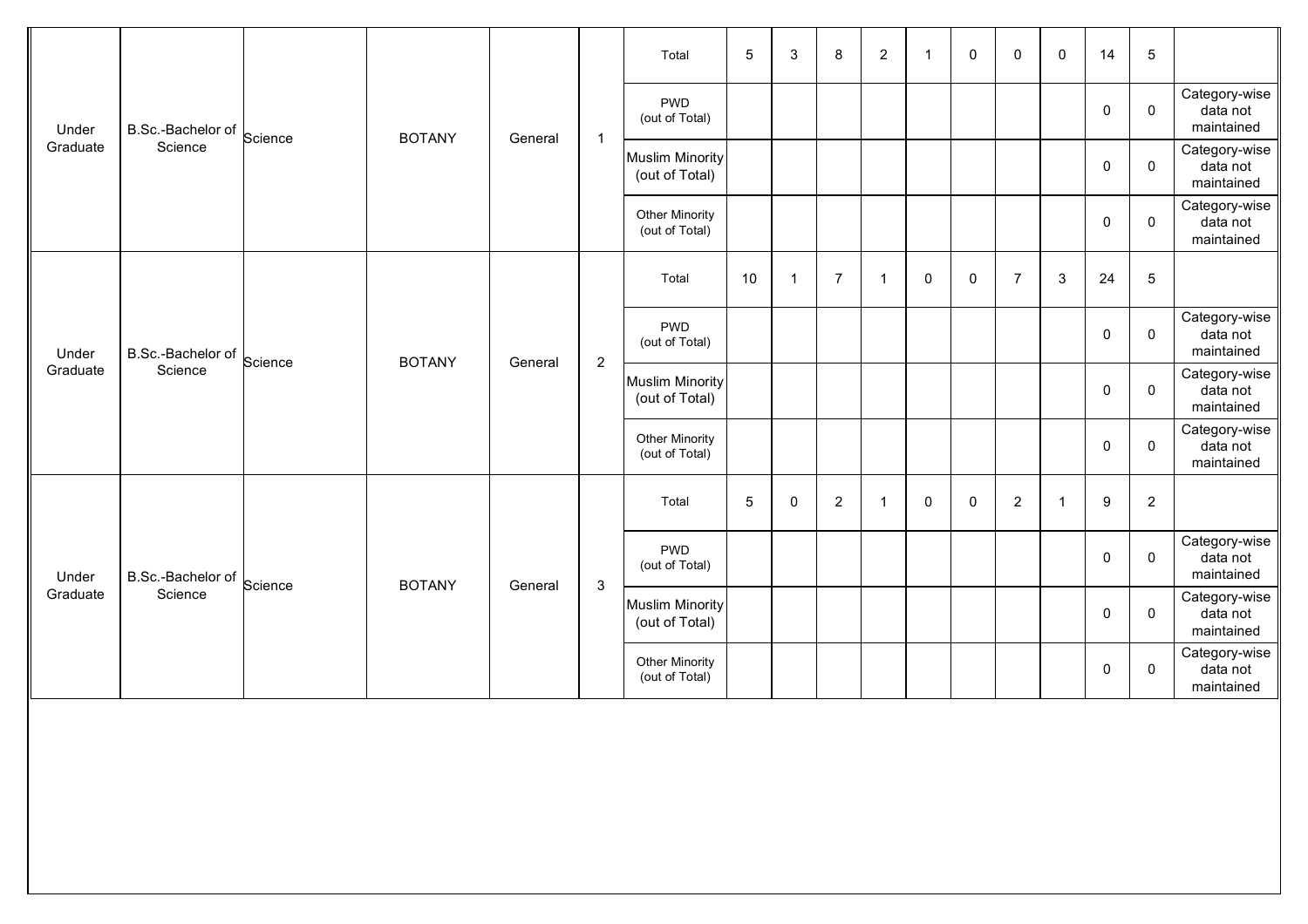|          |                             |          |         |                           | Total                                    | 8  | $\overline{4}$ | $\overline{2}$ | 0 | 0           | $\mathbf 0$ | $\overline{1}$ | $\overline{1}$ | 11          | $\sqrt{5}$     |                                         |
|----------|-----------------------------|----------|---------|---------------------------|------------------------------------------|----|----------------|----------------|---|-------------|-------------|----------------|----------------|-------------|----------------|-----------------------------------------|
| Under    | B.Com.-Bachelor of Commerce | COMMERCE | General | $\overline{1}$            | <b>PWD</b><br>(out of Total)             |    |                |                |   |             |             |                |                | $\mathbf 0$ | $\mathbf 0$    | Category-wise<br>data not<br>maintained |
| Graduate | Commerce                    |          |         |                           | Muslim Minority<br>(out of Total)        |    |                |                |   |             |             |                |                | $\pmb{0}$   | $\mathbf 0$    | Category-wise<br>data not<br>maintained |
|          |                             |          |         |                           | Other Minority<br>(out of Total)         |    |                |                |   |             |             |                |                | 0           | $\mathbf 0$    | Category-wise<br>data not<br>maintained |
|          |                             |          |         |                           | Total                                    | 6  | $\overline{1}$ | $\pmb{0}$      | 0 | $\mathbf 0$ | $\mathbf 0$ | $\overline{2}$ | $\mathbf 0$    | $\bf 8$     | $\overline{1}$ |                                         |
| Under    | B.Com.-Bachelor of Commerce | COMMERCE | General | $\sqrt{2}$                | <b>PWD</b><br>(out of Total)             |    |                |                |   |             |             |                |                | $\mathbf 0$ | $\mathbf 0$    | Category-wise<br>data not<br>maintained |
| Graduate | Commerce                    |          |         |                           | <b>Muslim Minority</b><br>(out of Total) |    |                |                |   |             |             |                |                | $\mathbf 0$ | $\mathbf 0$    | Category-wise<br>data not<br>maintained |
|          |                             |          |         |                           | <b>Other Minority</b><br>(out of Total)  |    |                |                |   |             |             |                |                | 0           | $\mathbf 0$    | Category-wise<br>data not<br>maintained |
|          |                             |          |         |                           | Total                                    | 14 | 10             | $\overline{1}$ | 0 | $\mathbf 0$ | $\mathbf 0$ | $\mathbf 0$    | $\mathbf{0}$   | 15          | 10             |                                         |
| Under    | B.Com.-Bachelor of Commerce | COMMERCE | General | $\ensuremath{\mathsf{3}}$ | <b>PWD</b><br>(out of Total)             |    |                |                |   |             |             |                |                | 0           | $\mathbf 0$    | Category-wise<br>data not<br>maintained |
| Graduate | Commerce                    |          |         |                           | <b>Muslim Minority</b><br>(out of Total) |    |                |                |   |             |             |                |                | 0           | $\mathbf{0}$   | Category-wise<br>data not<br>maintained |
|          |                             |          |         |                           | <b>Other Minority</b><br>(out of Total)  |    |                |                |   |             |             |                |                | 0           | $\mathbf 0$    | Category-wise<br>data not<br>maintained |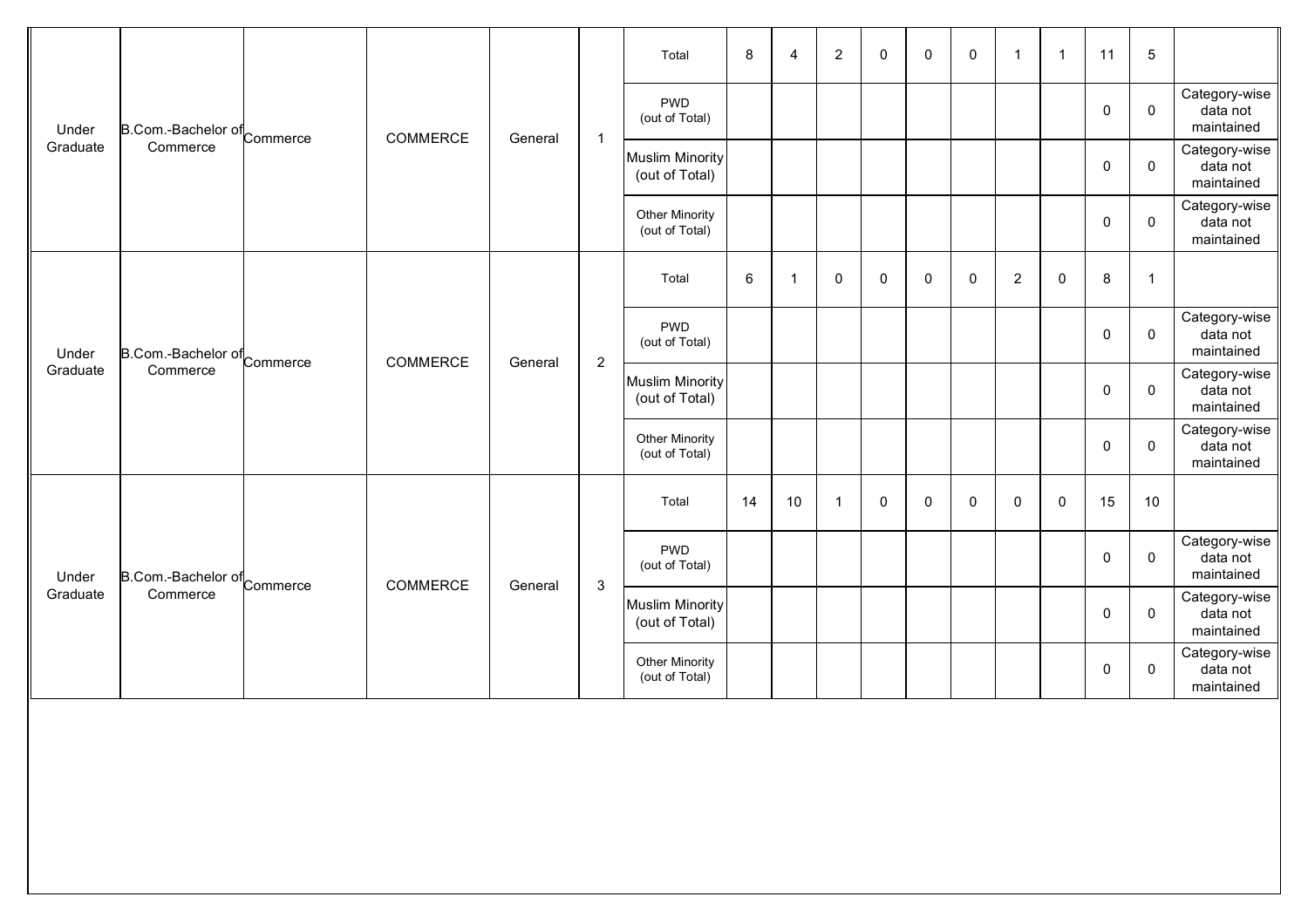|                   |                             |           |                  |         |                | Total                                    | $\overline{4}$ | $\overline{2}$ | $\mathsf 3$ | $\sqrt{2}$  | $\mathbf 0$ | $\mathbf 0$ | $\overline{5}$ | 3  | 12           | $\overline{7}$ |                                         |
|-------------------|-----------------------------|-----------|------------------|---------|----------------|------------------------------------------|----------------|----------------|-------------|-------------|-------------|-------------|----------------|----|--------------|----------------|-----------------------------------------|
| Under             | B.Sc.(Hons)-<br>Bachelor of | Chemistry | <b>CHEMISTRY</b> | General | $\mathbf{1}$   | <b>PWD</b><br>(out of Total)             |                |                |             |             |             |             |                |    | $\mathbf 0$  | $\mathbf{0}$   | Category-wise<br>data not<br>maintained |
| Graduate          | Science (Honors)            |           |                  |         |                | <b>Muslim Minority</b><br>(out of Total) |                |                |             |             |             |             |                |    | $\mathbf 0$  | $\mathbf 0$    | Category-wise<br>data not<br>maintained |
|                   |                             |           |                  |         |                | Other Minority<br>(out of Total)         |                |                |             |             |             |             |                |    | 0            | $\mathbf 0$    | Category-wise<br>data not<br>maintained |
|                   |                             |           |                  |         |                | Total                                    | 3              | 3              | 3           | 0           | $\Omega$    | $\mathbf 0$ | $\overline{2}$ | -1 | 8            | 4              |                                         |
| Under<br>Graduate | B.Sc.(Hons)-<br>Bachelor of | Chemistry | <b>CHEMISTRY</b> | General | $\overline{2}$ | <b>PWD</b><br>(out of Total)             |                |                |             |             |             |             |                |    | $\mathbf 0$  | $\mathbf 0$    | Category-wise<br>data not<br>maintained |
|                   | Science (Honors)            |           |                  |         |                | <b>Muslim Minority</b><br>(out of Total) |                |                |             |             |             |             |                |    | $\mathbf 0$  | $\mathbf 0$    | Category-wise<br>data not<br>maintained |
|                   |                             |           |                  |         |                | <b>Other Minority</b><br>(out of Total)  |                |                |             |             |             |             |                |    | 0            | $\mathbf 0$    | Category-wise<br>data not<br>maintained |
|                   |                             |           |                  |         |                | Total                                    | $\overline{2}$ | 0              | $\mathbf 0$ | $\mathbf 0$ | $\mathbf 0$ | $\mathbf 0$ | $\mathbf{1}$   | 0  | $\mathbf{3}$ | $\mathbf 0$    |                                         |
| Under<br>Graduate | B.Sc.(Hons)-<br>Bachelor of | Chemistry | <b>CHEMISTRY</b> | General | $\mathbf{3}$   | <b>PWD</b><br>(out of Total)             |                |                |             |             |             |             |                |    | $\mathbf 0$  | $\mathbf{0}$   | Category-wise<br>data not<br>maintained |
|                   | Science (Honors)            |           |                  |         |                | <b>Muslim Minority</b><br>(out of Total) |                |                |             |             |             |             |                |    | $\mathbf 0$  | $\mathbf 0$    | Category-wise<br>data not<br>maintained |
|                   |                             |           |                  |         |                | Other Minority<br>(out of Total)         |                |                |             |             |             |             |                |    | 0            | $\mathbf 0$    | Category-wise<br>data not<br>maintained |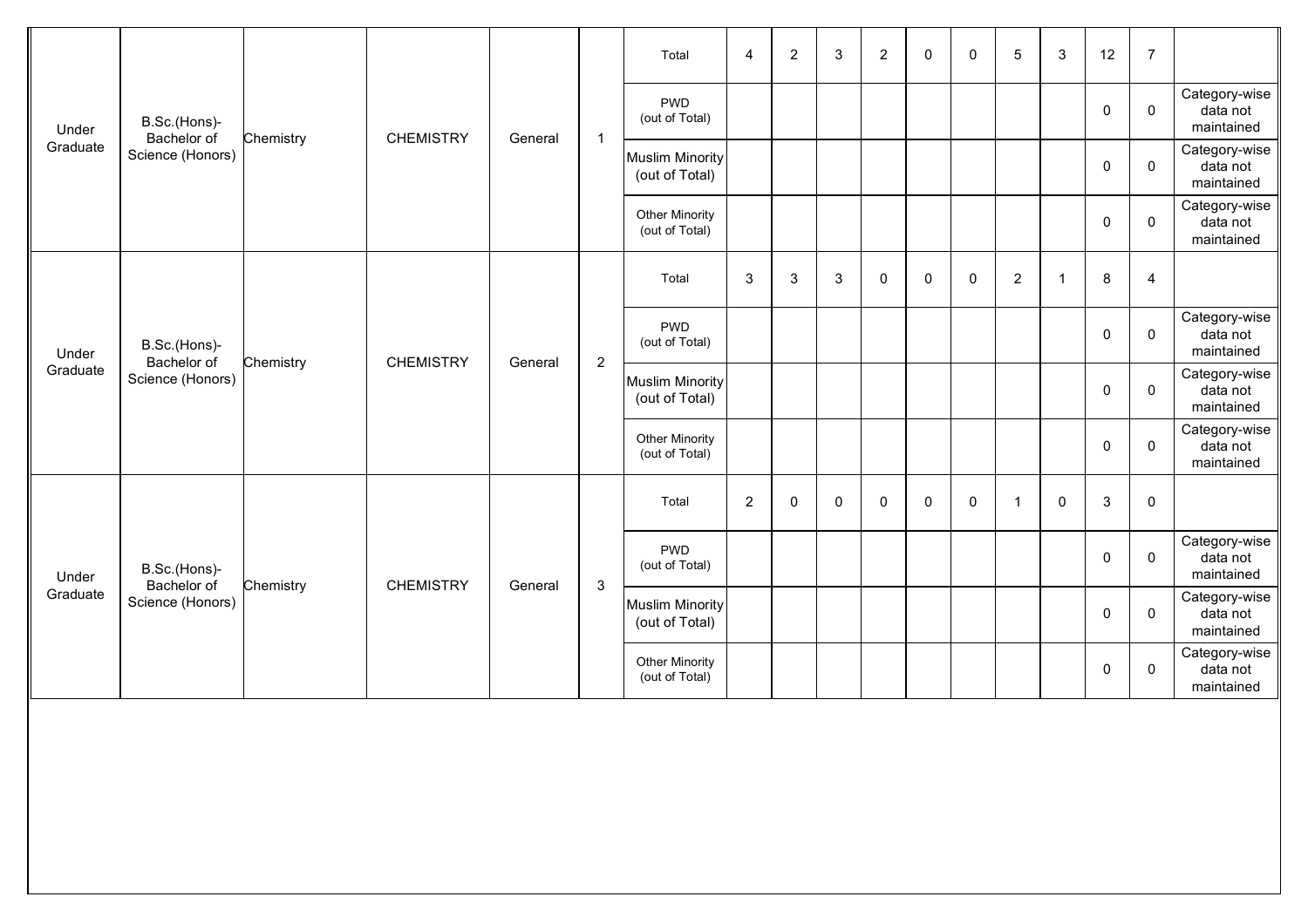|                   |                                        |            |            |         |                | Total                                    | 24 | 14             | 23 | 12             | $\mathbf 0$ | 0           | 21 | 10             | 68          | 36          |                                         |
|-------------------|----------------------------------------|------------|------------|---------|----------------|------------------------------------------|----|----------------|----|----------------|-------------|-------------|----|----------------|-------------|-------------|-----------------------------------------|
| Under             | B.A.(Hons)-<br><b>Bachelor of Arts</b> | Philosophy | PHILOSOPHY | General | $\mathbf{1}$   | <b>PWD</b><br>(out of Total)             |    |                |    |                |             |             |    |                | $\mathbf 0$ | $\mathbf 0$ | Category-wise<br>data not<br>maintained |
| Graduate          | (Honors)                               |            |            |         |                | <b>Muslim Minority</b><br>(out of Total) |    |                |    |                |             |             |    |                | $\mathbf 0$ | $\mathbf 0$ | Category-wise<br>data not<br>maintained |
|                   |                                        |            |            |         |                | <b>Other Minority</b><br>(out of Total)  |    |                |    |                |             |             |    |                | 0           | $\mathbf 0$ | Category-wise<br>data not<br>maintained |
|                   |                                        |            |            |         |                | Total                                    | 8  | $\overline{2}$ | 13 | 5              | $\Omega$    | $\mathbf 0$ | 12 | 4              | 33          | 11          |                                         |
| Under             | B.A.(Hons)-<br>Bachelor of Arts        | Philosophy | PHILOSOPHY | General | $\overline{2}$ | <b>PWD</b><br>(out of Total)             |    |                |    |                |             |             |    |                | $\mathbf 0$ | $\mathbf 0$ | Category-wise<br>data not<br>maintained |
| Graduate          | (Honors)                               |            |            |         |                | Muslim Minority<br>(out of Total)        |    |                |    |                |             |             |    |                | $\mathbf 0$ | $\mathbf 0$ | Category-wise<br>data not<br>maintained |
|                   |                                        |            |            |         |                | <b>Other Minority</b><br>(out of Total)  |    |                |    |                |             |             |    |                | 0           | $\mathbf 0$ | Category-wise<br>data not<br>maintained |
|                   |                                        |            |            |         |                | Total                                    | 16 | 6              | 13 | $\overline{7}$ | 0           | 0           | 8  | $\overline{A}$ | 37          | 17          |                                         |
| Under<br>Graduate | B.A.(Hons)-<br><b>Bachelor of Arts</b> | Philosophy | PHILOSOPHY | General | 3              | <b>PWD</b><br>(out of Total)             |    |                |    |                |             |             |    |                | $\mathbf 0$ | $\mathbf 0$ | Category-wise<br>data not<br>maintained |
|                   | (Honors)                               |            |            |         |                | <b>Muslim Minority</b><br>(out of Total) |    |                |    |                |             |             |    |                | $\mathbf 0$ | $\mathbf 0$ | Category-wise<br>data not<br>maintained |
|                   |                                        |            |            |         |                | <b>Other Minority</b><br>(out of Total)  |    |                |    |                |             |             |    |                | 0           | $\mathbf 0$ | Category-wise<br>data not<br>maintained |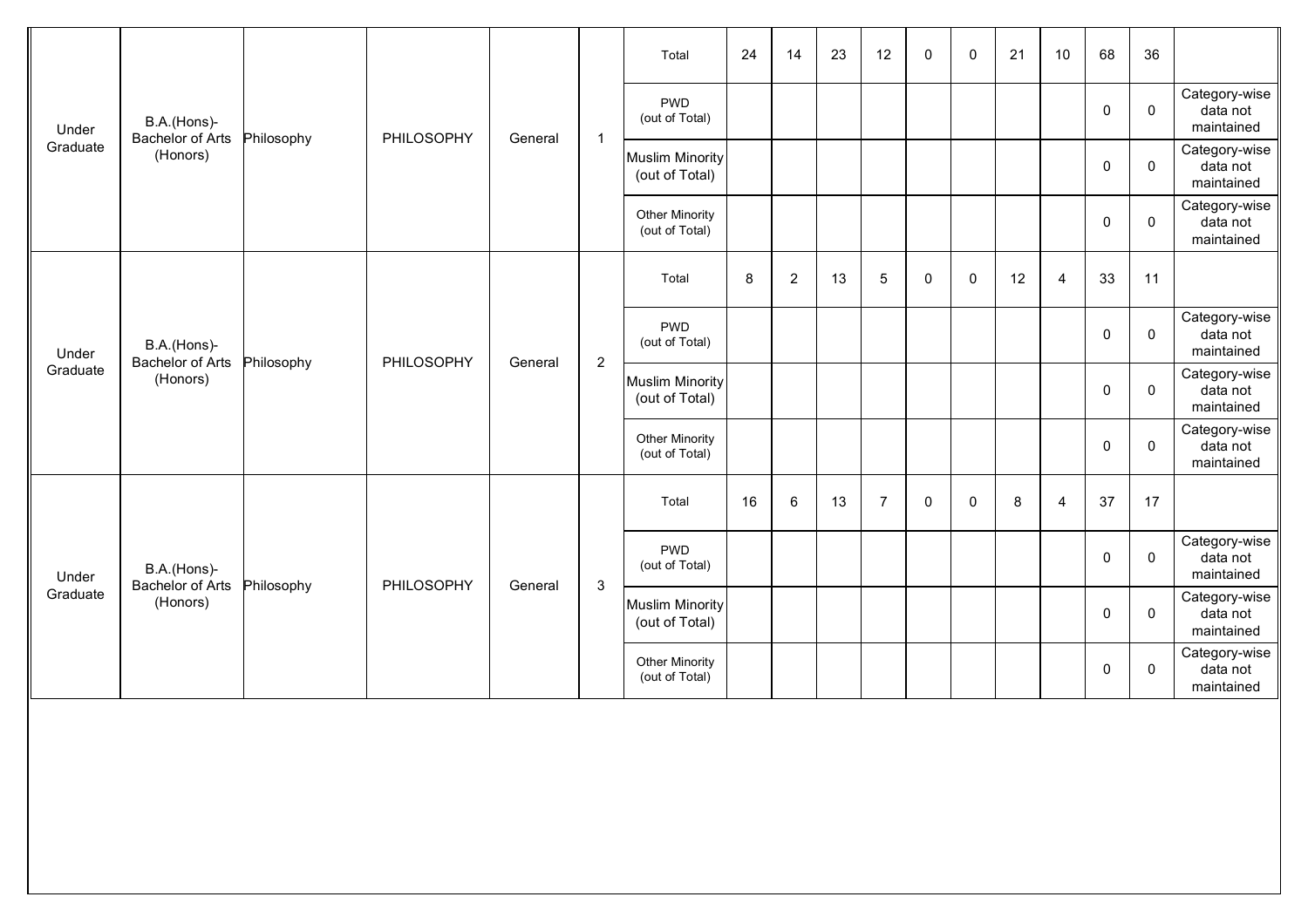|                   |                  |      |                 |         |                | Total                                    | 296 | 155            | 306 | 178 | $\mathbf 0$  | $\mathbf{0}$ | 110 | 62 | 712         | 395         |                                         |
|-------------------|------------------|------|-----------------|---------|----------------|------------------------------------------|-----|----------------|-----|-----|--------------|--------------|-----|----|-------------|-------------|-----------------------------------------|
| Under             | B.A.-Bachelor of | Arts | <b>SANSKRIT</b> | General | $\mathbf{1}$   | <b>PWD</b><br>(out of Total)             |     |                |     |     |              |              |     |    | 0           | $\mathbf 0$ | Category-wise<br>data not<br>maintained |
| Graduate          | Arts             |      |                 |         |                | <b>Muslim Minority</b><br>(out of Total) |     |                |     |     |              |              |     |    | $\pmb{0}$   | $\mathbf 0$ | Category-wise<br>data not<br>maintained |
|                   |                  |      |                 |         |                | Other Minority<br>(out of Total)         |     |                |     |     |              |              |     |    | 0           | $\mathbf 0$ | Category-wise<br>data not<br>maintained |
|                   |                  |      |                 |         |                | Total                                    | 15  | $\overline{4}$ | 16  | 9   | $\mathbf 0$  | 0            | 15  | 5  | 46          | 18          |                                         |
| Under<br>Graduate | B.A.-Bachelor of | Arts | <b>SANSKRIT</b> | General | $\overline{2}$ | <b>PWD</b><br>(out of Total)             |     |                |     |     |              |              |     |    | $\mathbf 0$ | $\mathbf 0$ | Category-wise<br>data not<br>maintained |
|                   | Arts             |      |                 |         |                | <b>Muslim Minority</b><br>(out of Total) |     |                |     |     |              |              |     |    | 0           | $\mathbf 0$ | Category-wise<br>data not<br>maintained |
|                   |                  |      |                 |         |                | Other Minority<br>(out of Total)         |     |                |     |     |              |              |     |    | $\pmb{0}$   | $\mathbf 0$ | Category-wise<br>data not<br>maintained |
|                   |                  |      |                 |         |                | Total                                    | 49  | 26             | 34  | 10  | $\mathbf{0}$ | $\mathbf 0$  | 16  | 5  | 99          | 41          |                                         |
| Under<br>Graduate | B.A.-Bachelor of | Arts | <b>SANSKRIT</b> | General | $\mathbf{3}$   | <b>PWD</b><br>(out of Total)             |     |                |     |     |              |              |     |    | 0           | $\mathbf 0$ | Category-wise<br>data not<br>maintained |
|                   | Arts             |      |                 |         |                | <b>Muslim Minority</b><br>(out of Total) |     |                |     |     |              |              |     |    | $\mathbf 0$ | $\mathbf 0$ | Category-wise<br>data not<br>maintained |
|                   |                  |      |                 |         |                | <b>Other Minority</b><br>(out of Total)  |     |                |     |     |              |              |     |    | 0           | 0           | Category-wise<br>data not<br>maintained |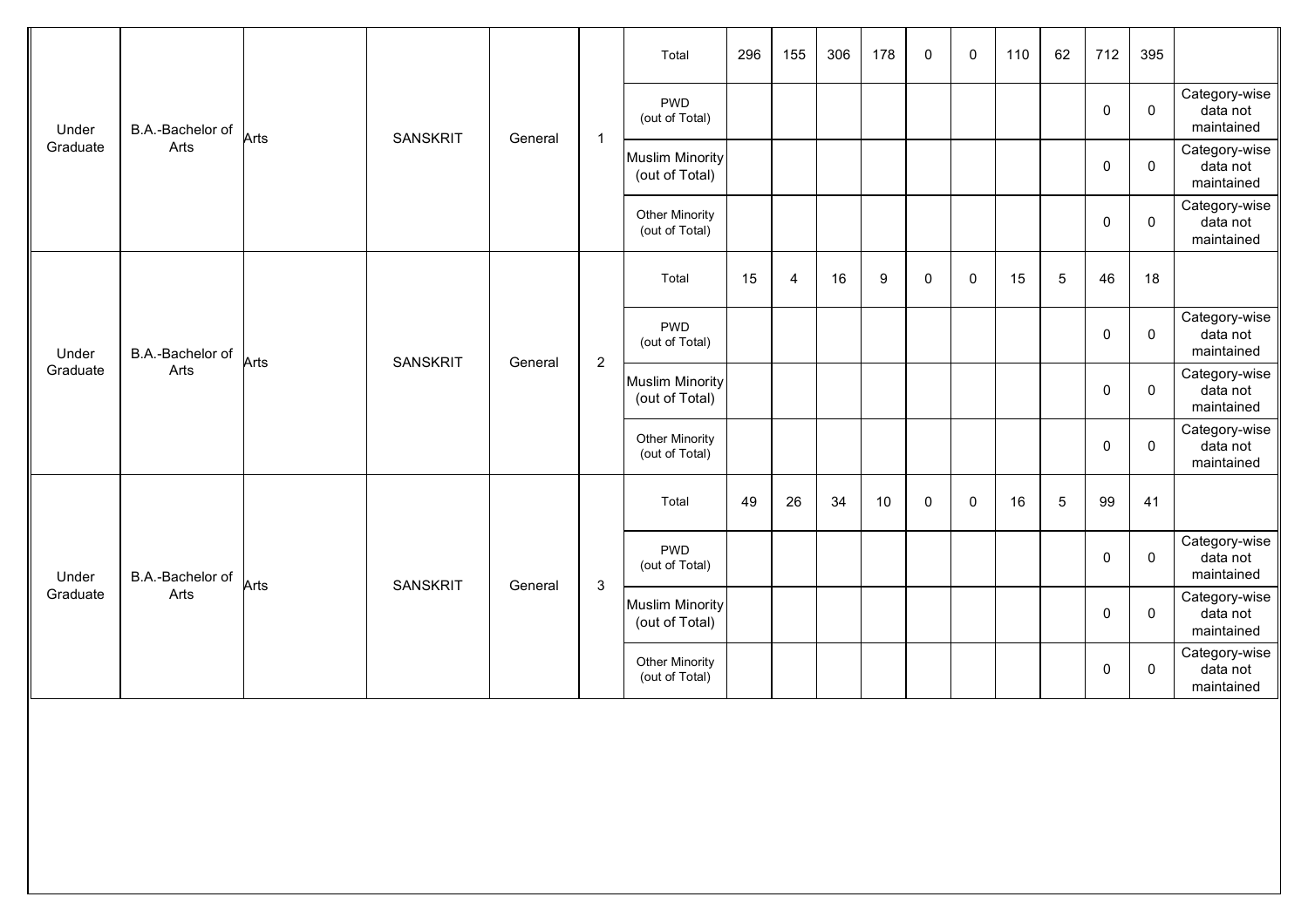|                   |                  |      |                  |         |                | Total                                    | 6              | 3           | $\sqrt{5}$ | $\overline{2}$ | $\mathbf 0$ | $\mathbf 0$ | 8              | $\overline{2}$ | 19          | $\overline{7}$   |                                         |
|-------------------|------------------|------|------------------|---------|----------------|------------------------------------------|----------------|-------------|------------|----------------|-------------|-------------|----------------|----------------|-------------|------------------|-----------------------------------------|
| Under             | B.A.-Bachelor of | Arts | <b>GEOGRAPHY</b> | General |                | <b>PWD</b><br>(out of Total)             |                |             |            |                |             |             |                |                | $\mathbf 0$ | $\mathbf 0$      | Category-wise<br>data not<br>maintained |
| Graduate          | Arts             |      |                  |         | $\overline{1}$ | <b>Muslim Minority</b><br>(out of Total) |                |             |            |                |             |             |                |                | $\mathbf 0$ | $\mathbf 0$      | Category-wise<br>data not<br>maintained |
|                   |                  |      |                  |         |                | Other Minority<br>(out of Total)         |                |             |            |                |             |             |                |                | 0           | 0                | Category-wise<br>data not<br>maintained |
|                   |                  |      |                  |         |                | Total                                    | $\mathbf{3}$   | -1          | 4          | 0              | $\mathbf 0$ | $\mathbf 0$ | $\,6\,$        | $\mathbf{3}$   | 13          | $\overline{4}$   |                                         |
| Under             | B.A.-Bachelor of | Arts | <b>GEOGRAPHY</b> | General | $\overline{2}$ | <b>PWD</b><br>(out of Total)             |                |             |            |                |             |             |                |                | $\mathbf 0$ | $\pmb{0}$        | Category-wise<br>data not<br>maintained |
| Graduate          | Arts             |      |                  |         |                | <b>Muslim Minority</b><br>(out of Total) |                |             |            |                |             |             |                |                | $\mathbf 0$ | 0                | Category-wise<br>data not<br>maintained |
|                   |                  |      |                  |         |                | <b>Other Minority</b><br>(out of Total)  |                |             |            |                |             |             |                |                | $\mathbf 0$ | $\mathbf 0$      | Category-wise<br>data not<br>maintained |
|                   |                  |      |                  |         |                | Total                                    | $\overline{4}$ | $\mathbf 0$ | $\sqrt{5}$ | $\overline{2}$ | $\mathbf 0$ | $\mathbf 0$ | $\overline{1}$ | $\mathbf 0$    | 10          | $\boldsymbol{2}$ |                                         |
| Under<br>Graduate | B.A.-Bachelor of | Arts | <b>GEOGRAPHY</b> | General | $\mathbf{3}$   | <b>PWD</b><br>(out of Total)             |                |             |            |                |             |             |                |                | $\mathbf 0$ | $\mathbf 0$      | Category-wise<br>data not<br>maintained |
|                   | Arts             |      |                  |         |                | <b>Muslim Minority</b><br>(out of Total) |                |             |            |                |             |             |                |                | $\mathbf 0$ | $\mathbf 0$      | Category-wise<br>data not<br>maintained |
|                   |                  |      |                  |         |                | <b>Other Minority</b><br>(out of Total)  |                |             |            |                |             |             |                |                | 0           | $\mathbf 0$      | Category-wise<br>data not<br>maintained |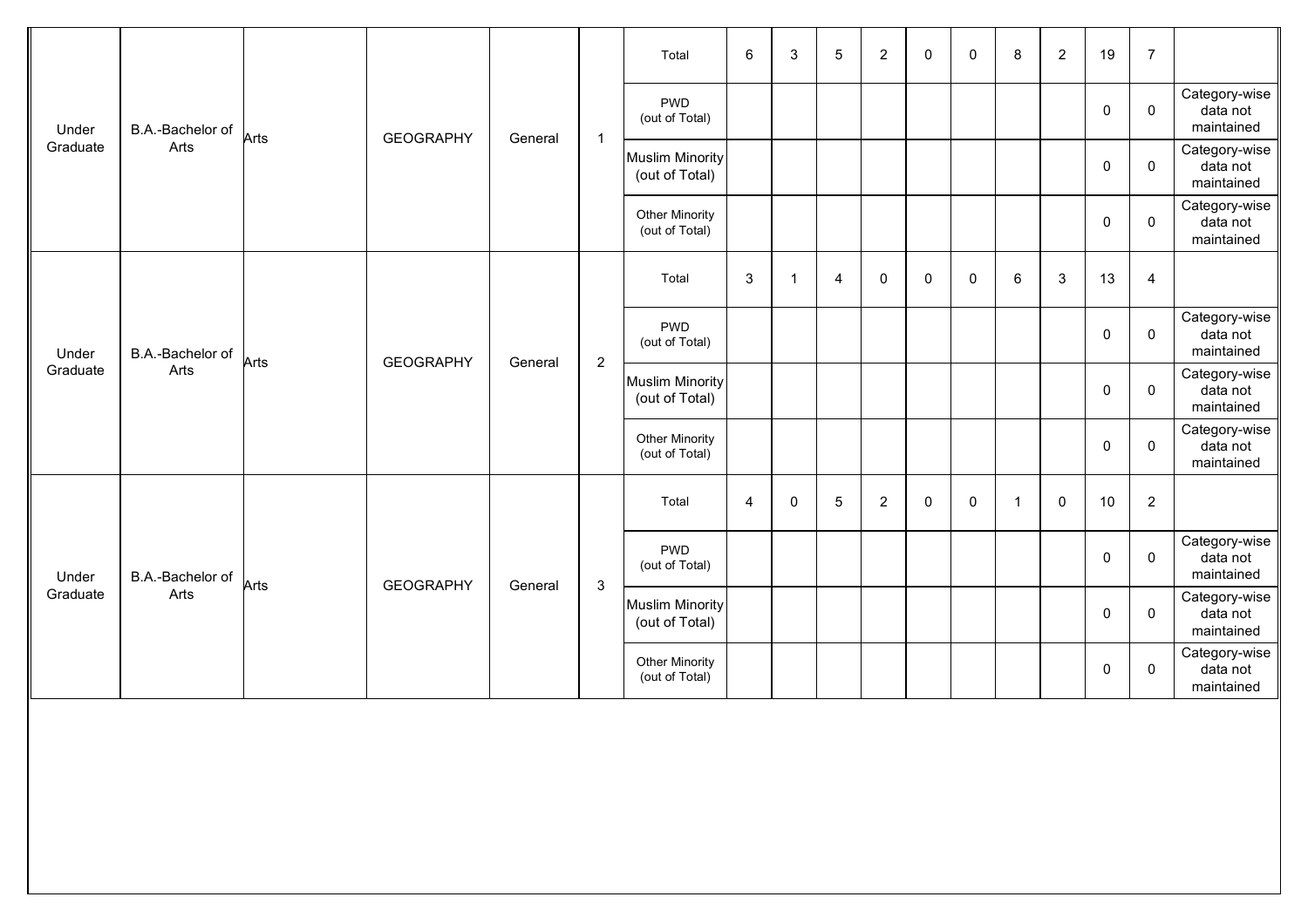|                   |                             |         |                |         |                | Total                                    | $\overline{7}$ | $\overline{4}$ | 10             | $\overline{1}$ | $\mathbf 0$ | $\mathbf 0$ | $\overline{7}$ | $\overline{c}$ | 24          | $\overline{7}$ |                                         |
|-------------------|-----------------------------|---------|----------------|---------|----------------|------------------------------------------|----------------|----------------|----------------|----------------|-------------|-------------|----------------|----------------|-------------|----------------|-----------------------------------------|
| Under             | B.Sc.(Hons)-<br>Bachelor of | Physics | <b>PHYSICS</b> | General | $\mathbf{1}$   | <b>PWD</b><br>(out of Total)             |                |                |                |                |             |             |                |                | $\mathbf 0$ | $\mathbf 0$    | Category-wise<br>data not<br>maintained |
| Graduate          | Science (Honors)            |         |                |         |                | <b>Muslim Minority</b><br>(out of Total) |                |                |                |                |             |             |                |                | 0           | $\mathbf 0$    | Category-wise<br>data not<br>maintained |
|                   |                             |         |                |         |                | <b>Other Minority</b><br>(out of Total)  |                |                |                |                |             |             |                |                | 0           | 0              | Category-wise<br>data not<br>maintained |
|                   |                             |         |                |         |                | Total                                    | 9              | $\sqrt{2}$     | 6              | 0              | $\mathbf 0$ | 0           | 10             | $\overline{1}$ | 25          | $\mathbf{3}$   |                                         |
| Under             | B.Sc.(Hons)-<br>Bachelor of | Physics | <b>PHYSICS</b> | General | $\overline{2}$ | <b>PWD</b><br>(out of Total)             |                |                |                |                |             |             |                |                | $\mathbf 0$ | $\mathbf 0$    | Category-wise<br>data not<br>maintained |
| Graduate          | Science (Honors)            |         |                |         |                | <b>Muslim Minority</b><br>(out of Total) |                |                |                |                |             |             |                |                | $\mathbf 0$ | $\mathbf 0$    | Category-wise<br>data not<br>maintained |
|                   |                             |         |                |         |                | <b>Other Minority</b><br>(out of Total)  |                |                |                |                |             |             |                |                | 0           | $\mathbf 0$    | Category-wise<br>data not<br>maintained |
|                   |                             |         |                |         |                | Total                                    | 4              | $\overline{2}$ | $\overline{2}$ | $\mathbf 0$    | $\mathbf 0$ | 0           | $\mathsf 3$    | $\mathbf{0}$   | 9           | $\overline{2}$ |                                         |
| Under<br>Graduate | B.Sc.(Hons)-<br>Bachelor of | Physics | <b>PHYSICS</b> | General | $\mathbf{3}$   | <b>PWD</b><br>(out of Total)             |                |                |                |                |             |             |                |                | $\mathbf 0$ | $\mathbf 0$    | Category-wise<br>data not<br>maintained |
|                   | Science (Honors)            |         |                |         |                | <b>Muslim Minority</b><br>(out of Total) |                |                |                |                |             |             |                |                | $\mathbf 0$ | $\mathbf 0$    | Category-wise<br>data not<br>maintained |
|                   |                             |         |                |         |                | Other Minority<br>(out of Total)         |                |                |                |                |             |             |                |                | 0           | $\mathbf 0$    | Category-wise<br>data not<br>maintained |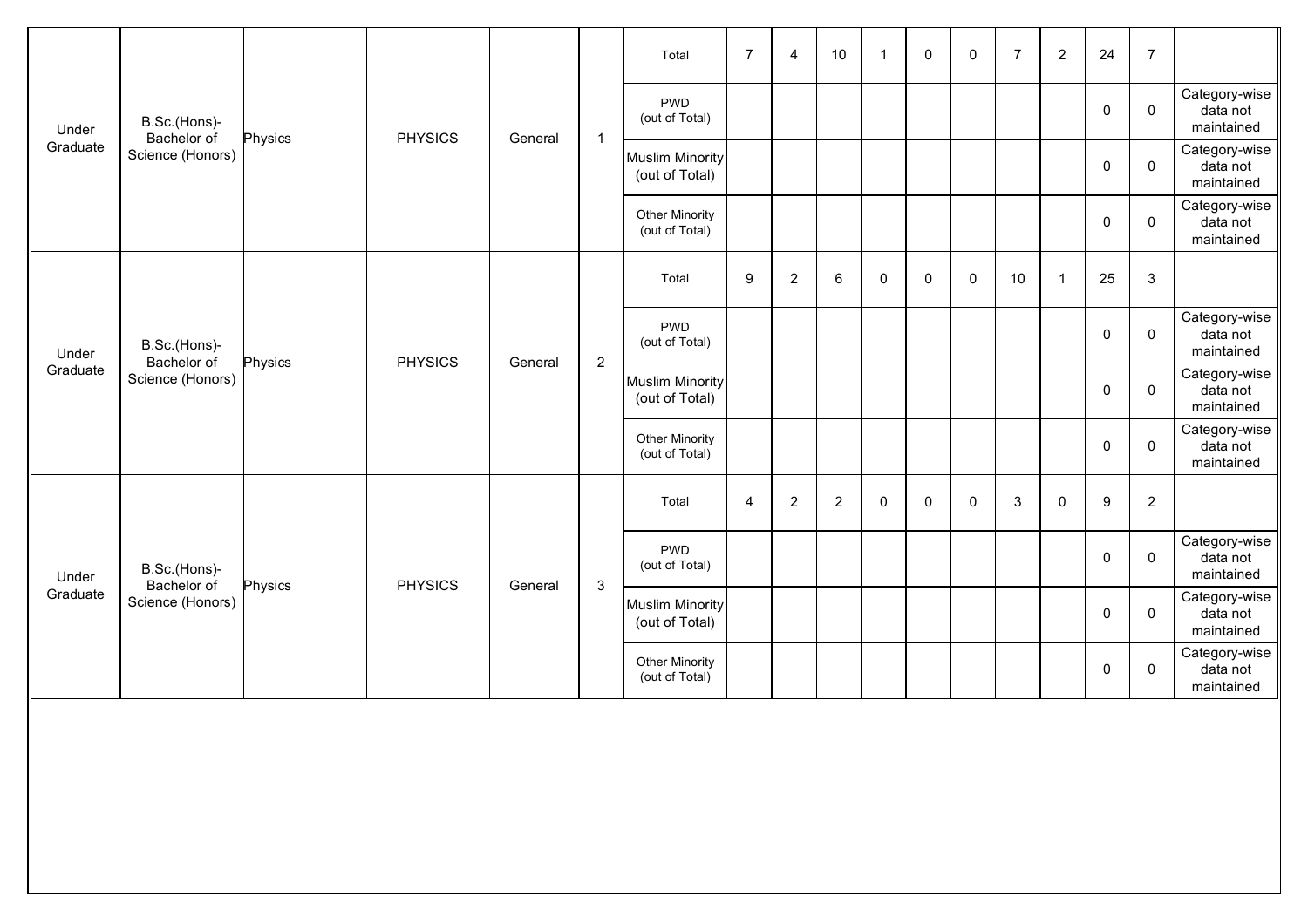|                   |                             |                    |                    |         |                | Total                                    | 17 | 12             | 10 | $\sqrt{2}$     | $\mathbf 0$ | $\mathbf 0$ | 10             | 6  | 37          | 20           |                                         |
|-------------------|-----------------------------|--------------------|--------------------|---------|----------------|------------------------------------------|----|----------------|----|----------------|-------------|-------------|----------------|----|-------------|--------------|-----------------------------------------|
| Under             | B.Sc.(Hons)-<br>Bachelor of | <b>Mathematics</b> | <b>MATHEMATICS</b> | General | $\mathbf{1}$   | <b>PWD</b><br>(out of Total)             |    |                |    |                |             |             |                |    | $\mathbf 0$ | $\mathbf{0}$ | Category-wise<br>data not<br>maintained |
| Graduate          | Science (Honors)            |                    |                    |         |                | <b>Muslim Minority</b><br>(out of Total) |    |                |    |                |             |             |                |    | $\mathbf 0$ | $\mathbf 0$  | Category-wise<br>data not<br>maintained |
|                   |                             |                    |                    |         |                | Other Minority<br>(out of Total)         |    |                |    |                |             |             |                |    | 0           | $\mathbf 0$  | Category-wise<br>data not<br>maintained |
|                   |                             |                    |                    |         |                | Total                                    | 12 | $\overline{4}$ | 11 | 3              | $\Omega$    | 0           | $\overline{7}$ | 4  | 30          | 11           |                                         |
| Under<br>Graduate | B.Sc.(Hons)-<br>Bachelor of | <b>Mathematics</b> | <b>MATHEMATICS</b> | General | $\overline{2}$ | <b>PWD</b><br>(out of Total)             |    |                |    |                |             |             |                |    | $\mathbf 0$ | $\mathbf 0$  | Category-wise<br>data not<br>maintained |
|                   | Science (Honors)            |                    |                    |         |                | <b>Muslim Minority</b><br>(out of Total) |    |                |    |                |             |             |                |    | 0           | $\mathbf 0$  | Category-wise<br>data not<br>maintained |
|                   |                             |                    |                    |         |                | <b>Other Minority</b><br>(out of Total)  |    |                |    |                |             |             |                |    | 0           | $\mathbf 0$  | Category-wise<br>data not<br>maintained |
|                   |                             |                    |                    |         |                | Total                                    | 17 | $\overline{7}$ | 12 | $\overline{c}$ | 0           | $\mathbf 0$ | 6              | -1 | 35          | 10           |                                         |
| Under             | B.Sc.(Hons)-<br>Bachelor of | <b>Mathematics</b> | <b>MATHEMATICS</b> | General | $\mathbf{3}$   | <b>PWD</b><br>(out of Total)             |    |                |    |                |             |             |                |    | $\mathbf 0$ | $\mathbf{0}$ | Category-wise<br>data not<br>maintained |
| Graduate          | Science (Honors)            |                    |                    |         |                | <b>Muslim Minority</b><br>(out of Total) |    |                |    |                |             |             |                |    | $\mathbf 0$ | $\mathbf 0$  | Category-wise<br>data not<br>maintained |
|                   |                             |                    |                    |         |                | Other Minority<br>(out of Total)         |    |                |    |                |             |             |                |    | 0           | $\mathbf 0$  | Category-wise<br>data not<br>maintained |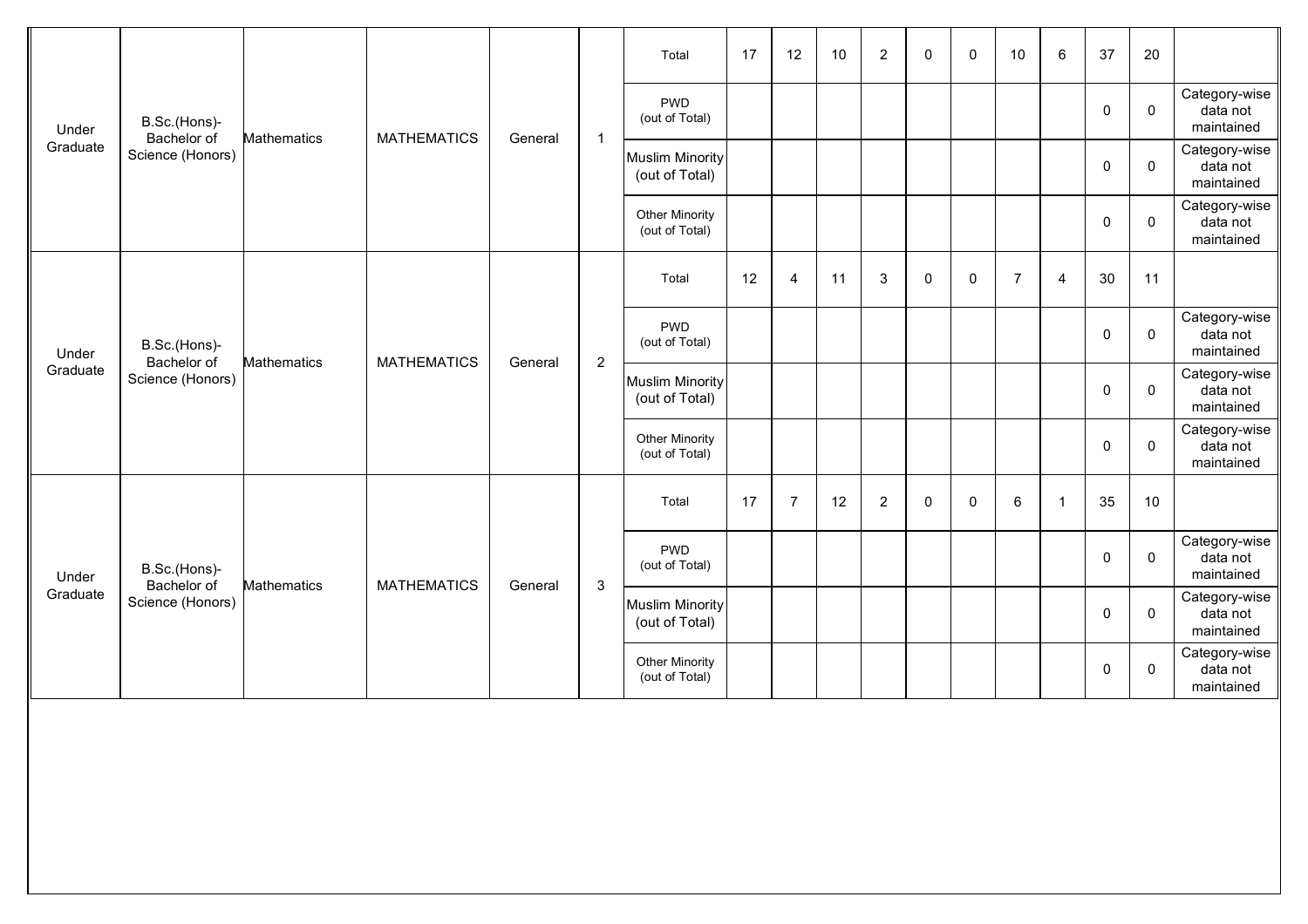|                   |                  |      |      |         |                | Total                                    | 979 | 518 | 1,102 | 628 | 3              | $\mathbf 0$    | 464 | 238 |             | 2,548 1,384   |                                         |
|-------------------|------------------|------|------|---------|----------------|------------------------------------------|-----|-----|-------|-----|----------------|----------------|-----|-----|-------------|---------------|-----------------------------------------|
| Under             | B.A.-Bachelor of | Arts | Arts | General | $\mathbf{1}$   | <b>PWD</b><br>(out of Total)             |     |     |       |     |                |                |     |     | 0           | $\mathbf 0$   | Category-wise<br>data not<br>maintained |
| Graduate          | Arts             |      |      |         |                | Muslim Minority<br>(out of Total)        |     |     |       |     |                |                |     |     | $\mathbf 0$ | $\mathbf 0$   | Category-wise<br>data not<br>maintained |
|                   |                  |      |      |         |                | Other Minority<br>(out of Total)         |     |     |       |     |                |                |     |     | 0           | $\mathbf 0$   | Category-wise<br>data not<br>maintained |
|                   |                  |      |      |         |                | Total                                    | 587 | 313 | 967   | 538 | $\overline{4}$ | $\overline{2}$ | 402 | 195 |             | 1,960   1,048 |                                         |
| Under<br>Graduate | B.A.-Bachelor of | Arts | Arts | General | $\overline{2}$ | <b>PWD</b><br>(out of Total)             |     |     |       |     |                |                |     |     | 0           | $\mathbf 0$   | Category-wise<br>data not<br>maintained |
|                   | Arts             |      |      |         |                | <b>Muslim Minority</b><br>(out of Total) |     |     |       |     |                |                |     |     | 0           | $\mathbf 0$   | Category-wise<br>data not<br>maintained |
|                   |                  |      |      |         |                | Other Minority<br>(out of Total)         |     |     |       |     |                |                |     |     | 0           | $\mathbf 0$   | Category-wise<br>data not<br>maintained |
|                   |                  |      |      |         |                | Total                                    | 733 | 375 | 864   | 454 | $\overline{1}$ | $\overline{1}$ | 310 | 149 | 1,908       | 979           |                                         |
| Under             | B.A.-Bachelor of | Arts | Arts | General | $\mathbf{3}$   | <b>PWD</b><br>(out of Total)             |     |     |       |     |                |                |     |     | 0           | $\mathbf 0$   | Category-wise<br>data not<br>maintained |
| Graduate          | Arts             |      |      |         |                | Muslim Minority<br>(out of Total)        |     |     |       |     |                |                |     |     | 0           | $\mathbf 0$   | Category-wise<br>data not<br>maintained |
|                   |                  |      |      |         |                | <b>Other Minority</b><br>(out of Total)  |     |     |       |     |                |                |     |     | 0           | 0             | Category-wise<br>data not<br>maintained |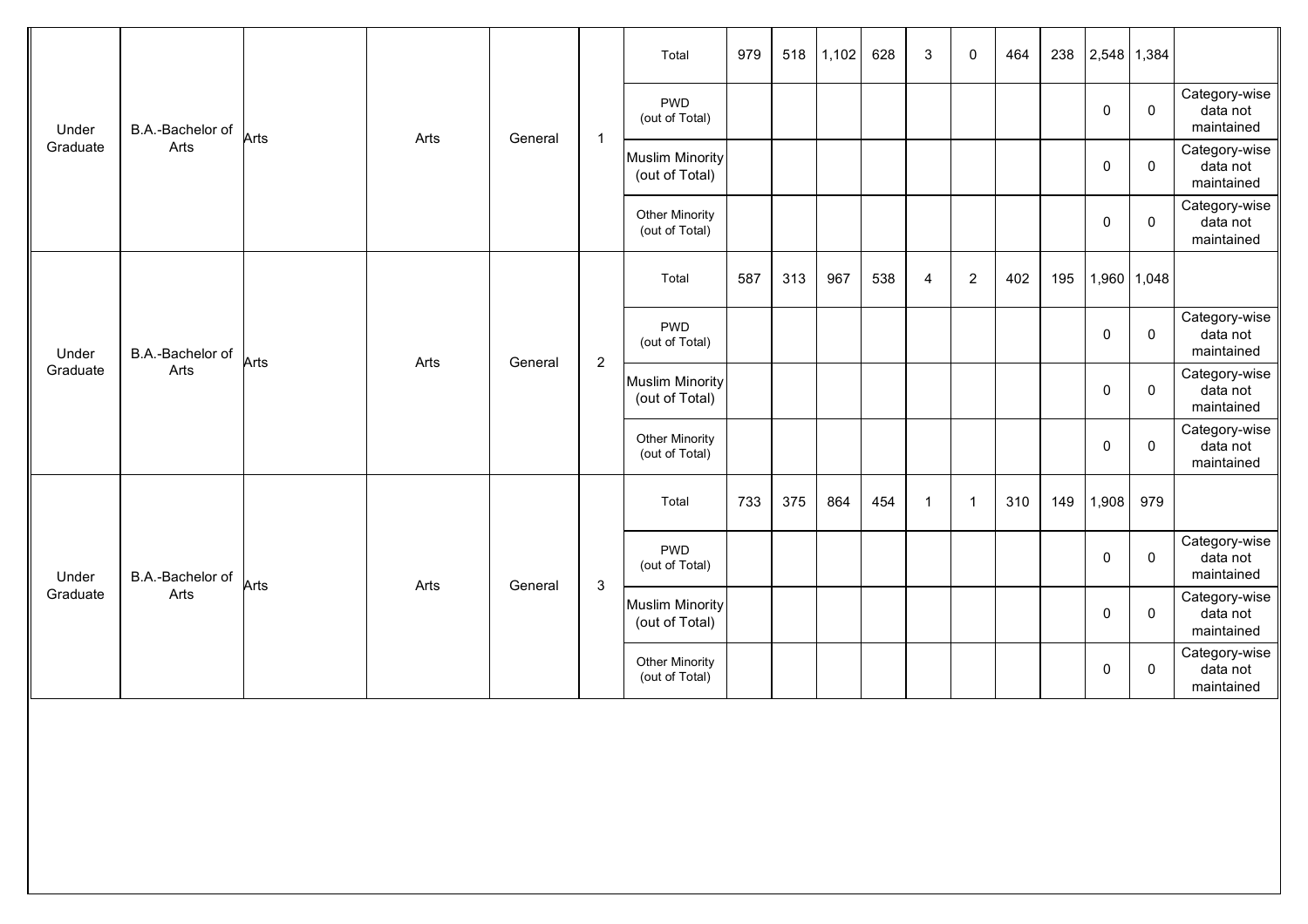|                   |                   |         |                |         |                           | Total                                    | $\overline{7}$ | $\overline{2}$ | 6              | 3            | $\overline{\mathbf{1}}$ | $\mathbf 0$ | 0              | $\mathbf 0$             | 14          | $\sqrt{5}$  |                                         |
|-------------------|-------------------|---------|----------------|---------|---------------------------|------------------------------------------|----------------|----------------|----------------|--------------|-------------------------|-------------|----------------|-------------------------|-------------|-------------|-----------------------------------------|
| Under             | B.Sc.-Bachelor of | Science | ZOOLOGY        | General | $\overline{1}$            | <b>PWD</b><br>(out of Total)             |                |                |                |              |                         |             |                |                         | $\mathbf 0$ | $\mathbf 0$ | Category-wise<br>data not<br>maintained |
| Graduate          | Science           |         |                |         |                           | Muslim Minority<br>(out of Total)        |                |                |                |              |                         |             |                |                         | $\pmb{0}$   | $\mathbf 0$ | Category-wise<br>data not<br>maintained |
|                   |                   |         |                |         |                           | Other Minority<br>(out of Total)         |                |                |                |              |                         |             |                |                         | 0           | $\mathbf 0$ | Category-wise<br>data not<br>maintained |
|                   |                   |         |                |         |                           | Total                                    | 10             | $\mathbf{1}$   | $\overline{7}$ | $\mathbf{1}$ | $\mathbf 0$             | $\mathbf 0$ | $\overline{7}$ | 3                       | 24          | $\mathbf 5$ |                                         |
| Under<br>Graduate | B.Sc.-Bachelor of | Science | ZOOLOGY        | General | $\sqrt{2}$                | <b>PWD</b><br>(out of Total)             |                |                |                |              |                         |             |                |                         | $\mathbf 0$ | $\mathbf 0$ | Category-wise<br>data not<br>maintained |
|                   | Science           |         |                |         |                           | <b>Muslim Minority</b><br>(out of Total) |                |                |                |              |                         |             |                |                         | 0           | $\mathbf 0$ | Category-wise<br>data not<br>maintained |
|                   |                   |         |                |         |                           | <b>Other Minority</b><br>(out of Total)  |                |                |                |              |                         |             |                |                         | 0           | $\mathbf 0$ | Category-wise<br>data not<br>maintained |
|                   |                   |         |                |         |                           | Total                                    | $\sqrt{5}$     | $\mathbf 0$    | $\overline{2}$ | $\mathbf{1}$ | $\mathbf 0$             | $\mathbf 0$ | $\overline{2}$ | $\overline{\mathbf{1}}$ | 9           | $\sqrt{2}$  |                                         |
| Under             | B.Sc.-Bachelor of | Science | <b>ZOOLOGY</b> | General | $\ensuremath{\mathsf{3}}$ | <b>PWD</b><br>(out of Total)             |                |                |                |              |                         |             |                |                         | $\mathbf 0$ | $\mathbf 0$ | Category-wise<br>data not<br>maintained |
| Graduate          | Science           |         |                |         |                           | <b>Muslim Minority</b><br>(out of Total) |                |                |                |              |                         |             |                |                         | 0           | $\mathbf 0$ | Category-wise<br>data not<br>maintained |
|                   |                   |         |                |         |                           | Other Minority<br>(out of Total)         |                |                |                |              |                         |             |                |                         | 0           | $\mathbf 0$ | Category-wise<br>data not<br>maintained |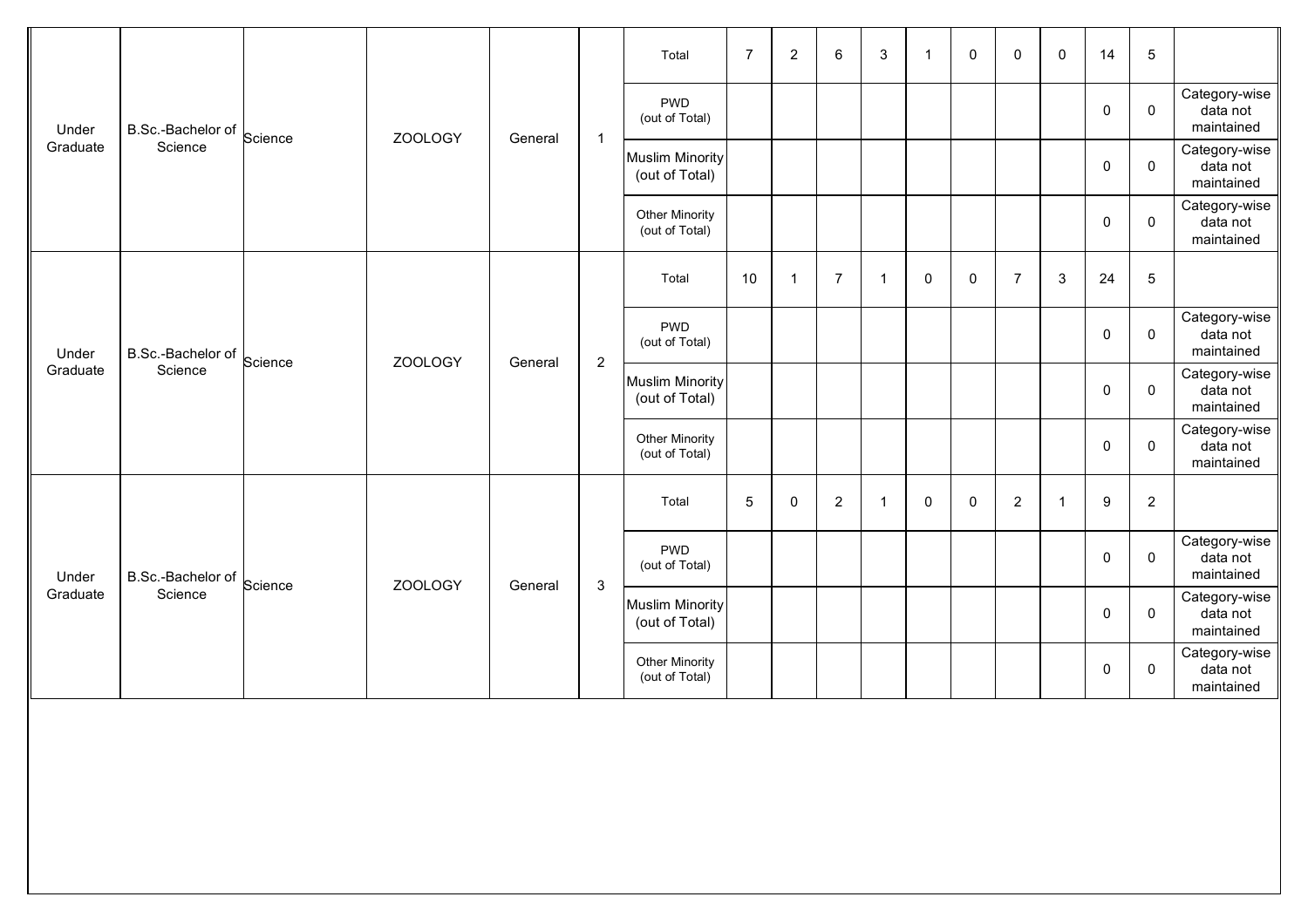|                   |                  |      |           |         |                | Total                                    | 120 | 68 | 125 | 73 | -1 | $\overline{1}$ | 49 | 26 | 295         | 168          |                                         |
|-------------------|------------------|------|-----------|---------|----------------|------------------------------------------|-----|----|-----|----|----|----------------|----|----|-------------|--------------|-----------------------------------------|
| Under             | B.A.-Bachelor of | Arts | SOCIOLOGY | General | $\mathbf{1}$   | <b>PWD</b><br>(out of Total)             |     |    |     |    |    |                |    |    | 0           | $\mathbf 0$  | Category-wise<br>data not<br>maintained |
| Graduate          | Arts             |      |           |         |                | <b>Muslim Minority</b><br>(out of Total) |     |    |     |    |    |                |    |    | $\pmb{0}$   | $\mathbf 0$  | Category-wise<br>data not<br>maintained |
|                   |                  |      |           |         |                | Other Minority<br>(out of Total)         |     |    |     |    |    |                |    |    | $\mathbf 0$ | $\mathbf 0$  | Category-wise<br>data not<br>maintained |
|                   |                  |      |           |         |                | Total                                    |     |    |     |    |    |                |    |    | 0           | $\mathbf 0$  | Category-wise<br>data not<br>maintained |
| Under<br>Graduate | B.A.-Bachelor of | Arts | SOCIOLOGY | General | $\overline{2}$ | <b>PWD</b><br>(out of Total)             |     |    |     |    |    |                |    |    | $\mathbf 0$ | $\mathbf 0$  | Category-wise<br>data not<br>maintained |
|                   | Arts             |      |           |         |                | <b>Muslim Minority</b><br>(out of Total) |     |    |     |    |    |                |    |    | 0           | $\mathbf 0$  | Category-wise<br>data not<br>maintained |
|                   |                  |      |           |         |                | Other Minority<br>(out of Total)         |     |    |     |    |    |                |    |    | $\pmb{0}$   | $\mathbf 0$  | Category-wise<br>data not<br>maintained |
|                   |                  |      |           |         |                | Total                                    |     |    |     |    |    |                |    |    | $\mathbf 0$ | $\mathbf{0}$ | Category-wise<br>data not<br>maintained |
| Under             | B.A.-Bachelor of | Arts | SOCIOLOGY | General | $\mathbf{3}$   | <b>PWD</b><br>(out of Total)             |     |    |     |    |    |                |    |    | 0           | $\mathbf 0$  | Category-wise<br>data not<br>maintained |
| Graduate          | Arts             |      |           |         |                | <b>Muslim Minority</b><br>(out of Total) |     |    |     |    |    |                |    |    | $\mathbf 0$ | $\mathbf 0$  | Category-wise<br>data not<br>maintained |
|                   |                  |      |           |         |                | <b>Other Minority</b><br>(out of Total)  |     |    |     |    |    |                |    |    | 0           | 0            | Category-wise<br>data not<br>maintained |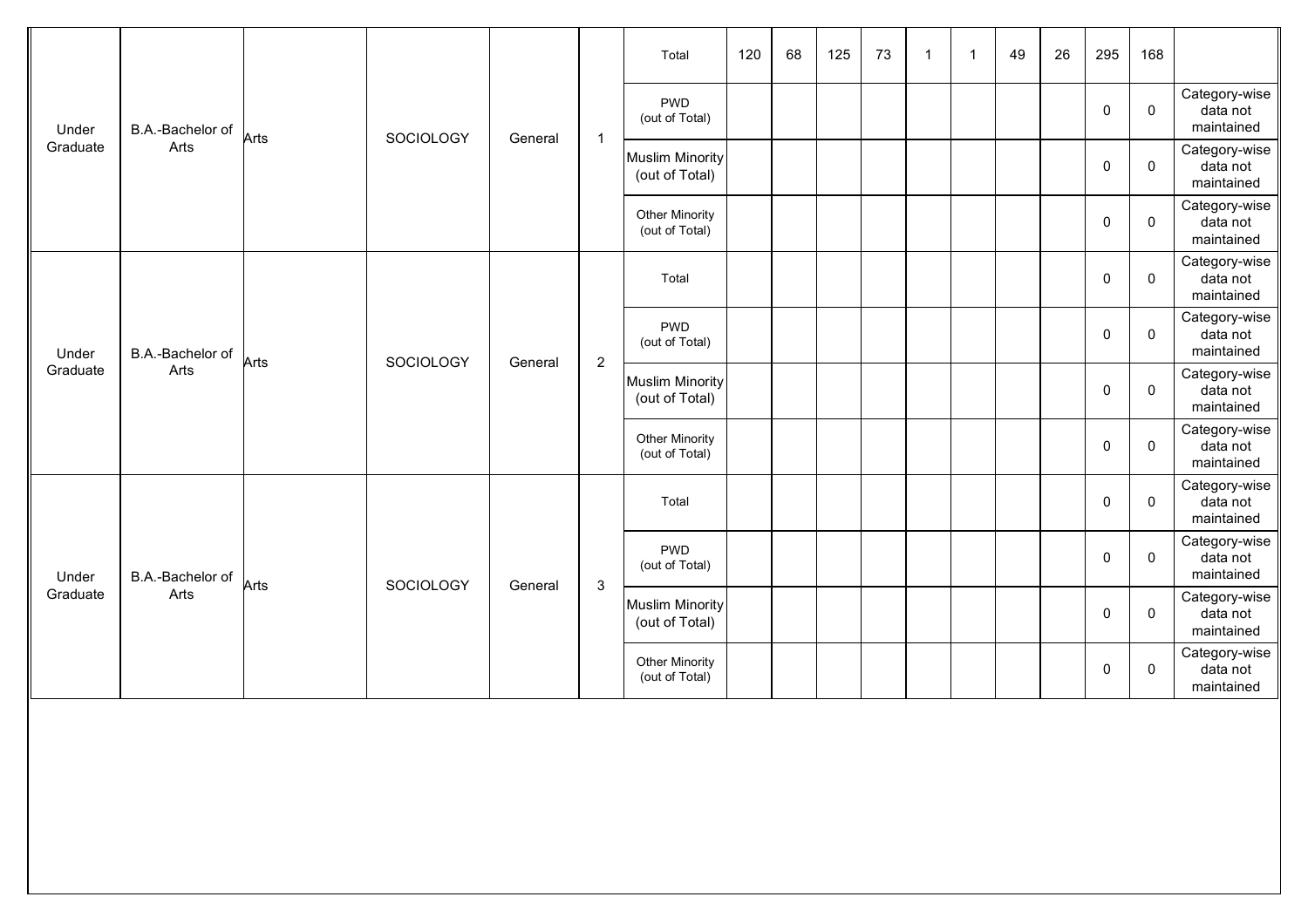|                   |                  |      |                  |         |                | Total                                    | 8 | 5 | $\mathbf 0$ | $\mathbf 0$ | $\mathbf 0$ | $\overline{2}$ | $\mathbf 0$ | 15          | $\overline{1}$ |                                         |
|-------------------|------------------|------|------------------|---------|----------------|------------------------------------------|---|---|-------------|-------------|-------------|----------------|-------------|-------------|----------------|-----------------------------------------|
| Under             | B.A.-Bachelor of | Arts | <b>PHYSICAL</b>  | General | $\mathbf{1}$   | <b>PWD</b><br>(out of Total)             |   |   |             |             |             |                |             | $\mathbf 0$ | $\mathbf 0$    | Category-wise<br>data not<br>maintained |
| Graduate          | Arts             |      | <b>EDUCATION</b> |         |                | <b>Muslim Minority</b><br>(out of Total) |   |   |             |             |             |                |             | 0           | $\mathbf 0$    | Category-wise<br>data not<br>maintained |
|                   |                  |      |                  |         |                | Other Minority<br>(out of Total)         |   |   |             |             |             |                |             | $\mathbf 0$ | $\mathbf 0$    | Category-wise<br>data not<br>maintained |
|                   |                  |      |                  |         |                | Total                                    |   |   |             |             |             |                |             | $\mathbf 0$ | $\mathbf 0$    | Category-wise<br>data not<br>maintained |
| Under<br>Graduate | B.A.-Bachelor of | Arts | PHYSICAL         | General | $\overline{2}$ | <b>PWD</b><br>(out of Total)             |   |   |             |             |             |                |             | $\mathbf 0$ | $\mathbf 0$    | Category-wise<br>data not<br>maintained |
|                   | Arts             |      | <b>EDUCATION</b> |         |                | <b>Muslim Minority</b><br>(out of Total) |   |   |             |             |             |                |             | $\mathbf 0$ | $\mathbf 0$    | Category-wise<br>data not<br>maintained |
|                   |                  |      |                  |         |                | Other Minority<br>(out of Total)         |   |   |             |             |             |                |             | 0           | $\mathbf 0$    | Category-wise<br>data not<br>maintained |
|                   |                  |      |                  |         |                | Total                                    |   |   |             |             |             |                |             | $\mathbf 0$ | $\mathbf 0$    | Category-wise<br>data not<br>maintained |
| Under             | B.A.-Bachelor of | Arts | PHYSICAL         | General | $\sqrt{3}$     | <b>PWD</b><br>(out of Total)             |   |   |             |             |             |                |             | $\mathbf 0$ | $\mathbf 0$    | Category-wise<br>data not<br>maintained |
| Graduate          | Arts             |      | <b>EDUCATION</b> |         |                | <b>Muslim Minority</b><br>(out of Total) |   |   |             |             |             |                |             | 0           | $\mathbf 0$    | Category-wise<br>data not<br>maintained |
|                   |                  |      |                  |         |                | <b>Other Minority</b><br>(out of Total)  |   |   |             |             |             |                |             | 0           | 0              | Category-wise<br>data not<br>maintained |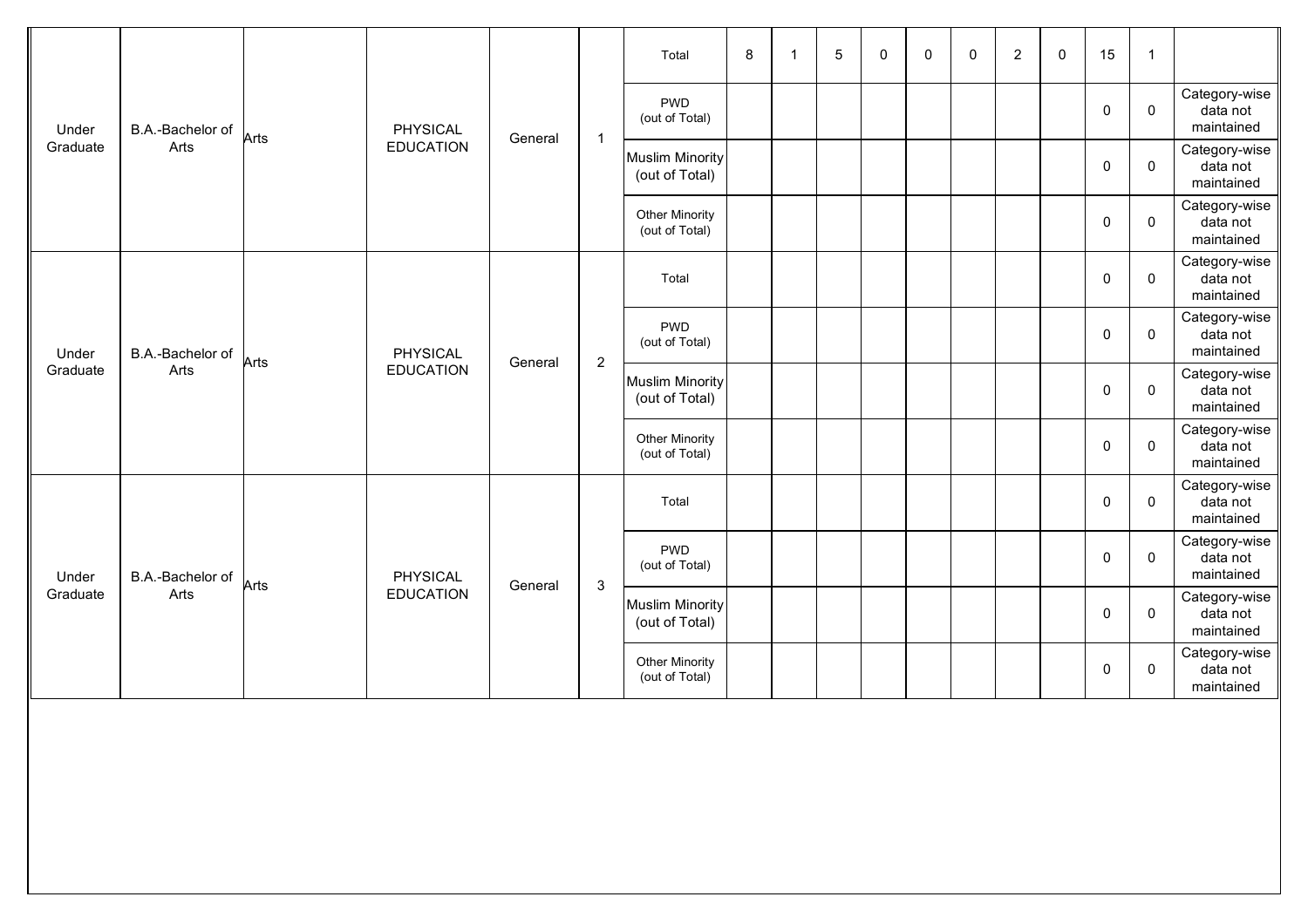|                   |                             |               |               |         |                | Total                                    | 4 | $\mathbf{3}$ | $\mathbf{1}$ | $\overline{1}$ | 0 | $\overline{2}$ | -1 | 10          | $\mathbf{3}$ |                                         |
|-------------------|-----------------------------|---------------|---------------|---------|----------------|------------------------------------------|---|--------------|--------------|----------------|---|----------------|----|-------------|--------------|-----------------------------------------|
| Under             | B.Sc.(Hons)-<br>Bachelor of |               | <b>BOTANY</b> | General | $\mathbf{1}$   | <b>PWD</b><br>(out of Total)             |   |              |              |                |   |                |    | $\mathbf 0$ | $\mathbf 0$  | Category-wise<br>data not<br>maintained |
| Graduate          | Science (Honors)            | <b>Botany</b> |               |         |                | <b>Muslim Minority</b><br>(out of Total) |   |              |              |                |   |                |    | $\pmb{0}$   | $\mathbf 0$  | Category-wise<br>data not<br>maintained |
|                   |                             |               |               |         |                | Other Minority<br>(out of Total)         |   |              |              |                |   |                |    | 0           | $\mathbf 0$  | Category-wise<br>data not<br>maintained |
|                   |                             |               |               |         |                | Total                                    |   |              |              |                |   |                |    | $\mathbf 0$ | $\mathbf 0$  | Category-wise<br>data not<br>maintained |
| Under<br>Graduate | B.Sc.(Hons)-<br>Bachelor of | Botany        | <b>BOTANY</b> | General | $\overline{2}$ | <b>PWD</b><br>(out of Total)             |   |              |              |                |   |                |    | $\mathbf 0$ | $\mathbf 0$  | Category-wise<br>data not<br>maintained |
|                   | Science (Honors)            |               |               |         |                | <b>Muslim Minority</b><br>(out of Total) |   |              |              |                |   |                |    | $\mathbf 0$ | $\mathbf 0$  | Category-wise<br>data not<br>maintained |
|                   |                             |               |               |         |                | <b>Other Minority</b><br>(out of Total)  |   |              |              |                |   |                |    | 0           | $\mathbf 0$  | Category-wise<br>data not<br>maintained |
|                   |                             |               |               |         |                | Total                                    |   |              |              |                |   |                |    | $\mathbf 0$ | $\mathbf 0$  | Category-wise<br>data not<br>maintained |
| Under             | B.Sc.(Hons)-<br>Bachelor of | Botany        | <b>BOTANY</b> | General | $\sqrt{3}$     | <b>PWD</b><br>(out of Total)             |   |              |              |                |   |                |    | $\mathbf 0$ | $\mathbf 0$  | Category-wise<br>data not<br>maintained |
| Graduate          | Science (Honors)            |               |               |         |                | <b>Muslim Minority</b><br>(out of Total) |   |              |              |                |   |                |    | 0           | $\mathbf{0}$ | Category-wise<br>data not<br>maintained |
|                   |                             |               |               |         |                | <b>Other Minority</b><br>(out of Total)  |   |              |              |                |   |                |    | 0           | $\mathbf 0$  | Category-wise<br>data not<br>maintained |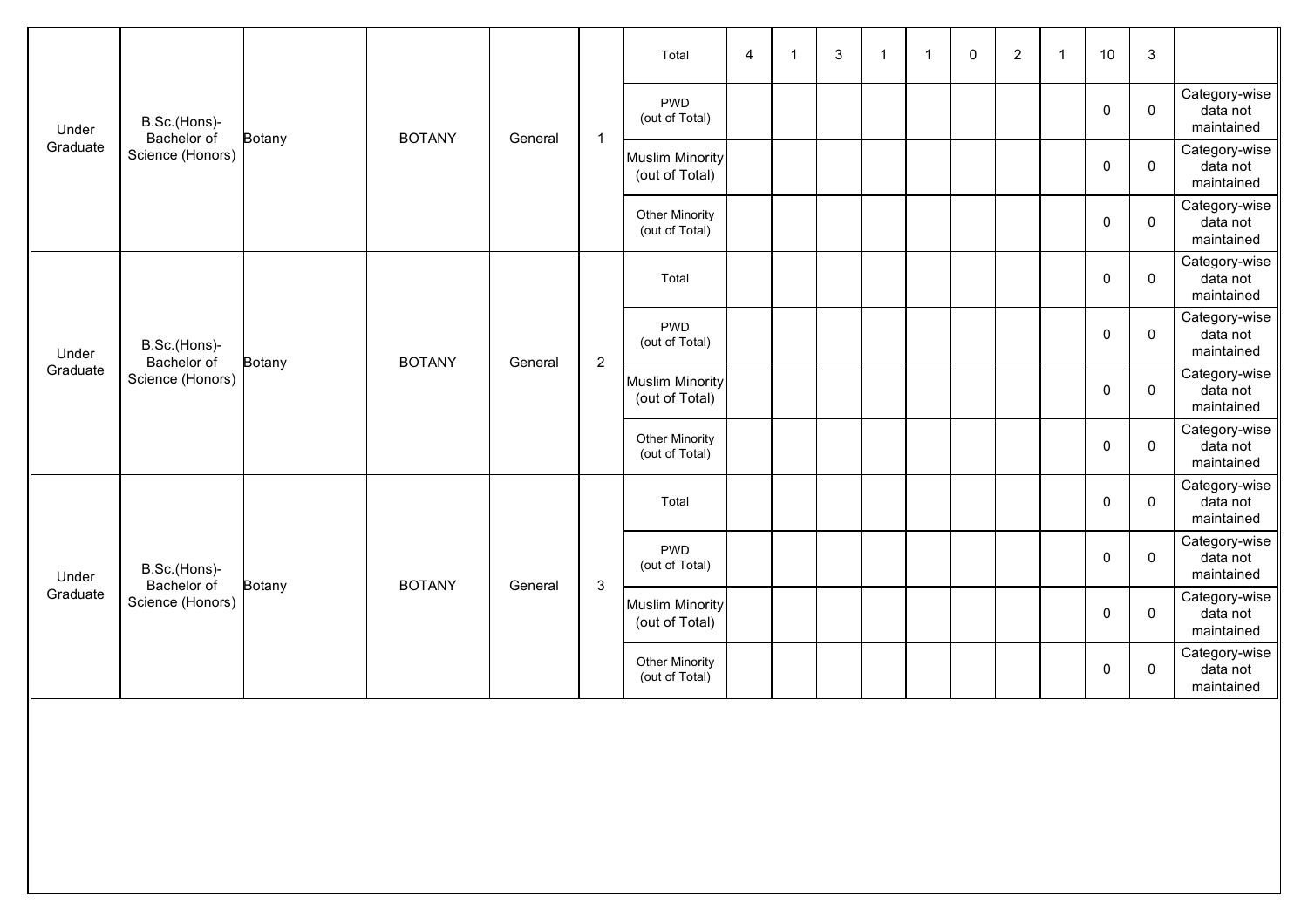|                   |                             |         |                |         |                | Total                                    | $\overline{7}$ | 3 | $\overline{2}$ | 0 | 0 | 0 | $\mathbf{1}$ | $\mathbf{0}$ | 10          | $\mathbf{3}$ |                                         |
|-------------------|-----------------------------|---------|----------------|---------|----------------|------------------------------------------|----------------|---|----------------|---|---|---|--------------|--------------|-------------|--------------|-----------------------------------------|
| Under             | B.Sc.(Hons)-<br>Bachelor of |         | <b>ZOOLOGY</b> |         |                | <b>PWD</b><br>(out of Total)             |                |   |                |   |   |   |              |              | $\mathbf 0$ | $\mathbf 0$  | Category-wise<br>data not<br>maintained |
| Graduate          | Science (Honors)            | Zoology |                | General | $\mathbf{1}$   | <b>Muslim Minority</b><br>(out of Total) |                |   |                |   |   |   |              |              | 0           | $\mathbf 0$  | Category-wise<br>data not<br>maintained |
|                   |                             |         |                |         |                | Other Minority<br>(out of Total)         |                |   |                |   |   |   |              |              | 0           | $\mathbf 0$  | Category-wise<br>data not<br>maintained |
|                   |                             |         |                |         |                | Total                                    |                |   |                |   |   |   |              |              | $\mathbf 0$ | $\mathbf 0$  | Category-wise<br>data not<br>maintained |
| Under<br>Graduate | B.Sc.(Hons)-<br>Bachelor of | Zoology | <b>ZOOLOGY</b> | General | $\overline{2}$ | <b>PWD</b><br>(out of Total)             |                |   |                |   |   |   |              |              | $\mathbf 0$ | $\mathbf 0$  | Category-wise<br>data not<br>maintained |
|                   | Science (Honors)            |         |                |         |                | <b>Muslim Minority</b><br>(out of Total) |                |   |                |   |   |   |              |              | $\mathbf 0$ | $\mathbf 0$  | Category-wise<br>data not<br>maintained |
|                   |                             |         |                |         |                | <b>Other Minority</b><br>(out of Total)  |                |   |                |   |   |   |              |              | 0           | $\mathbf 0$  | Category-wise<br>data not<br>maintained |
|                   |                             |         |                |         |                | Total                                    |                |   |                |   |   |   |              |              | $\mathbf 0$ | $\mathbf 0$  | Category-wise<br>data not<br>maintained |
| Under             | B.Sc.(Hons)-<br>Bachelor of | Zoology | ZOOLOGY        | General | $\sqrt{3}$     | <b>PWD</b><br>(out of Total)             |                |   |                |   |   |   |              |              | $\mathbf 0$ | $\mathbf 0$  | Category-wise<br>data not<br>maintained |
| Graduate          | Science (Honors)            |         |                |         |                | <b>Muslim Minority</b><br>(out of Total) |                |   |                |   |   |   |              |              | 0           | $\mathbf{0}$ | Category-wise<br>data not<br>maintained |
|                   |                             |         |                |         |                | <b>Other Minority</b><br>(out of Total)  |                |   |                |   |   |   |              |              | 0           | $\mathbf 0$  | Category-wise<br>data not<br>maintained |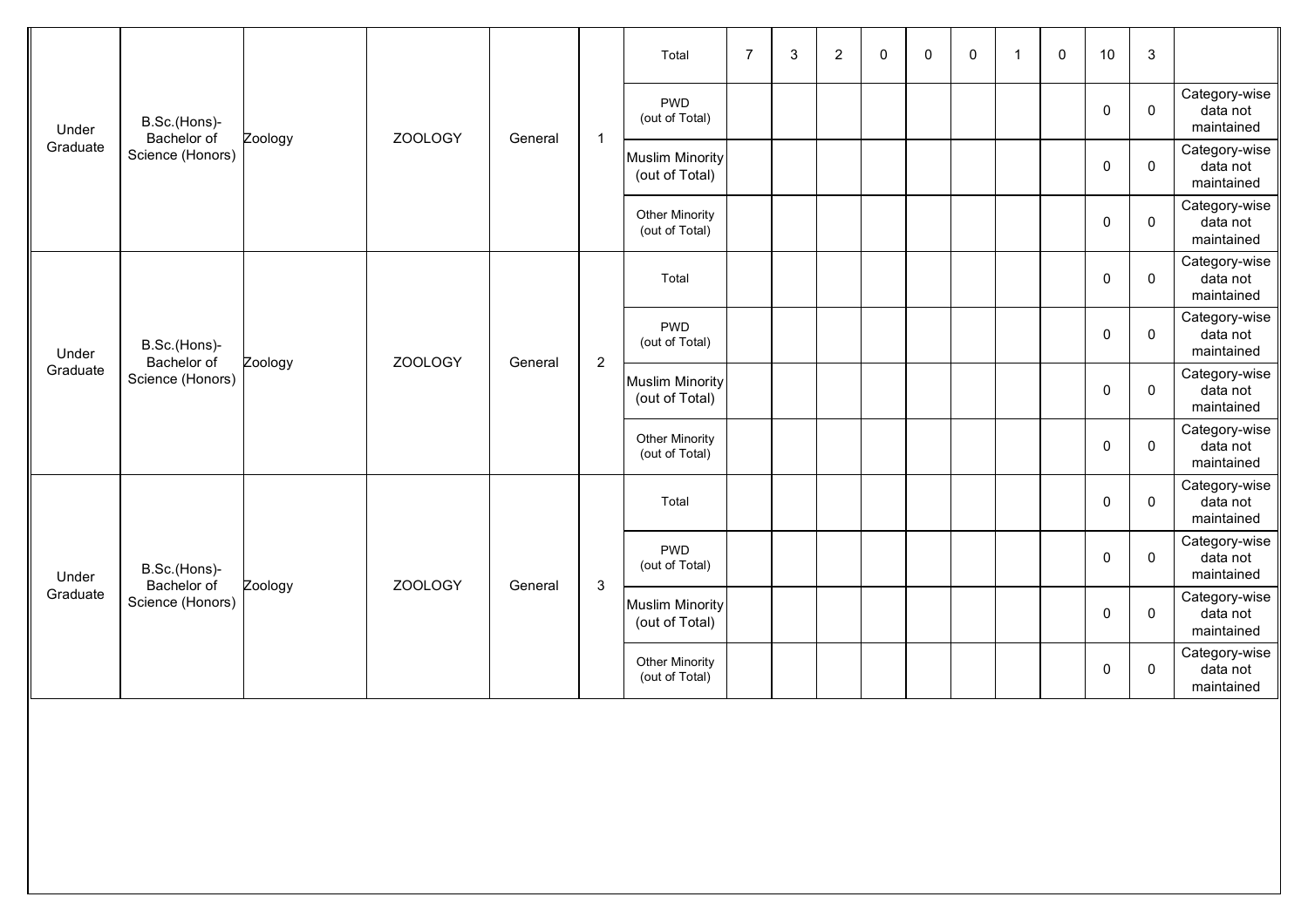|                   |                             |                    |         |                | Total                                    | 11 | 5              | $\mathbf 0$ | $\mathbf 0$ | $\mathbf{0}$ | $\mathbf{0}$ | $\mathbf 0$ | $\mathbf{0}$ | 11          | $5\phantom{.0}$ |                                         |
|-------------------|-----------------------------|--------------------|---------|----------------|------------------------------------------|----|----------------|-------------|-------------|--------------|--------------|-------------|--------------|-------------|-----------------|-----------------------------------------|
| Under             | B.Com.-Bachelor of Commerce | <b>ACCOUNTANCY</b> |         |                | <b>PWD</b><br>(out of Total)             |    |                |             |             |              |              |             |              | $\mathbf 0$ | 0               | Category-wise<br>data not<br>maintained |
| Graduate          | Commerce                    |                    | General | $\mathbf{1}$   | Muslim Minority<br>(out of Total)        |    |                |             |             |              |              |             |              | $\mathbf 0$ | $\mathbf 0$     | Category-wise<br>data not<br>maintained |
|                   |                             |                    |         |                | <b>Other Minority</b><br>(out of Total)  |    |                |             |             |              |              |             |              | $\mathbf 0$ | $\mathbf 0$     | Category-wise<br>data not<br>maintained |
|                   |                             |                    |         |                | Total                                    | 11 | $\overline{1}$ | $\mathbf 0$ | $\mathbf 0$ | 0            | $\mathbf 0$  | $\mathbf 0$ | 0            | 11          | $\mathbf{1}$    |                                         |
| Under<br>Graduate | B.Com.-Bachelor of Commerce | <b>ACCOUNTANCY</b> | General | $\overline{2}$ | <b>PWD</b><br>(out of Total)             |    |                |             |             |              |              |             |              | 0           | $\mathbf 0$     | Category-wise<br>data not<br>maintained |
|                   | Commerce                    |                    |         |                | <b>Muslim Minority</b><br>(out of Total) |    |                |             |             |              |              |             |              | 0           | $\mathsf 0$     | Category-wise<br>data not<br>maintained |
|                   |                             |                    |         |                | <b>Other Minority</b><br>(out of Total)  |    |                |             |             |              |              |             |              | $\mathbf 0$ | $\mathbf 0$     | Category-wise<br>data not<br>maintained |
|                   |                             |                    |         |                | Total                                    | 18 | 6              | $\mathbf 0$ | 0           | $\mathbf{0}$ | $\mathbf 0$  | 0           | 0            | 18          | 6               |                                         |
| Under             | B.Com.-Bachelor of Commerce | <b>ACCOUNTANCY</b> | General | $\mathbf{3}$   | <b>PWD</b><br>(out of Total)             |    |                |             |             |              |              |             |              | $\mathbf 0$ | $\mathbf 0$     | Category-wise<br>data not<br>maintained |
| Graduate          | Commerce                    |                    |         |                | <b>Muslim Minority</b><br>(out of Total) |    |                |             |             |              |              |             |              | $\mathbf 0$ | $\mathbf 0$     | Category-wise<br>data not<br>maintained |
|                   |                             |                    |         |                | <b>Other Minority</b><br>(out of Total)  |    |                |             |             |              |              |             |              | 0           | 0               | Category-wise<br>data not<br>maintained |

## **Foreign Students Enrollment**

Whether Foreign Students are enrolled in the College  $\qquad \qquad \bullet \quad$  Yes  $\qquad \circ \quad$  No

Out of the total student enrollment, number of foreign students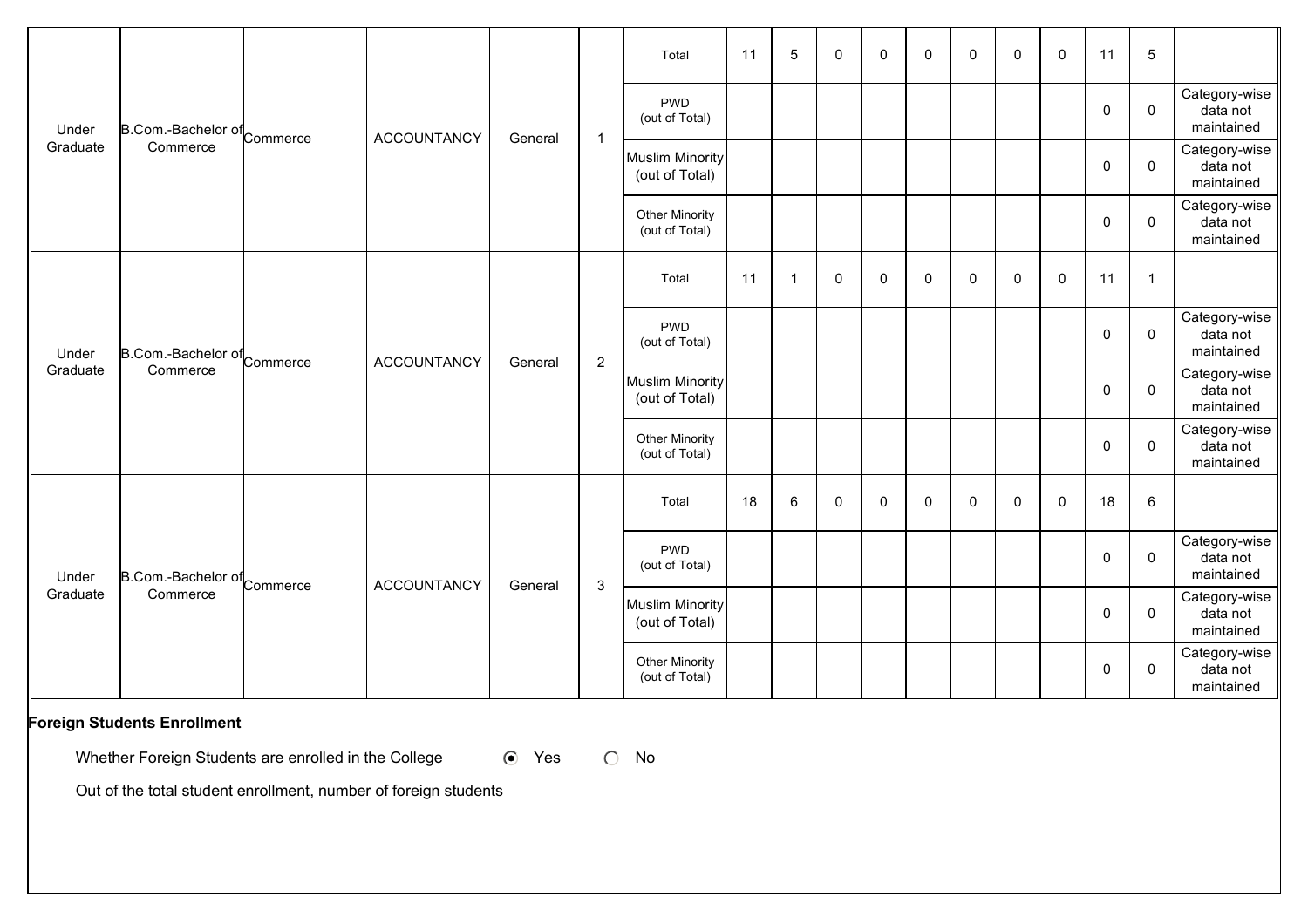| Country               |                                                                                                            | Level                             | Programme                                                                                              | <b>Broad Discipline</b>              |             | Discipline / Subject                                                |                                                                      |             | <b>Number of Students Enrolled</b> |                                                                 |
|-----------------------|------------------------------------------------------------------------------------------------------------|-----------------------------------|--------------------------------------------------------------------------------------------------------|--------------------------------------|-------------|---------------------------------------------------------------------|----------------------------------------------------------------------|-------------|------------------------------------|-----------------------------------------------------------------|
|                       |                                                                                                            |                                   |                                                                                                        | Group Name                           |             |                                                                     |                                                                      | Total       |                                    | Girls                                                           |
| <b>NEPAL</b>          |                                                                                                            | <b>Under Graduate</b>             | B.A. (Hons)-Bachelor of Arts<br>(Honors)                                                               | Economics                            |             | <b>ECONOMICS</b>                                                    |                                                                      | $\mathbf 1$ |                                    | $\mathbf{1}$                                                    |
|                       |                                                                                                            |                                   |                                                                                                        | <b>BLOCK 2E: EXAMINATION RESULTS</b> |             |                                                                     |                                                                      |             |                                    | Help                                                            |
|                       |                                                                                                            |                                   | (Number of Students passed / awarded degree during the year 1st October, 2014 to 30th September, 2015) |                                      |             |                                                                     |                                                                      |             |                                    |                                                                 |
| Regular Mode          |                                                                                                            |                                   |                                                                                                        |                                      |             |                                                                     |                                                                      |             |                                    |                                                                 |
| Level                 |                                                                                                            | Programme                         | <b>Broad</b><br>Discipline Group                                                                       | Discipline / Subject                 |             | <b>Total Number of</b><br>Students Appeared in<br><b>Final Year</b> | <b>Total Number of</b><br>Students Passed /<br><b>Awarded Degree</b> |             |                                    | Out of Total, Number<br>of Students Passed<br>with 60% or above |
|                       |                                                                                                            |                                   | Name                                                                                                   |                                      | Total       | Girls                                                               | Total                                                                | Girls       | Total                              | Girls                                                           |
| <b>Under Graduate</b> |                                                                                                            |                                   | Economics                                                                                              | <b>ECONOMICS</b>                     | $\mathbf 0$ | $\mathbf 0$                                                         | 0                                                                    | 0           | 0                                  | $\mathbf 0$                                                     |
| <b>Under Graduate</b> |                                                                                                            |                                   | English                                                                                                | <b>ENGLISH</b>                       | 49          | 28                                                                  | 37                                                                   | 20          | $\mathbf{0}$                       | $\mathbf 0$                                                     |
| <b>Under Graduate</b> | B.A.(Hons)-Bachelor of Arts (Hon<br>B.A. (Hons)-Bachelor of Arts (Hon<br>B.A. (Hons)-Bachelor of Arts (Hon |                                   | <b>Political Science</b>                                                                               | POLITICAL SCIENCE                    | 20          | 8                                                                   | 13                                                                   | 5           | $\mathbf{0}$                       | $\mathbf 0$                                                     |
| <b>Under Graduate</b> |                                                                                                            | B.A. (Hons)-Bachelor of Arts (Hon | Bengali                                                                                                | <b>BENGALI</b>                       | 74          | 43                                                                  | 66                                                                   | 40          | $\mathbf{0}$                       | $\mathbf 0$                                                     |
| <b>Under Graduate</b> |                                                                                                            | B.A. (Hons)-Bachelor of Arts (Hon | History                                                                                                | <b>HISTORY</b>                       | 66          | 20                                                                  | 58                                                                   | 16          | $\mathbf 0$                        | 0                                                               |
| <b>Under Graduate</b> |                                                                                                            | B.Sc.-Bachelor of Science         | Science                                                                                                | Science                              | 44          | 6                                                                   | 42                                                                   | 6           | 2                                  | $\mathbf 0$                                                     |
| <b>Under Graduate</b> |                                                                                                            | B.Sc.-Bachelor of Science         | Science                                                                                                | <b>BOTANY</b>                        | $\mathbf 0$ | $\mathbf 0$                                                         | 0                                                                    | 0           | $\mathbf{0}$                       | $\mathbf 0$                                                     |
| <b>Under Graduate</b> |                                                                                                            | B.Com.-Bachelor of Commerce       | Commerce                                                                                               | <b>COMMERCE</b>                      | 11          | 5                                                                   | 9                                                                    | 5           | $\mathbf 0$                        | 0                                                               |
| <b>Under Graduate</b> |                                                                                                            | B.Sc.(Hons)-Bachelor of Science   | Chemistry                                                                                              | <b>CHEMISTRY</b>                     | 6           | $\mathbf 0$                                                         | 4                                                                    | 0           | $\overline{2}$                     | $\mathbf 0$                                                     |
| <b>Under Graduate</b> |                                                                                                            | B.A. (Hons)-Bachelor of Arts (Hon | Philosophy                                                                                             | <b>PHILOSOPHY</b>                    | 55          | 16                                                                  | 51                                                                   | 13          | 4                                  | $\mathbf{1}$                                                    |
| <b>Under Graduate</b> |                                                                                                            | <b>B.A.-Bachelor of Arts</b>      | Arts                                                                                                   | <b>SANSKRIT</b>                      | 103         | 45                                                                  | 99                                                                   | 41          | 0                                  | 0                                                               |
| <b>Under Graduate</b> |                                                                                                            | B.A.-Bachelor of Arts             | Arts                                                                                                   | <b>GEOGRAPHY</b>                     | 10          | $\overline{4}$                                                      | 10                                                                   | 4           | $\mathbf 0$                        | 0                                                               |
| <b>Under Graduate</b> |                                                                                                            | B.Sc.(Hons)-Bachelor of Science   | Physics                                                                                                | <b>PHYSICS</b>                       | 13          | 6                                                                   | 12                                                                   | 6           | $\overline{2}$                     | $\mathbf{1}$                                                    |
| <b>Under Graduate</b> |                                                                                                            | B.Sc.(Hons)-Bachelor of Science   | Mathematics                                                                                            | <b>MATHEMATICS</b>                   | 28          | $\overline{7}$                                                      | 26                                                                   | 6           | $\overline{2}$                     | $\mathbf{1}$                                                    |
| <b>Under Graduate</b> |                                                                                                            | B.A.-Bachelor of Arts             | Arts                                                                                                   | Arts                                 | 2,044       | 1,021                                                               | 1,611                                                                | 798         | 0                                  | $\mathbf 0$                                                     |
| <b>Under Graduate</b> |                                                                                                            | <b>B.Sc.-Bachelor of Science</b>  | Science                                                                                                | ZOOLOGY                              | $\mathbf 0$ | $\mathsf 0$                                                         | $\mathsf{O}\xspace$                                                  | $\mathbf 0$ | 0                                  | 0                                                               |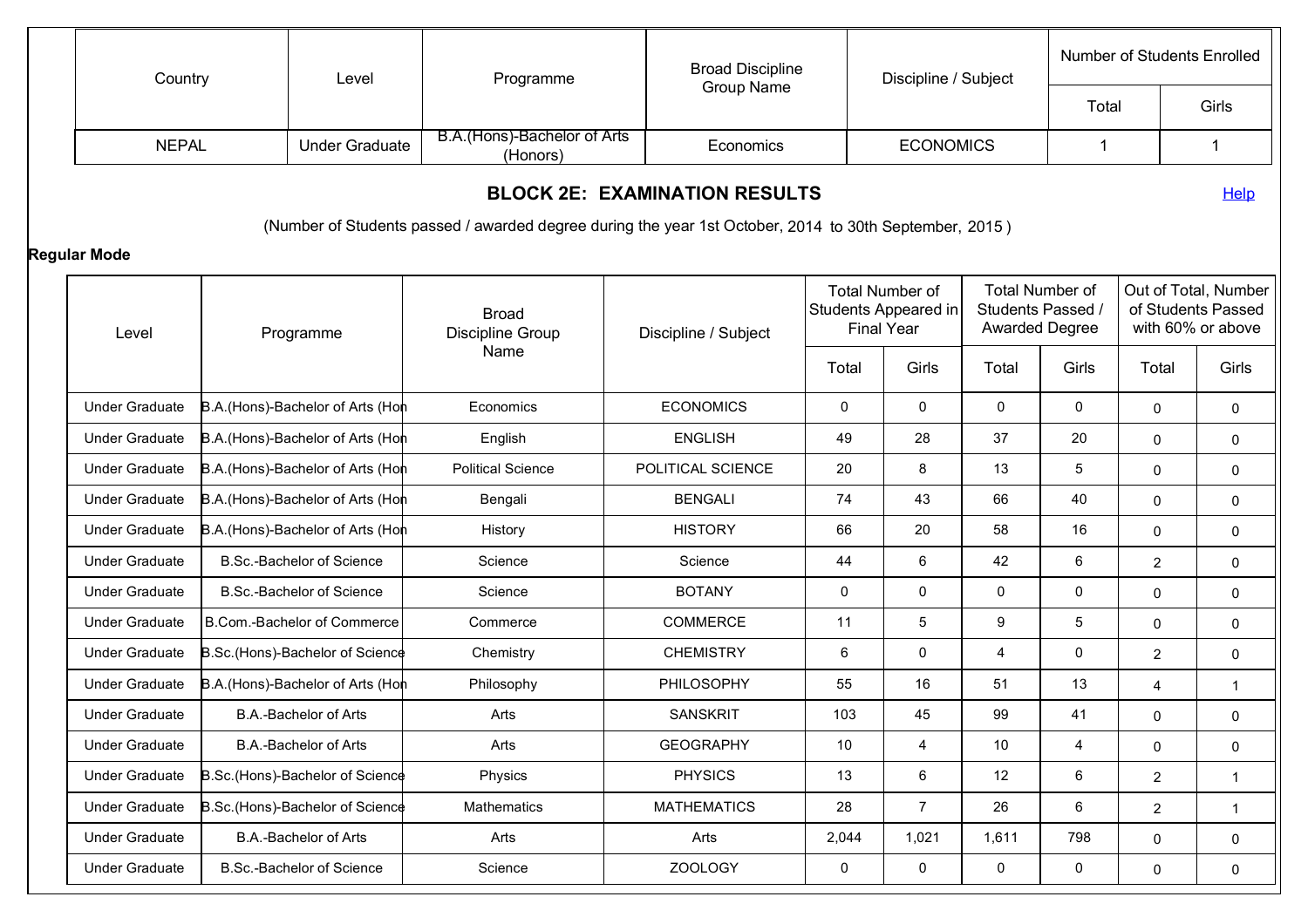|                |                                      |          | <b>BLOCK 2F: FINANCIAL INFORMATION</b> |    |   |    |   |   | Help |
|----------------|--------------------------------------|----------|----------------------------------------|----|---|----|---|---|------|
| Under Graduate | <b>IB.Com.-Bachelor of Commercel</b> | Commerce | <b>ACCOUNTANCY</b>                     | 10 |   | 10 |   | ⌒ |      |
| Under Graduate | B.Sc. (Hons)-Bachelor of Science     | Zoology  | ZOOLOGY                                | 0  |   |    |   |   |      |
| Under Graduate | B.Sc.(Hons)-Bachelor of Science      | Botany   | <b>BOTANY</b>                          | 0  | υ |    | 0 |   |      |
| Under Graduate | B.A.-Bachelor of Arts                | Arts     | PHYSICAL EDUCATION                     | 0  | υ |    |   |   |      |
| Under Graduate | B.A.-Bachelor of Arts                | Arts     | <b>SOCIOLOGY</b>                       | 0  | υ |    | 0 |   |      |

|                | <b>INCOME</b>                               |                                         |                                               |
|----------------|---------------------------------------------|-----------------------------------------|-----------------------------------------------|
| S. No.         | <b>Items</b>                                | <b>Amount converted</b><br>in thousands | <b>Amount in</b><br>absolute<br><b>Rupees</b> |
| 1              | Grants Received from                        |                                         |                                               |
| (i)            | University Grants Commission                | 1,481                                   | 1,481,000                                     |
| (ii)           | <b>Distance Education Council</b>           | $\Omega$                                | $\Omega$                                      |
| (iii)          | <b>Other Central Government Departments</b> | 3,811.21                                | 3,811,210                                     |
| $\overline{2}$ | Grants Received from State Government       | 26,072.32                               | 26,072,320                                    |
| 3              | <b>Grants Received from University</b>      | 0                                       | 0                                             |
| 4              | Grants Received from Local Bodies           | 1,200                                   | 1,200,000                                     |
| 5              | Donations                                   | 0                                       | 0                                             |
| 6              | <b>Tuition Fee</b>                          | 5,223.61                                | 5,223,610                                     |
| $\overline{7}$ | <b>Other Fees</b>                           | 10,578.062                              | 10,578,062                                    |
| 8              | Interests                                   | 226.994                                 | 226,994                                       |
| 9              | Sale of Application Form                    | 426.71                                  | 426,710                                       |
| 10             | Other Income                                | 2,134.66                                | 2,134,660                                     |
| 11             | Total                                       | 51,154.566                              | 51,154,566                                    |

| <b>EXPENDITURE</b> |                                          |                                                         |                                               |  |  |  |  |  |  |  |
|--------------------|------------------------------------------|---------------------------------------------------------|-----------------------------------------------|--|--|--|--|--|--|--|
| S. No.             | <b>Items</b>                             | <b>Amount converted</b><br>in thousands in<br>thousands | <b>Amount in</b><br>absolute<br><b>Rupees</b> |  |  |  |  |  |  |  |
| 1                  | Salary, Allowances & Retirement Benefits | 32,451.523                                              | 32,451,523                                    |  |  |  |  |  |  |  |
| 2                  | Buildings (Construction and Maintenance) | 2,577.851                                               | 2,577,851                                     |  |  |  |  |  |  |  |
| 3                  | Library & Laboratory                     | 1,386.607                                               | 1,386,607                                     |  |  |  |  |  |  |  |
| $\overline{4}$     | <b>Research Activities</b>               | 0                                                       | 0                                             |  |  |  |  |  |  |  |
| 5                  | Scholarships                             | 772.8                                                   | 772,800                                       |  |  |  |  |  |  |  |
| 6                  | <b>Other Expenses</b>                    | 13,965.785                                              | 13,965,785                                    |  |  |  |  |  |  |  |
| 7                  | Total                                    | 51,154.566                                              | 51,154,566                                    |  |  |  |  |  |  |  |

# **BLOCK 2G: INFRASTRUCTURE RELATED DATA**

Please tick mark in the box(es) against the infrastructure and enter the number wherever applicable, which is (are) available in the College / Institution.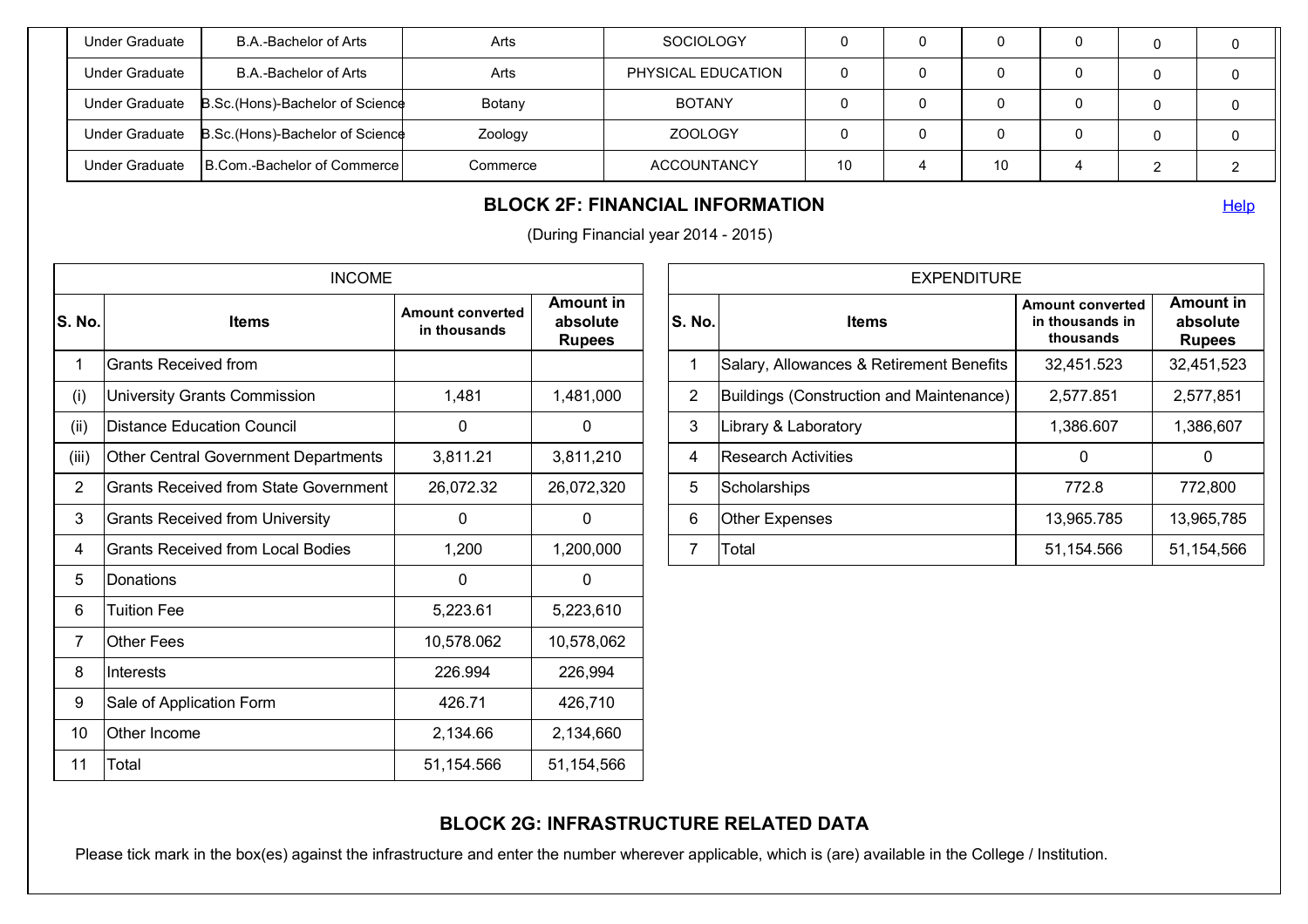# Note:<br>NKN

NKN = National Knowledge Network<br>NMEICT = National Mission on Education

National Mission on Education through Information & Communication Technology

| 1.             | Playground                                    | 1      |
|----------------|-----------------------------------------------|--------|
| 2.             | Auditorium                                    | 1      |
| 3.             | Theatre                                       |        |
| 4.             | Library                                       | 1      |
| (a)            | Number of books                               | 30,021 |
| (b)            | Number of Journals (Peer reviewed) subscribed | 21     |
| 5.             | Laboratory                                    | 10     |
| 6.             | <b>Conference Hall</b>                        | 1      |
| 7 <sub>1</sub> | <b>Health Center</b>                          |        |
| 8.             | Gymnasium/ Fitness Center                     |        |
| 9.             | <b>Indoor Stadium</b>                         |        |
| 10.            | Common Room                                   | 3      |
| 11.            | <b>Computer Center</b>                        | 1      |
| 12             | Cafeteria                                     | 1      |
| 13.            | <b>Guest House</b>                            | 1      |
| 14             | Separate Common Room exclusively for Girls    |        |
|                |                                               |        |

| 15              | <b>Solar Power Generation</b>        |  |
|-----------------|--------------------------------------|--|
| 16.             | <b>Connectivity NKN</b>              |  |
| 17 <sub>1</sub> | <b>Connectivity NMEICT</b>           |  |
| 18.             | Campus is differently abled friendly |  |
| 19.             | Grievance Redressal Mechanism        |  |
| 20.             | Vigilance Cell                       |  |
| 21.             | <b>Equal Opportunity Cell</b>        |  |

## **BLOCK 2H: SCHOLARSHIPS, LOANS & ACCREDITATION** ELOCK 2H: SCHOLARSHIPS, LOANS & ACCREDITATION

#### **1. SCHOLARSHIPS & FELLOWSHIPS**

A. Whether College / Institution maintains scholarships data:  $\bigcirc$  Yes  $\circ$  No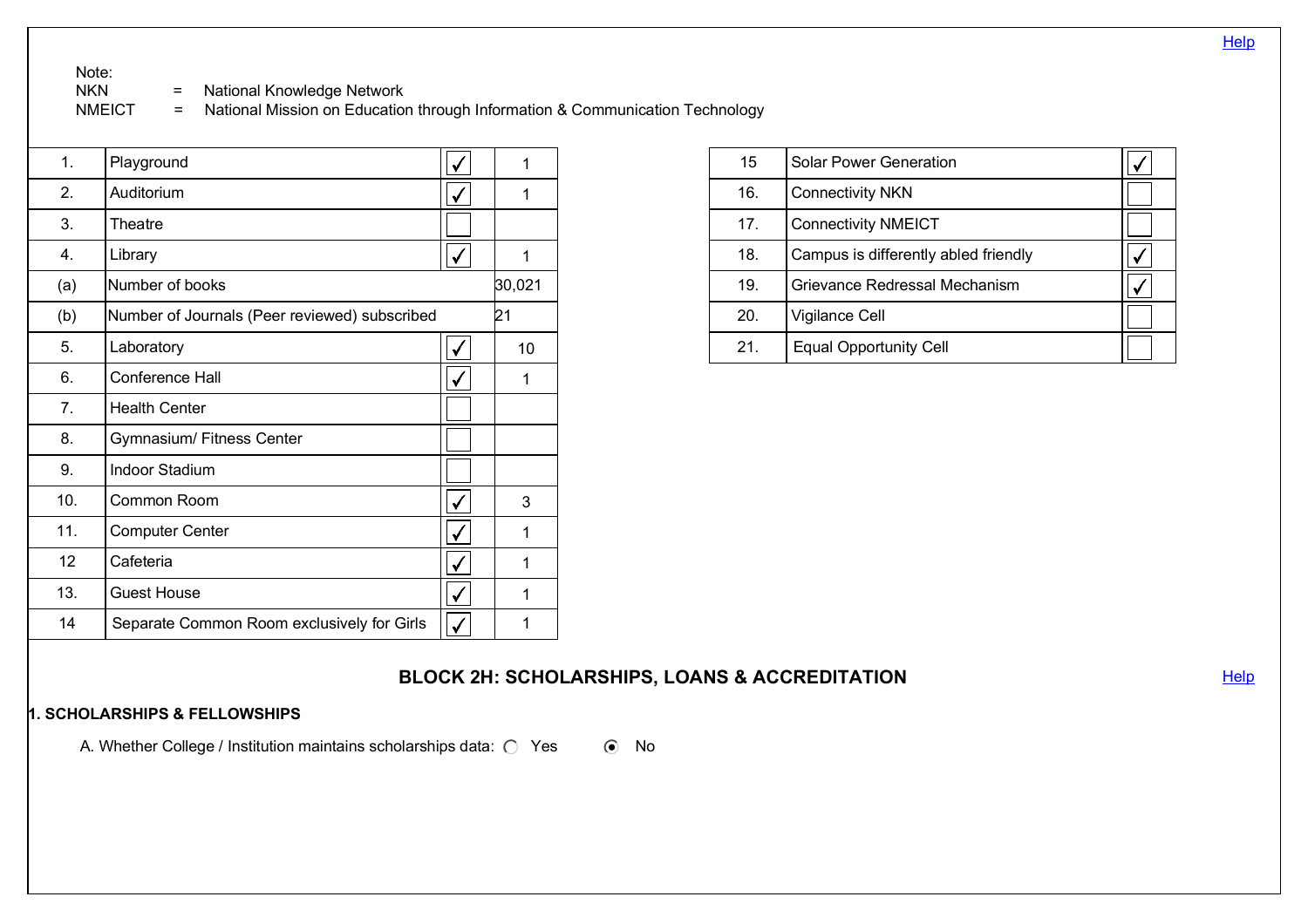|                                          |                     |        |       | Number of Students Receiving Government Scholarships |  |                        |       |                                   |       |              |         |
|------------------------------------------|---------------------|--------|-------|------------------------------------------------------|--|------------------------|-------|-----------------------------------|-------|--------------|---------|
| Category                                 | General<br>Category |        |       | Scheduled<br>$\text{Caste}(\text{SC})$               |  | Scheduled<br>Tribe(ST) |       | Other<br>Backward<br>Classes(OBC) | Total |              | Remarks |
|                                          | Total               | Female | Total | <b>Female</b>                                        |  | Total Female           | Total | <b>Female</b>                     |       | Total Female |         |
| Total                                    |                     |        |       |                                                      |  |                        |       |                                   |       |              |         |
| <b>PWD</b><br>(out of Total)             |                     |        |       |                                                      |  |                        |       |                                   |       |              |         |
| <b>Muslim Minority</b><br>(out of Total) |                     |        |       |                                                      |  |                        |       |                                   |       |              |         |
| <b>Other Minority</b><br>(out of Total)  |                     |        |       |                                                      |  |                        |       |                                   |       |              |         |

## B. Whether University / Institution maintains fellowship data:  $\bigcirc$  Yes  $\bigcirc$  No

|                                          |                     |       | Number of Students Receiving Government Fellowships |                           |                                   |  |  |              |       |  |         |  |
|------------------------------------------|---------------------|-------|-----------------------------------------------------|---------------------------|-----------------------------------|--|--|--------------|-------|--|---------|--|
| Category                                 | General<br>Category |       | Scheduled<br>Caste(SC)                              | Scheduled<br>Tribe(ST)    | Other<br>Backward<br>Classes(OBC) |  |  |              | Total |  | Remarks |  |
|                                          | Total Female        | Total | Female                                              | Total Female Total Female |                                   |  |  | Total Female |       |  |         |  |
| Total                                    |                     |       |                                                     |                           |                                   |  |  |              |       |  |         |  |
| <b>PWD</b><br>(out of Total)             |                     |       |                                                     |                           |                                   |  |  |              |       |  |         |  |
| <b>Muslim Minority</b><br>(out of Total) |                     |       |                                                     |                           |                                   |  |  |              |       |  |         |  |
| <b>Other Minority</b><br>(out of Total)  |                     |       |                                                     |                           |                                   |  |  |              |       |  |         |  |

### **2. EDUCATION LOANS**

Whether College / Institution maintains education loans data:  $\bigcirc$  Yes  $\circ$  No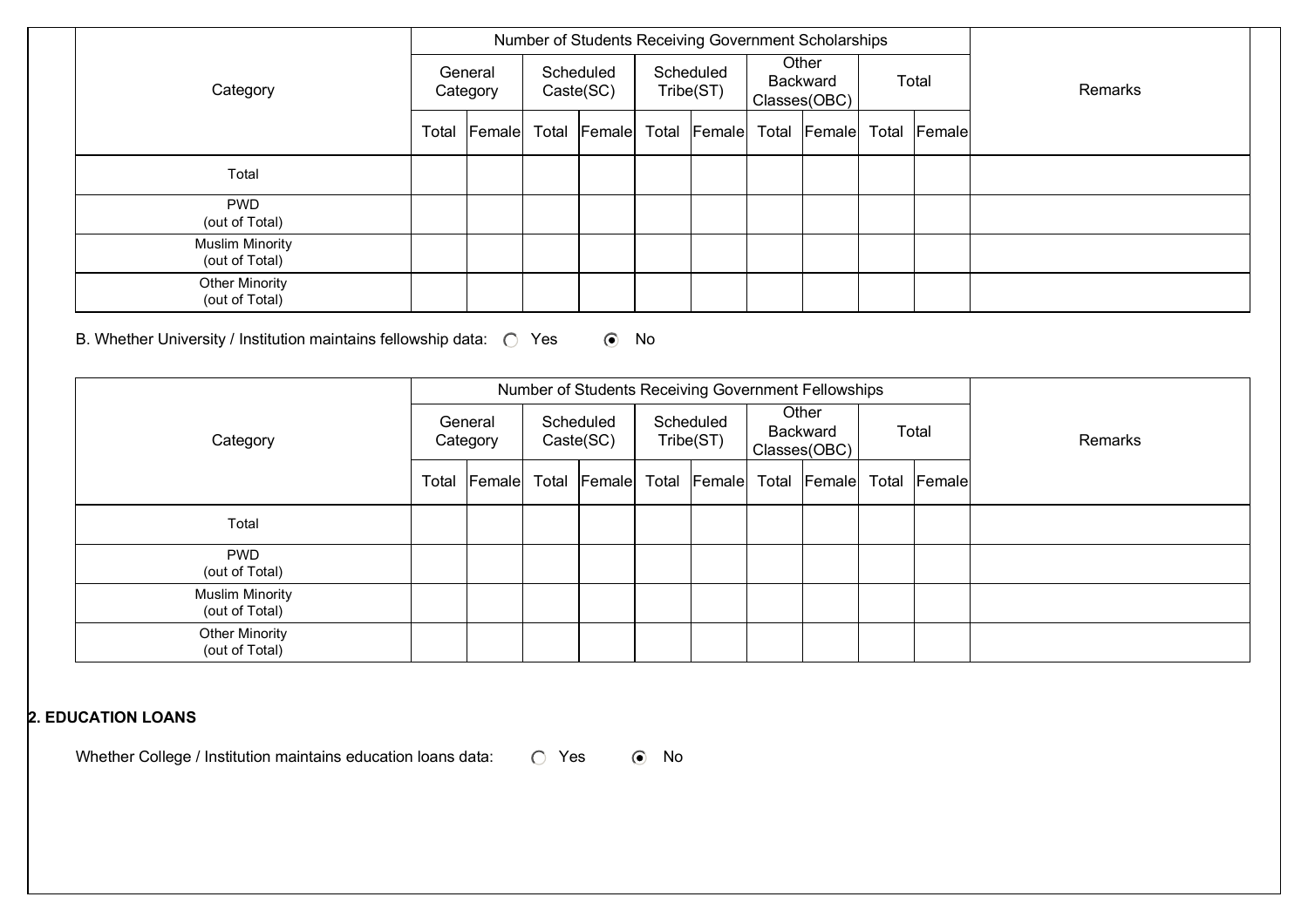|                                                                |                     | Number of Students Availing Education Loans |                        |        |                        |                   |                                   |        |               |              |         |
|----------------------------------------------------------------|---------------------|---------------------------------------------|------------------------|--------|------------------------|-------------------|-----------------------------------|--------|---------------|--------------|---------|
| Category                                                       | General<br>Category |                                             | Scheduled<br>Caste(SC) |        | Scheduled<br>Tribe(ST) |                   | Other<br>Backward<br>Classes(OBC) |        | Total         |              | Remarks |
|                                                                |                     | Total Female                                | Total                  | Female |                        | Total Female      | Total                             | Female |               | Total Female |         |
| Total                                                          |                     |                                             |                        |        |                        |                   |                                   |        |               |              |         |
| <b>PWD</b><br>(out of Total)                                   |                     |                                             |                        |        |                        |                   |                                   |        |               |              |         |
| <b>Muslim Minority</b><br>(out of Total)                       |                     |                                             |                        |        |                        |                   |                                   |        |               |              |         |
| <b>Other Minority</b><br>(out of Total)                        |                     |                                             |                        |        |                        |                   |                                   |        |               |              |         |
| 3. ACCREDITATION<br>$\circ$<br>Whether Institution accredited: | Yes                 | $\odot$ No                                  |                        |        |                        |                   |                                   |        |               |              |         |
| <b>Accreditation Body</b>                                      |                     | Name                                        |                        |        |                        | Is Score Provided |                                   |        | Maximum Score |              | Score   |
|                                                                |                     |                                             |                        |        |                        |                   |                                   |        |               |              |         |

## **BLOCK 2I: REMARKS**



**Note:** After filling the complete form, please click on "Check Form" button. Form can be uploaded on the portal only when the message "Check Form Passed" appears on the screen.

**Upload Procedure:**